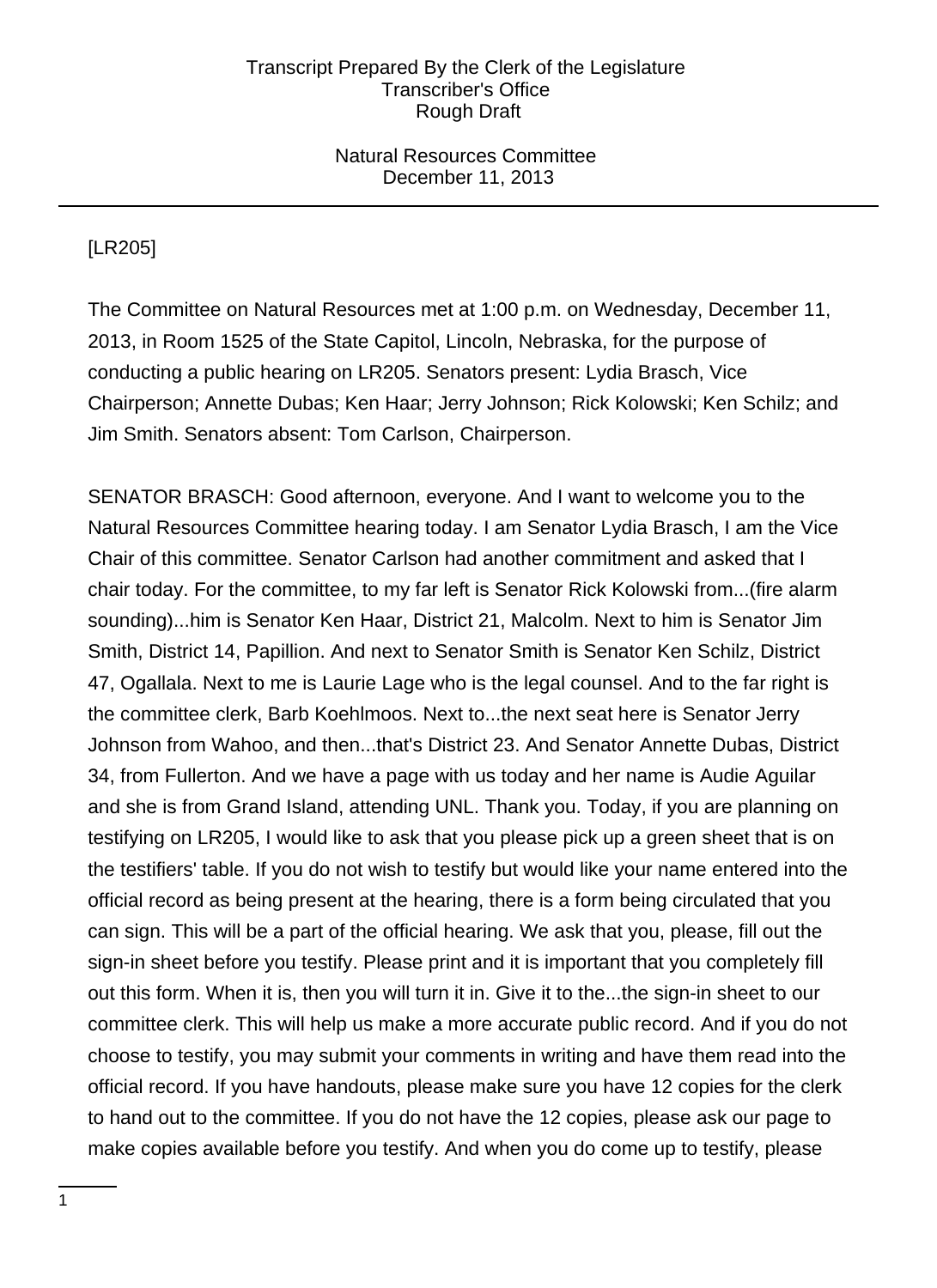## Natural Resources Committee December 11, 2013

speak clearly into the microphone. Tell us your first and your last name and, please, spell them. These microphones are designed for transcript purposes. They do not amplify. Please turn off your cell phones or any pagers or anything that makes noise or beeps. And please keep your conversations to a minimum or take them out into the hallway. We also ask that there are no displays of support or opposition to a legislative resolution that is vocal or otherwise. We do not allow that at public hearing. Today we are going to use a light system. You'll be given a total of five minutes to make your point to the committee. The light will start out green and when you have spoken for four minutes, it changes to orange. At that point, please conclude your remarks. And when five minutes are up, we ask that you stop. Today, Senator Avery will open on LR205. And then we will hear from five individuals who have been invited to provide testimony with specific information to the committee. These five individuals will be: Game and Parks Commissioner Mick Jensen; Game and Parks Administrator Roger Kuhn; Game and Parks Deputy Director Tim McCoy; Game and Parks Director Jim Douglas; Game and Parks Commissioner Rex Fisher. Following that, we'll open for public testimony. I think we're ready to start. And welcome, Senator Avery. [LR205]

SENATOR AVERY: Thank you, Senator Brasch. And I'm going to call you Madam Chair, if that's okay. [LR205]

SENATOR BRASCH: Thank you. [LR205]

SENATOR AVERY: This resolution, LR205, deals with the Game and Parks Commission and the current state of our state park system. You're probably familiar with this; I would suspect that you are. We are facing a \$43 million shortfall in deferred maintenance projects in our state parks and recreation areas. Included in that, I think, is about \$13 million in Americans with Disabilities compliance shortfalls. So this is an issue that's been festering for a long time and it's something that we tried to address last year with LB362. You recall that what we were proposing in that bill was to replace the existing \$25 Game and Parks annual park permit fee with a \$7 across-the-board fee at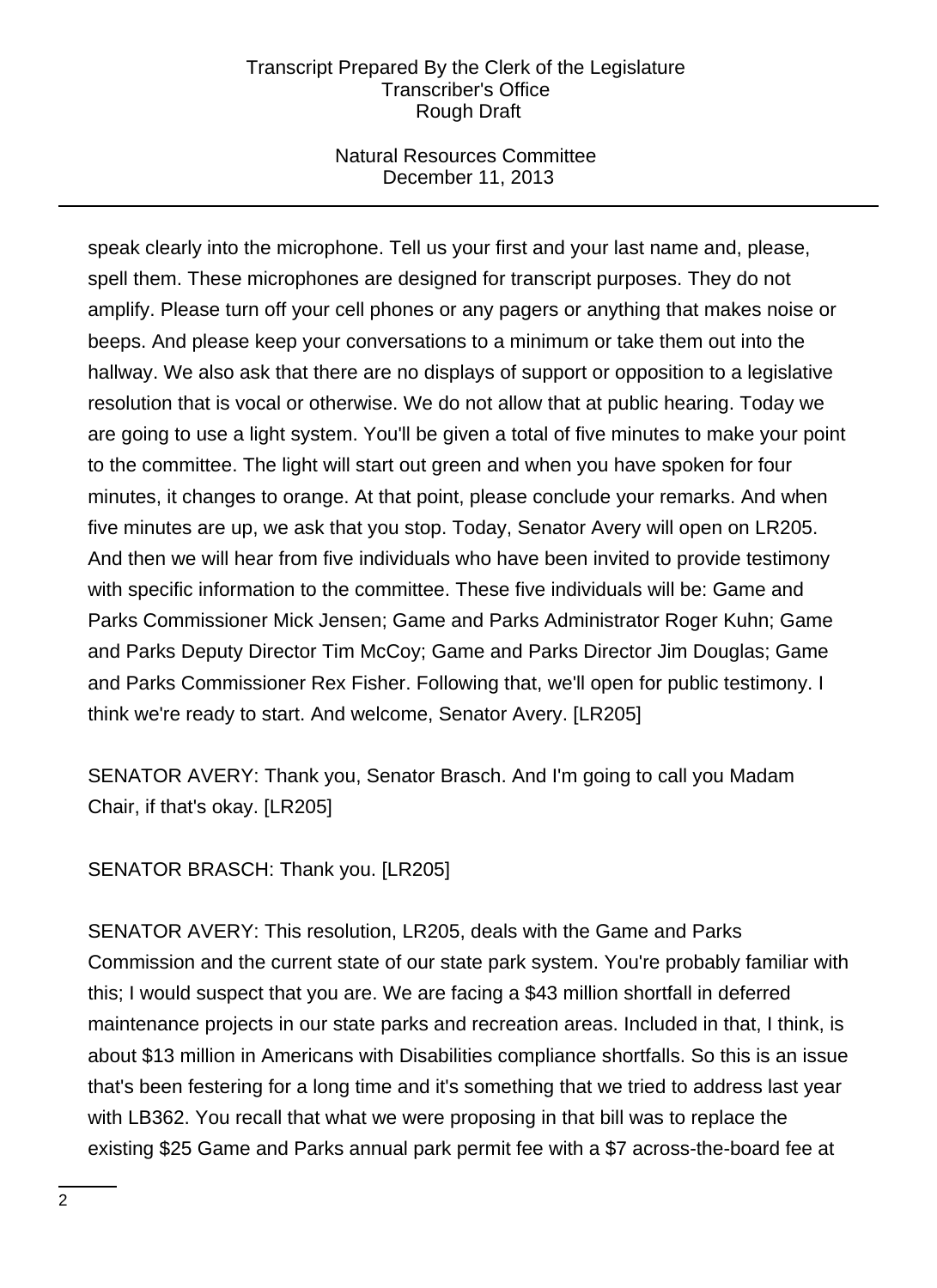### Natural Resources Committee December 11, 2013

the Department of Motor Vehicles on vehicles registered in the state of Nebraska. It would not have changed the current permit system for out-of-state users of our parks. But people who have their vehicles registered in the state of Nebraska can just drive in without worrying about a fee or a permit. This would have generated about \$11.9 million, about \$6.5 of that over the current revenue generated by the permit system. I am grateful to this committee for advancing that bill to General File. It was almost unanimous, Senator. But we understand. The...we devoted about two hours or more of debate to LB362 and there was some significant opposition. And, of course, there was a lot of heartburn over the assessment of a new fee. I did take heart, though, in that there was significant support in the body to do something. Maybe not what we were proposing but there was support to do something. The Transportation Committee was not happy about assessing vehicle fees that were not earmarked for roads projects. I understand that. Senator Dubas opposed it in committee and opposed it on the floor and was willing to go to the mat, I believe, to prevent that bill from passing. Senator Chambers also was not happy. He has long opposed various projects with the Game and Parks Commission. Most recently, he has decided that the decision to have an open hunting season on mountain lions is totally unacceptable. And so we're going to have to deal with that next session if we get another bill out. We heard from several members who spoke in favor of our park system, noting, though, that the new fee assessment just made them uneasy or...and, in fact, I admitted in my opening comments on the bill that I didn't feel comfortable with that alternative. But I was looking for ideas and we are still looking for good ideas. We are planning to come in with a new bill next year. The bill, essentially, was abandoned on General File because it was tying up the body and it was likely to tie us up for a great deal more time. So the Speaker had no interest in continuing that discussion and I agreed with it. So before you is LR205, a continuation of that debate. I'm seeking, still, new ideas and other options. Shortly following the session, the Game and Parks Commission announced that they were taking emergency measures by closing about 30 state parks and historic areas from September of last year or this year to May of next year so that Game and Parks could reallocate their employee time and members to critical maintenance issues in places where toilets need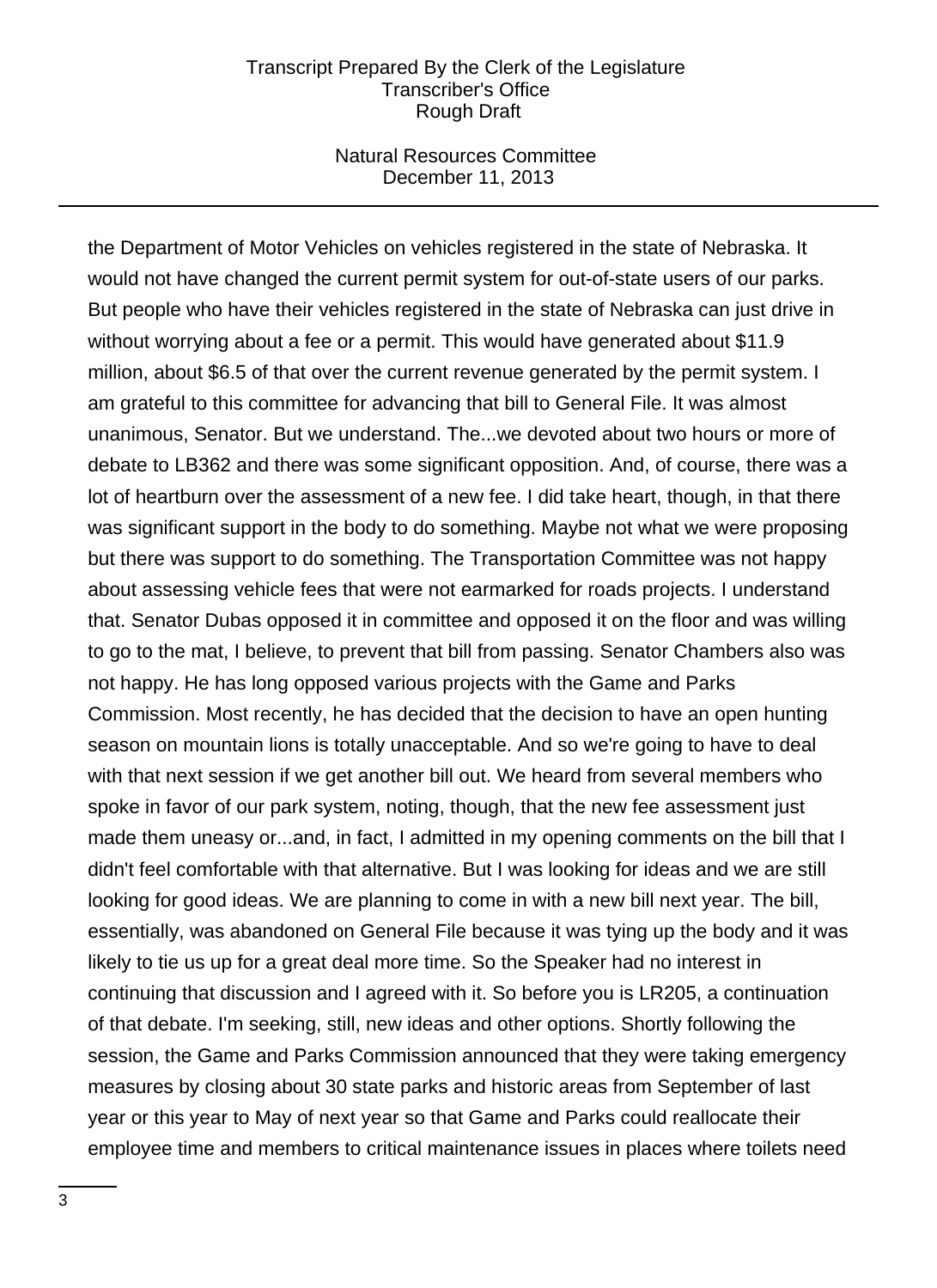### Natural Resources Committee December 11, 2013

to be put in, you know, and all kinds of repairs need to be made to buildings and to decks and steps and things of that sort that really did expose us, I think, to some potential lawsuits. And that is coming along. I understand we have installed something like 38 new toilets in the parks. Everybody can be happy about that if you use the parks. But the goal is to finish 60 or more before this new policy has expired. Well, the public was not happy, as you know, about the closing of these parks. I received a number of frantic calls from constituents, members of friends of the state parks organizations, desperate to keep their own parks open. I'm sure you did too. One of the things that was really encouraging about this whole thing was that we had communities stepping forward and providing funds and volunteers to have an impact on their own parks and, at least temporarily, resolve the issue without having to close them. The...it got the attention of the public, certainly. But we can't rely upon the good intentions of our citizens. We can't rely on the ability of communities to support the parks and our recreational areas. This is simply not sustainable and it's no way to go about funding these important state resources. I'm not going to recite the park statistics for you in order to establish its importance. You know what's in the state park system. You know it's important. So that is something that we can all agree on. We can also agree that our parks are desperately in need of help and we're here today to discuss some new strategies. You'll be hearing from others on that, on some sustainable mechanisms. The Legislature has statutorily assigned Game and Parks with the task of administering our park system. We don't have a choice here, we've got to do this. And it is an obligation of ours and it's one that I think we ought to fulfill. The General Fund appropriation to the state parks system has flatlined throughout at least a couple of decades. Last year, General Fund money was just \$9.5 million. The fallout is that we have...one of the things we've done to respond to this shortfall in funding is we've transferred a number of parks over to counties, because we can't afford to take care of them ourselves. And some counties have been fine with doing that. But that, too, is not a good way to run our park system. We have new ideas to talk about today, including the diversion of existing sales taxes on motorboats which would generate about \$2.5 million, and a proposal for a one-time emergency funding to kind of catch up on the maintenance and perhaps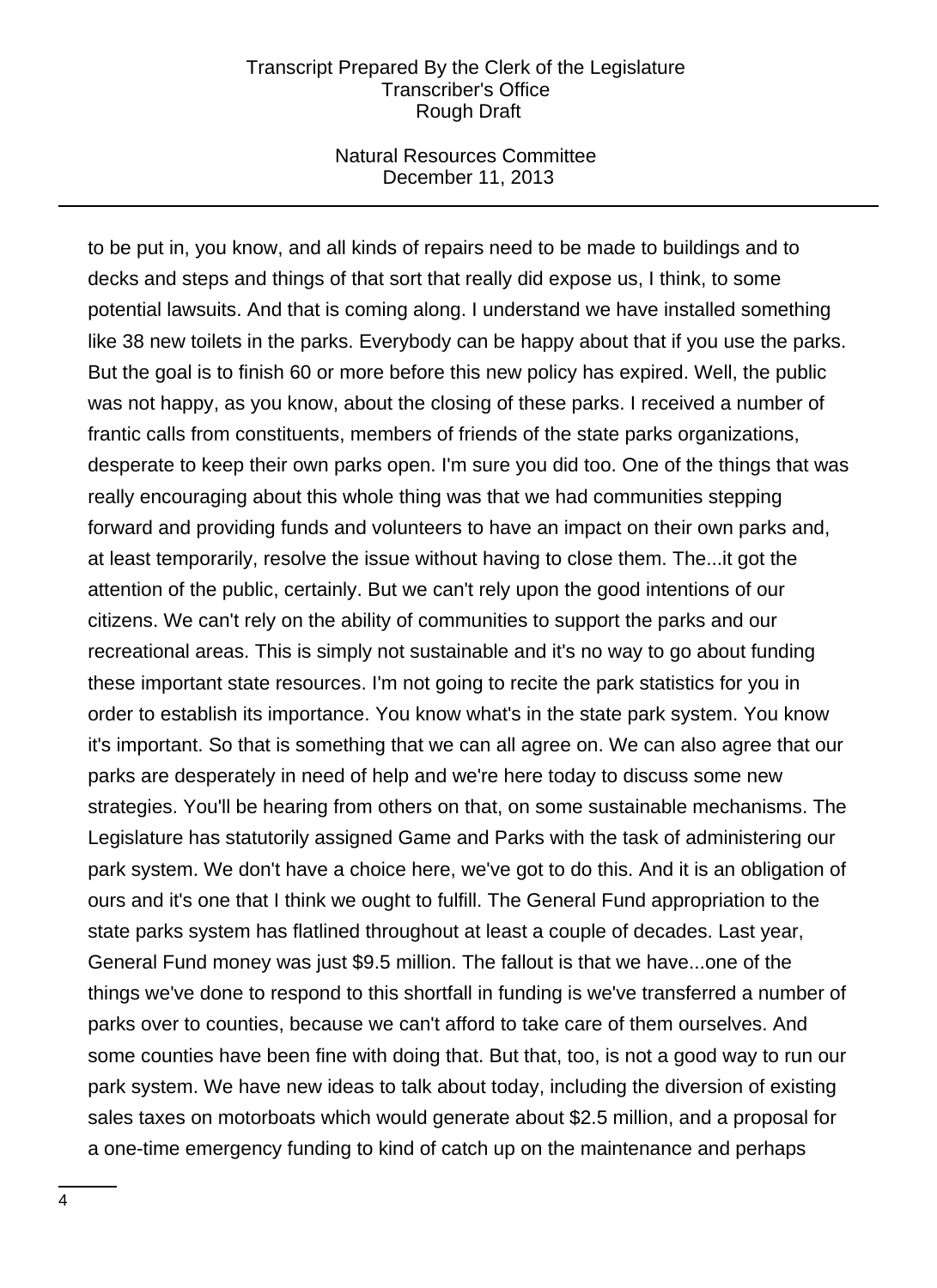# Natural Resources Committee December 11, 2013

focusing heavily on the ADA compliance issue. There are other ideas that you'll be hearing about as well. I'm sure that all of you have received a copy of a rather well-done study that Game and Parks put together on our park system and some ideas on how we can go about getting additional revenues for it. So I'm looking for your feedback, your questions and suggestions to take into next session because I do plan to come back with a new plan. One thing is obvious. We have a compelling state interest to keep our parks operational, safe, and beautiful. We can't fail our parks, because to do so would be to fail our citizens. So with that, I will invite your questions and defer to the people who are following me for detailed expert information. [LR205]

SENATOR BRASCH: Thank you, Senator Avery. Are there any questions from the committee? Senator Smith. [LR205]

SENATOR SMITH: Not a question, just a statement. Senator Avery, you know, thanks for being a champion of this issue and working with the state parks and really coming back with an effort that is doable, that's reasonable. And I know you've been working really hard on this. I really appreciate it and you're doing a great job. [LR205]

SENATOR AVERY: Well, we don't want to run into the buzz saw we did last year which involved a new fee. If we can do this without increasing fees, I think we might have a better chance. And I do appreciate your help last session, by the way. [LR205]

# SENATOR SMITH: Okay. [LR205]

SENATOR BRASCH: Any other questions from the committee? Seeing there are none, we will move forward and ask Commissioner Jensen to come forward, please. Thank you for joining us, Commissioner. [LR205]

MICK JENSEN: Senator, thank you very much for allowing us to appear before you. Senator, members of the Natural Resources Committee, I'm Mick Jensen. I'm the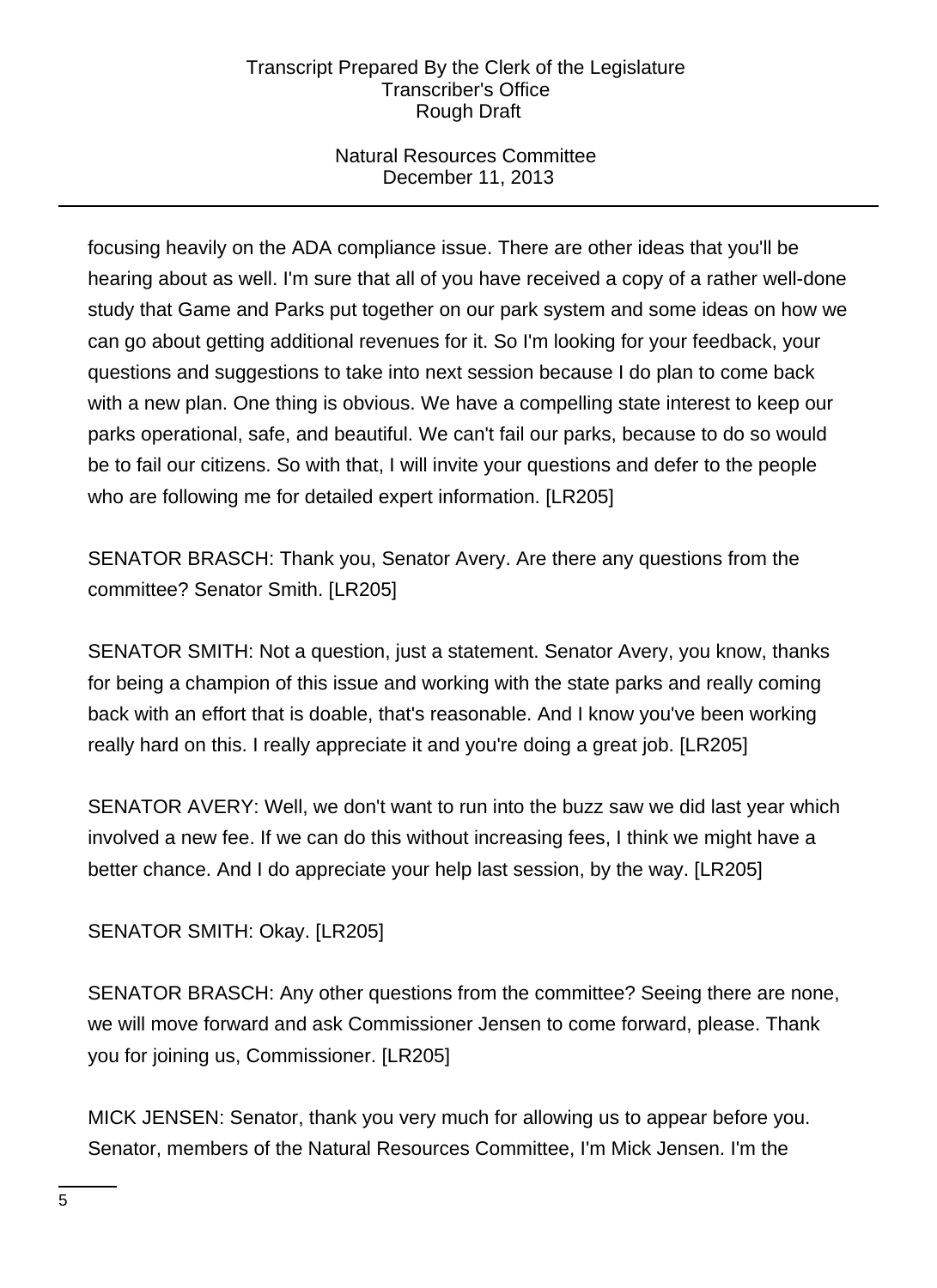#### Natural Resources Committee December 11, 2013

commissioner from the 3rd District, which is the northeast corner of the state of Nebraska and, roughly, Highway 30 to 81 to the borders to the east. We appreciate the opportunity to meet with you today. And, hopefully, we'll shed some light and answer some questions that you folks might have. And together, we can come together on a hugely important task that we have, I think, in front of us. Quite frankly, we need your help in how we can best go about ensuring the future of these state parks. I'm going to provide a general and broad introduction to the challenge we face. And there will be speakers following me, providing more specific information and be able to answer your questions, should you have any. As you know from the work of the committee last year, the commission faces a large challenge for sustaining the funding future of our state park system. You will hear from Roger Kuhn, our Parks Division administrator regarding the park system, the existing resources used to manage these parks. And the challenge that we face is quite large. The park system is aging. We're looking at over \$30 million in deferred maintenance needs and approximately \$13 million to fully meet mandated Americans with Disabilities Act, known as ADA. Our deputy director, Tim McCoy, will provide a summary of the unmet needs and the costs of those needs. As you know from the work of Senator Avery and your committee last year, no easy answers to securing the additional sources of revenue to maintain and update our park infrastructure. Our director, Jim Douglas, will discuss the alternatives the agency has explored and continue to explore in order to sustainably provide the quality park system that our citizens expect. State parks are vital to Nebraska both for recreational opportunity and their economic impact. And Commissioner Rex Fisher will share with you the economic impact of the state parks to the state and summarize why we feel it's imperative for the commission to find a long-term solution to our parks' funding needs. I want to thank you, personally, for your work to help us figure this out and help us ensure the future of our park system. We really do appreciate your ideas and your thoughts and your help. And we'd be glad to answer any questions as they occur. I would just say that this morning at the local coffee shop in Blair--which Senator Brasch has been to more than once--everybody noticed that I was wearing a tie rather than my usual breakfast garb and wanted to know if I was applying for a new job or what. And I said, well, I'm just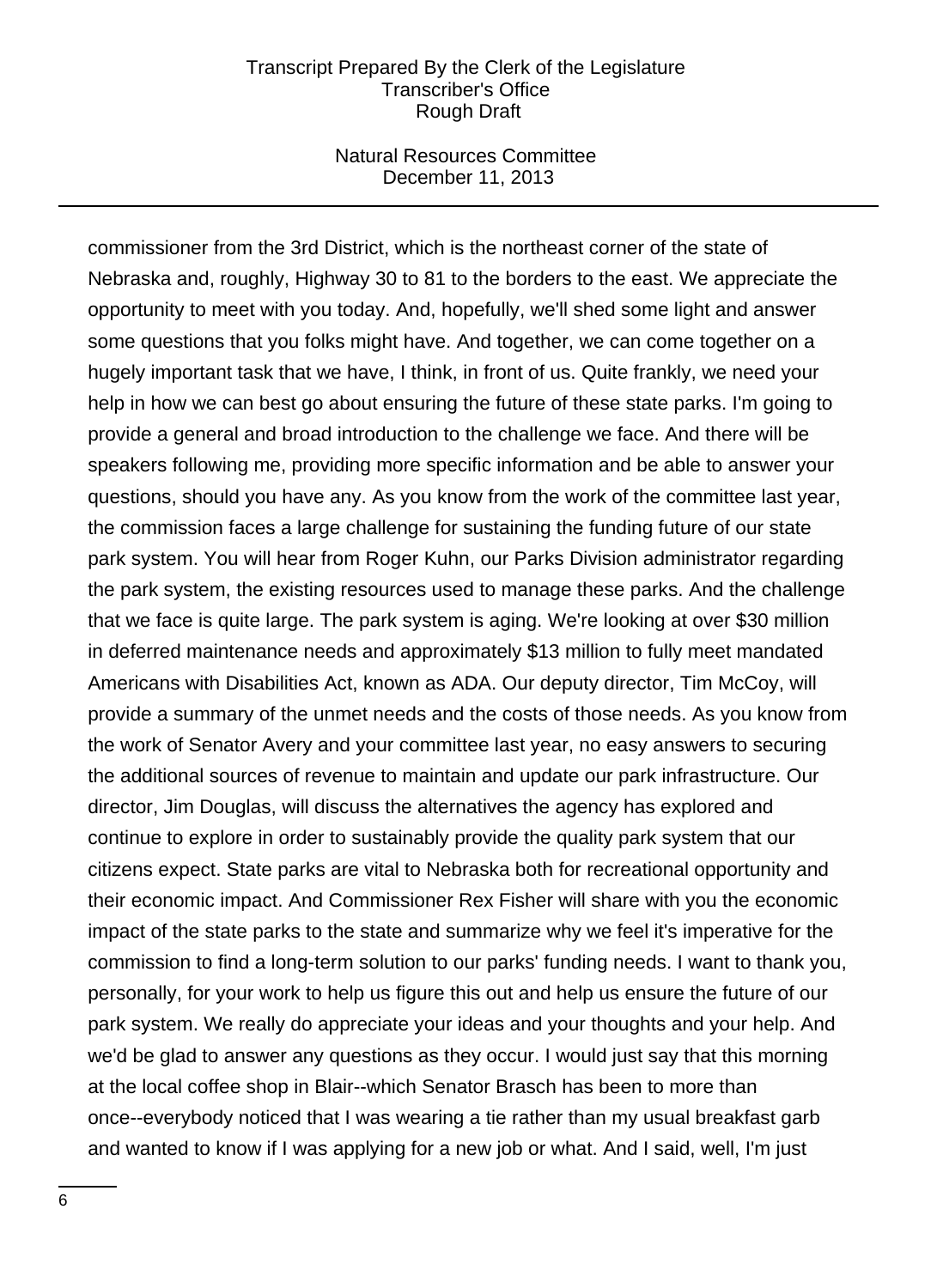# Natural Resources Committee December 11, 2013

trying to keep the old one. (Laughter) But I did explain to them a little bit about what our problems were with the park and funding and so forth. And they were quite surprised, to be honest with you. And they all indicated that they enjoy our parks. I took a poll and all but one of them had a park sticker and buy them every year and were quite interested in how we would come up with some kind of funding mechanism that would ensure the ability to continue taking their families and the rest of them to the park. So there's broad support, at least in our hometown, at least in that coffee shop, Senator. And I suspect it's the same at other coffee shops around the state. So if there are any questions, I'd be glad to try to answer at this point. [LR205]

SENATOR BRASCH: Thank you. Senator Johnson. [LR205]

SENATOR JOHNSON: Yeah, thank you. And thank you, Mick, for coming to testify. And thank you for your service on the commission. A couple of questions. One is a clarification and I maybe wrote these down. The first comment was \$43 million maintenance. Does that include... [LR205]

MICK JENSEN: That's total. That's total. [LR205]

SENATOR JOHNSON: Okay. So the \$30 million is maintenance, thereabouts, and the rest is ADA. [LR205]

MICK JENSEN: That's correct, yes. [LR205]

SENATOR JOHNSON: Okay, thank you, that clarified that. What's our risk of not being able to take care of the issues dealing with ADA as far as...is there an umbrella over that that says, if you don't do this, it's going to have to be shut down or what? Where are we at? [LR205]

MICK JENSEN: You know, I'm not sure of that. Maybe Director Douglas can answer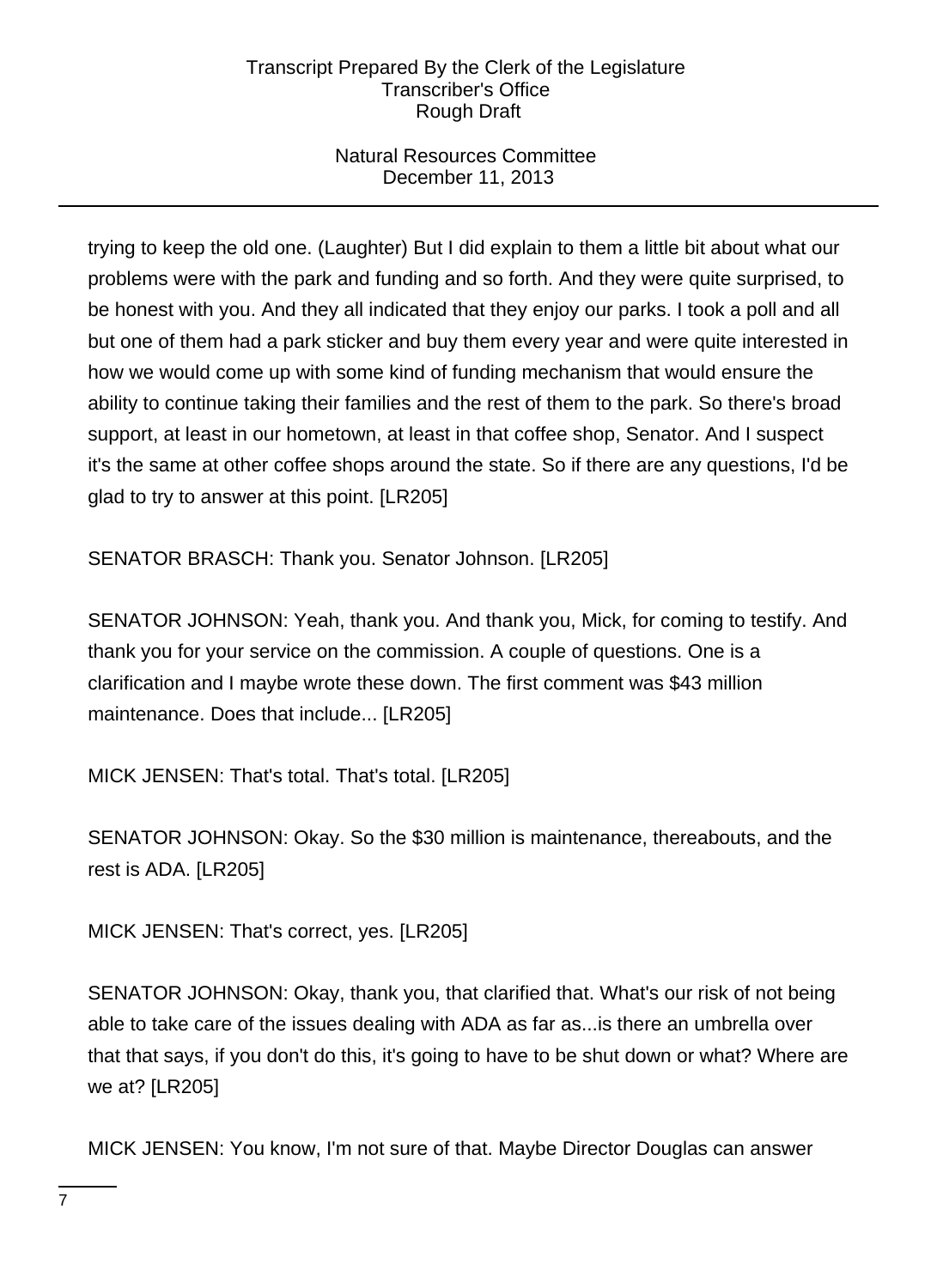## Natural Resources Committee December 11, 2013

that more fully. But my own opinion is, I've been living in dread fear that someone is going to either have a problem or discover that they are not accessible and that we're going to hear from them in some type of a legal form. I do not claim to be an expert there. But regardless of that, I believe that we're finding more and more people that want to use our parks that are not as able to get around as you and I. And I think one of the advantages that we have in this state is, we have a great park system, we have a beautiful outdoors, and the more people that can get out and enjoy that, I think the better off we all are. One of the things, that it's not a direct parallel, but at the last two commission meetings, we have had a group of people that have taken upon themselves to help young, disabled hunters come out in the field. And they've rigged up some of the most interesting and intricate equipment you've ever seen in your life. They have an iPad right here that's hooked to a rifle scope and they have a button. And as the guide is with them, if they've got everything lined up, they'll push this button and that--and it's usually a youngster--can fire and harvest a hunt just like we do. And it's those kind of people that I believe that we need to take of. And I can't speak to the legal liability. We'd probably have to go to the Attorney General. But I just feel that it's incumbent upon us to provide those kind of opportunities and, of course, we're required by law. [LR205]

SENATOR JOHNSON: Thank you. [LR205]

SENATOR BRASCH: Thank you. Any other questions from the committee? [LR205]

MICK JENSEN: Thank you. [LR205]

SENATOR BRASCH: I have one question. Did the coffee shop offer any suggestions or solutions? [LR205]

MICK JENSEN: To be honest with you, I did not give them a chance because I ran in and I grabbed the coffee, explained it, and left. [LR205]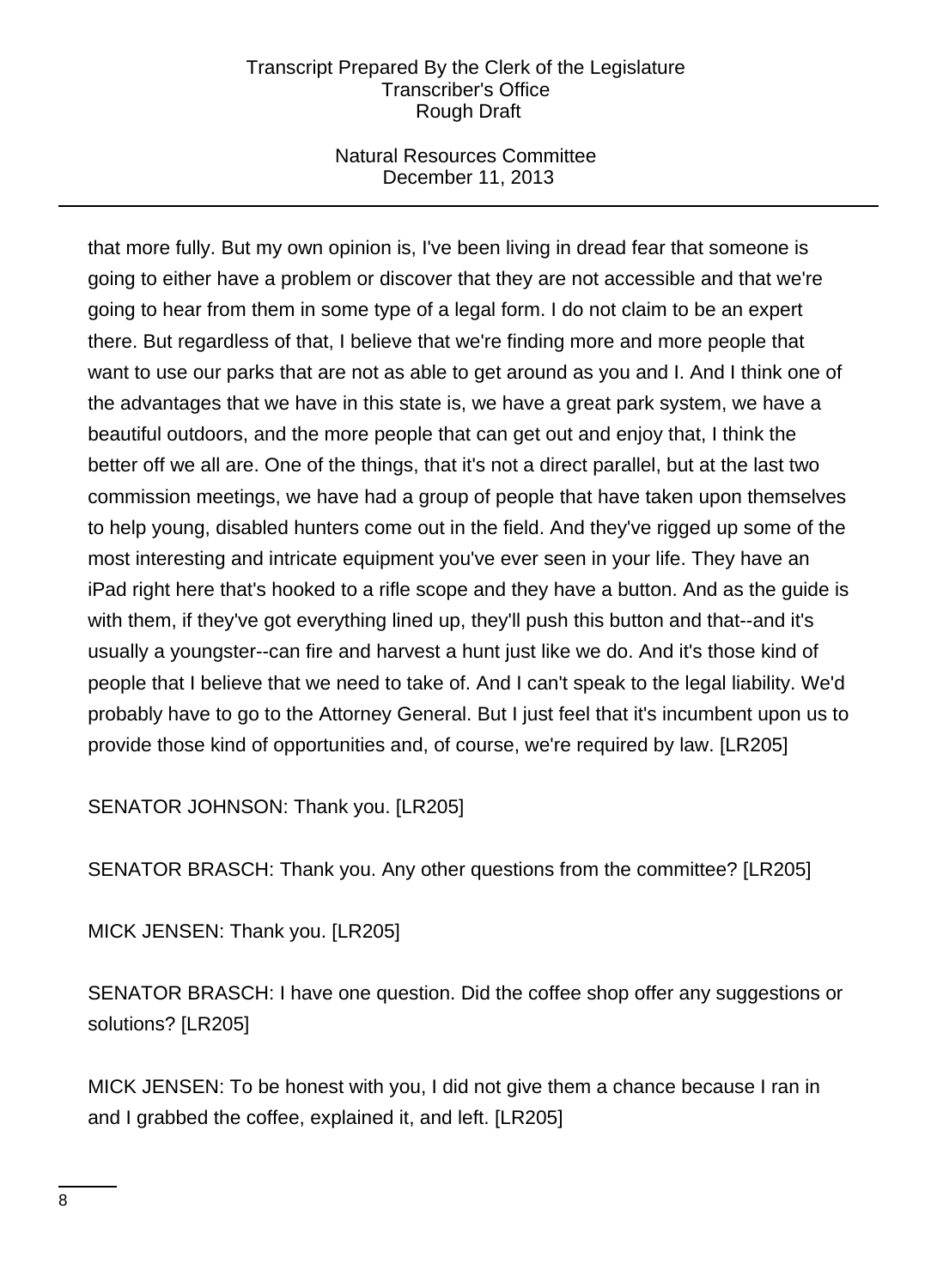Natural Resources Committee December 11, 2013

# SENATOR BRASCH: Okay. [LR205]

MICK JENSEN: But I did get the feeling from them that some additional funding in some form they were willing to pay as a citizen and continue the ability. You know, we've had quite a stir in Fort Calhoun at Fort Atkinson. And I have to tell you that I'm very pleased to have Julie Ashton located at that site. And that town has really taken up the challenge since we had to close down that park early. And people, I think, are willing to pay for the opportunity to go. They don't want to see these parks go away. And likewise, they don't want to see them come into disrepair. So I'll be glad to go back and take a poll, if you'd like, and I could get that to you probably tomorrow morning after I have coffee. [LR205]

SENATOR BRASCH: I'll be watching for the results. And I believe the citizens in Fort Calhoun and elsewhere have been very generous with their time and support and have put a lot of sweat equity and love into Fort Atkinson. [LR205]

MICK JENSEN: It might interest you folks to know that on the first weekend of the month, we'll get 50 to 60 volunteers from six or seven states, pay their own expenses to come to Fort Calhoun. We let them camp in a small area out there so that we can minimize their expenses. They dress in period costumes and they actually enact and reenact what went on in the fort back in the 1800s. And they provide a living history that is attended by many, many people. And those people are just fantastic. I sat in on a meeting that they had where they were looking at their budget trying to figure out if they had \$60 for candles for their candlelight presentation a month ago. So these people truly are the breadbasket of the United States and we have them right here in Nebraska. But they want these parks to be taken care of in the manner in which they should. [LR205]

SENATOR BRASCH: Very good. Thank you. Seeing there are no other questions for Commissioner Jensen, I will ask for Roger to come forward, please. Roger Kuhn is the Game and Parks administrator. Welcome, Roger. [LR205]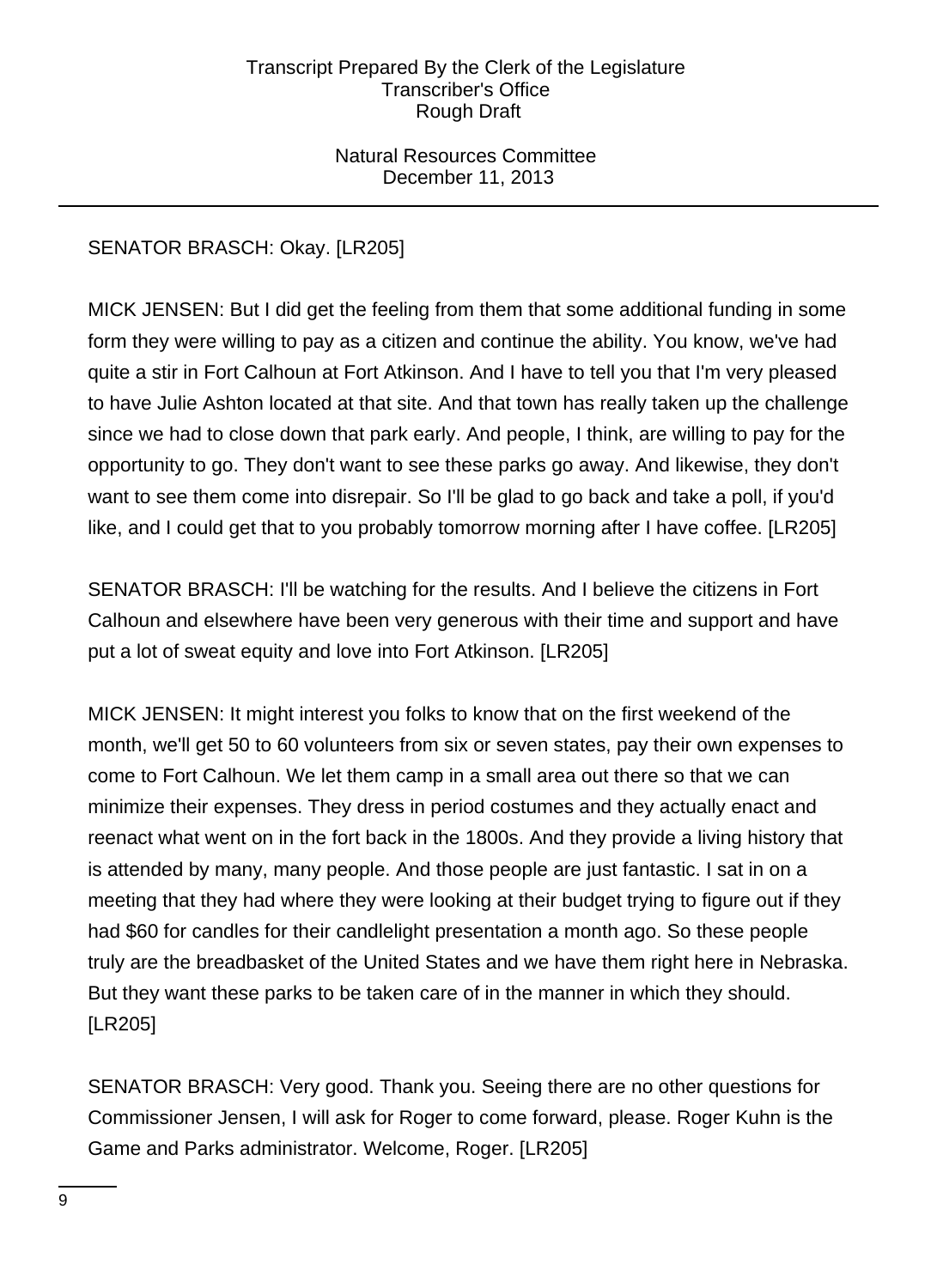Natural Resources Committee December 11, 2013

ROGER KUHN: Thank you, Senator Brasch, members of the committee. My name is Roger Kuhn, a division administrator with Nebraska Game and Parks Commission. It's R-o-g-e-r K-u-h-n. I want to thank you for bringing this item to the agenda today. I think it's important and I believe all of you realize it and Mick touched on it. But, you know, first and foremost, I think it's really important to understand or recognize that the state park system in Nebraska is a great asset to the state, provides a great service. And, you know, the visitation and the numbers we get proves that true. We get millions of visitors to our state parks each and every year. And I think it's, you know, the Game Commission who's given the responsibility of managing and administering these parks. It's our responsibility but it's also the Legislature and the citizens of Nebraska responsibility to make sure these are safe, clean, affordable places for our citizens to visit and enjoy, free from liabilities, and good staff that takes care of their needs, all those kind of things. So I think that's just important to keep in mind as we move forward. I'm going to give a little bit of a update on the assets we have in our state park system, just so you understand the scope of the state park system. I know a lot of people I've talked to over the years, they think of state parks as a picnic bench and a fire ring and that's about it. But it's much, much more than that, much more. We have 79 areas, currently, that we administer, 79 different park units. Eighteen of the top twenty-five tourist attractions in Nebraska are state park areas administered by Game and Parks. As many of you know, I think, tourism is the third largest industry in the state. We are the backbone of the tourism industry in Nebraska. Some of the inventory we have, and I'll try not to touch on all of this a lot but we manage--this is just in our park system, not agencywide--but 72,000 acres of land, 67,000 acres of water. We have over 1,000 miles of trails. We have over 1,600 buildings in the state building inventory. Behind the University of Nebraska, I believe, we have the most inventory buildings of any other state agency in the state. We have over 4,000 campsites, 29 trailer dump stations, six swimming pools, 280 bridges--which bridges are there for a reason. Water runs under them, debris collects. They got to be maintained. We have water towers, water treatment plants, 118 boat ramps, 213 boat docks, multiple wells, septic systems,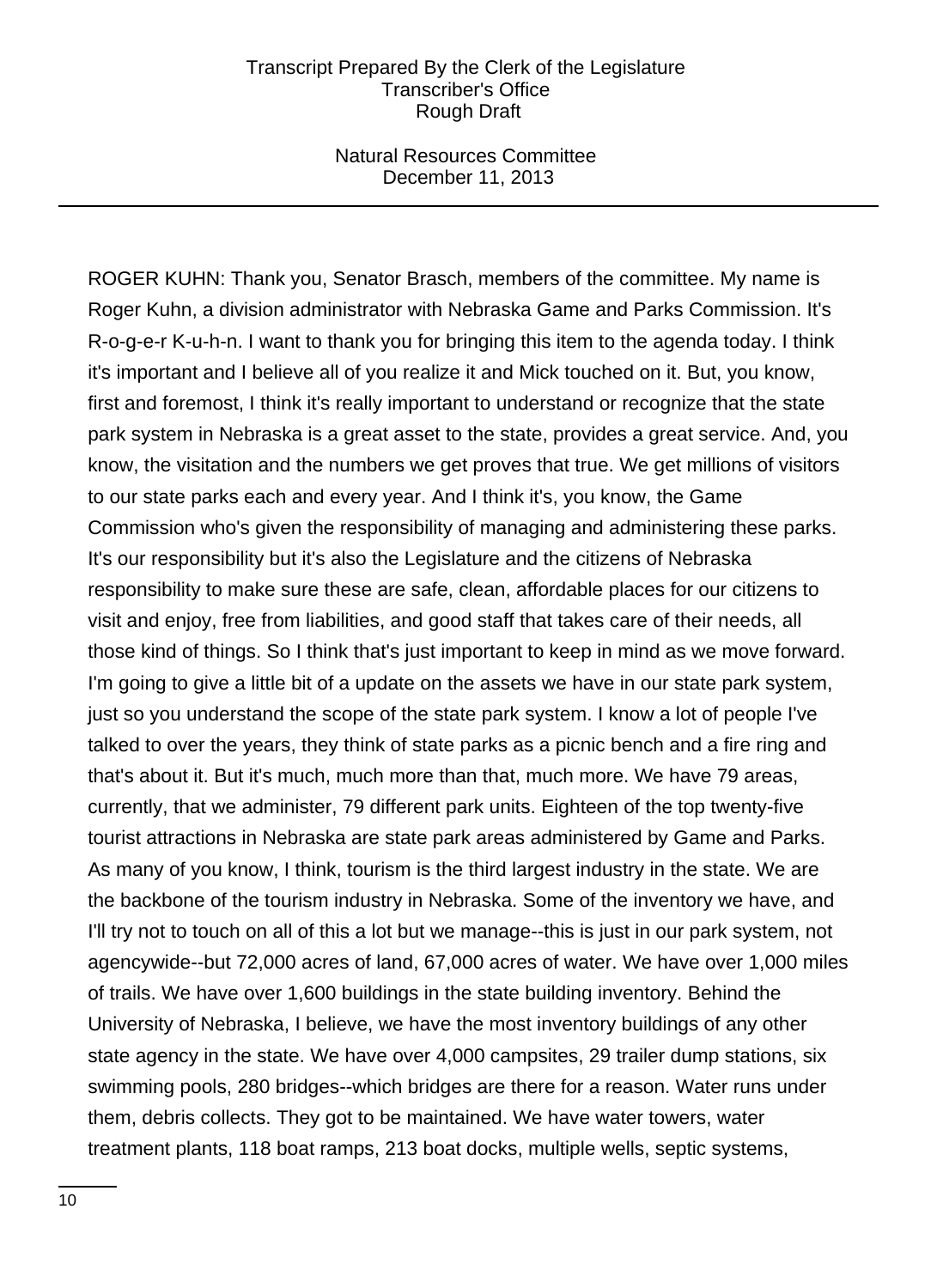### Natural Resources Committee December 11, 2013

electrical distribution systems, all these type of things. All this infrastructure has to be maintained and taken care of. As I said, we host millions of visitors each and every year, and we have all these items that we take care of. We have a full-time staff of 145 people for the state park system in Nebraska. Sounds like a big number. When you're talking about 79 park areas and that much inventory and responsibility, it's not that much. We do employ probably over 900 temporary employees in the summertime which are probably great, you know, jobs for a lot of students and so forth. The other thing I think it's important to note is, where does the money currently come from? What supports...what sources provide support for the state park system? The Park Cash Fund is our primary funding source. And what that is, what's that made of is the park permit feeds into the Park Cash Fund. It's user fees. Park permits generate about \$5.7 million a year. Lodging generates about \$5 million a year, which is cabins, campsites, that kind of thing. Or that's just the cabins, I'm sorry, \$5 million. About \$4 million are from camping revenues. Those are the primary user fees. We also have activity fees for horse riding, paddle boats, other activities in our park system. The General Fund is another funding source we rely on. Also, we get 1 penny off the cigarette tax. It's referred to as NORDA, it's Nebraska Outdoor Recreational Development Act. We get about \$1.2 million a year from that. We also rely on grant funds and private donations. That's another funding source. Those are not nearly as reliable but we do get those most years. Just to give you a quick history, 20 years ago, as an example, the Nebraska park system was funded, the park operating budget was funded by 54 percent from the General Fund. Twenty years later, today, we're funded by approximately 22 percent of our total operating budget comes from the General Fund. This has been an ongoing trend. The message has been, you're going to have to rely more on other funds, user fees, if you will, versus the General Fund. That ratio has gotten less and less and less and that's just in the last 20 years. That's a significant number. So over those years, we try to get creative. We try to generate revenue. We try to raise donations, etcetera. What we've done in recent years, five years ago recognizing the deferred maintenance challenges we had, we initiated a park plan. We've had plans, but we got more aggressive. That plan resulted in: we eliminated 21 full-time staff; we privatized food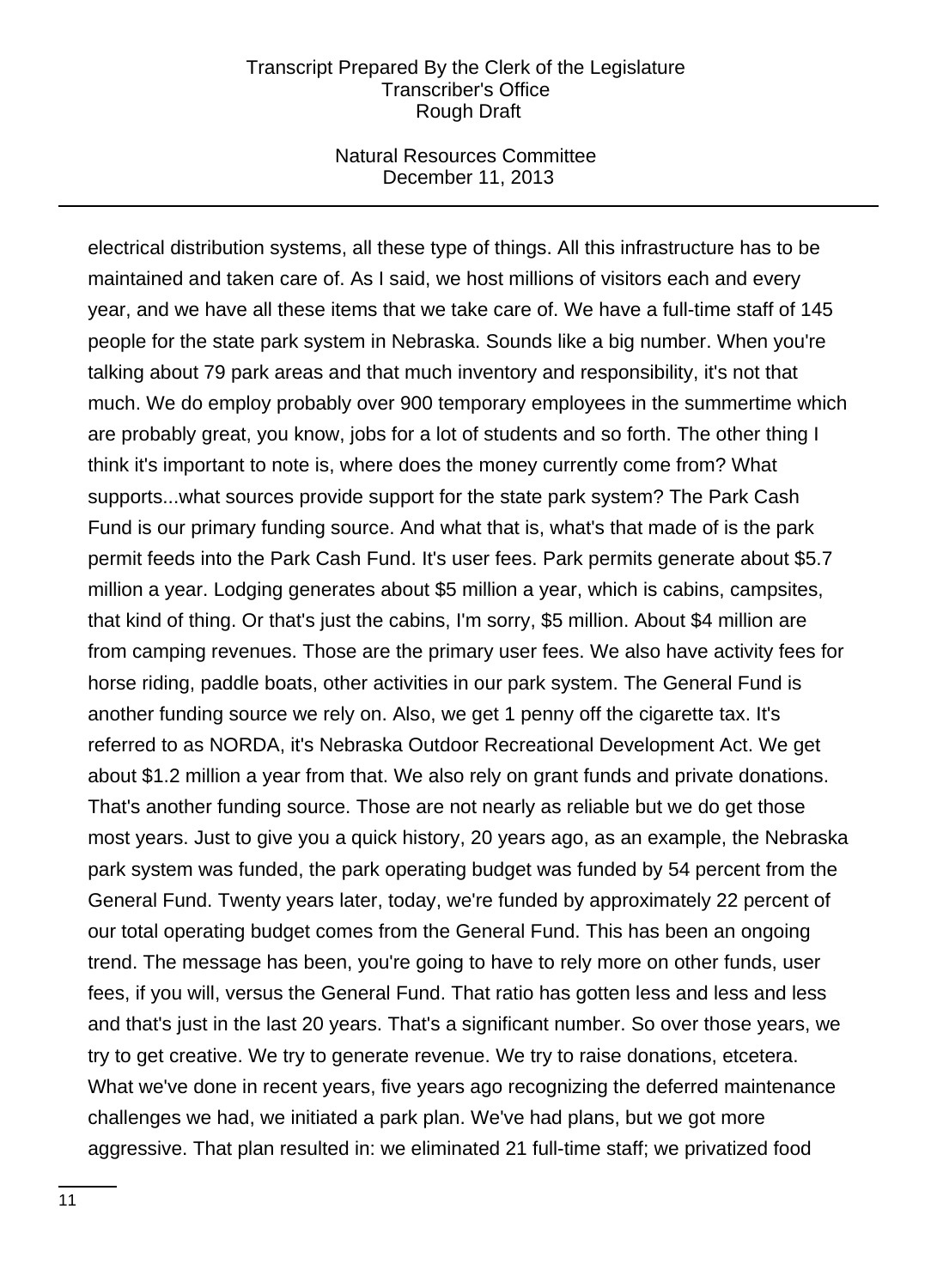## Natural Resources Committee December 11, 2013

service, we used privatization as a tool; we increased cabin rentals, camp fees, other revenues to generate more revenue; we increased our park permit in 2012; we consolidated park areas; we surplused eight different park areas to local communities. In other words, this isn't our first swing at the play. We've done everything in our power with our resources available to make it as cost-effective and efficient of a system as we can. Those are some of the things we've done, but it's not enough. It continues to grow, the deferred maintenance list. Most recently, we closed 29 park areas, temporarily, in the wintertime. Out of that, 11 partnerships were established with local volunteer groups in communities that come to the forefront and said, these are important to us, we want to take care of them. How do we do it? We entered agreements with them. So the reason for this plan was to cut costs, generate additional revenue to try and effectively attack our ever-growing deferred maintenance challenges. However, given these efforts, as I said, it simply does not create a sustainable, long-term funding solution for our 79-unit park system to solve the deferred maintenance and ADA challenges we face. So Deputy Director Tim McCoy is going to follow me. He's going to talk in more detail on the ADA and deferred maintenance challenges we have. And I'd try to answer any questions you might have. [LR205]

SENATOR BRASCH: Thank you, Roger. [LR205]

ROGER KUHN: Sure. [LR205]

SENATOR BRASCH: And if you do need a few more minutes, I believe this information is very relevant and pertinent. [LR205]

ROGER KUHN: Well, I saw the red light so I tried to get through it there. [LR205]

SENATOR BRASCH: Did you? I saw you hurry and I... [LR205]

ROGER KUHN: But, yeah, I apologize for that. But... [LR205]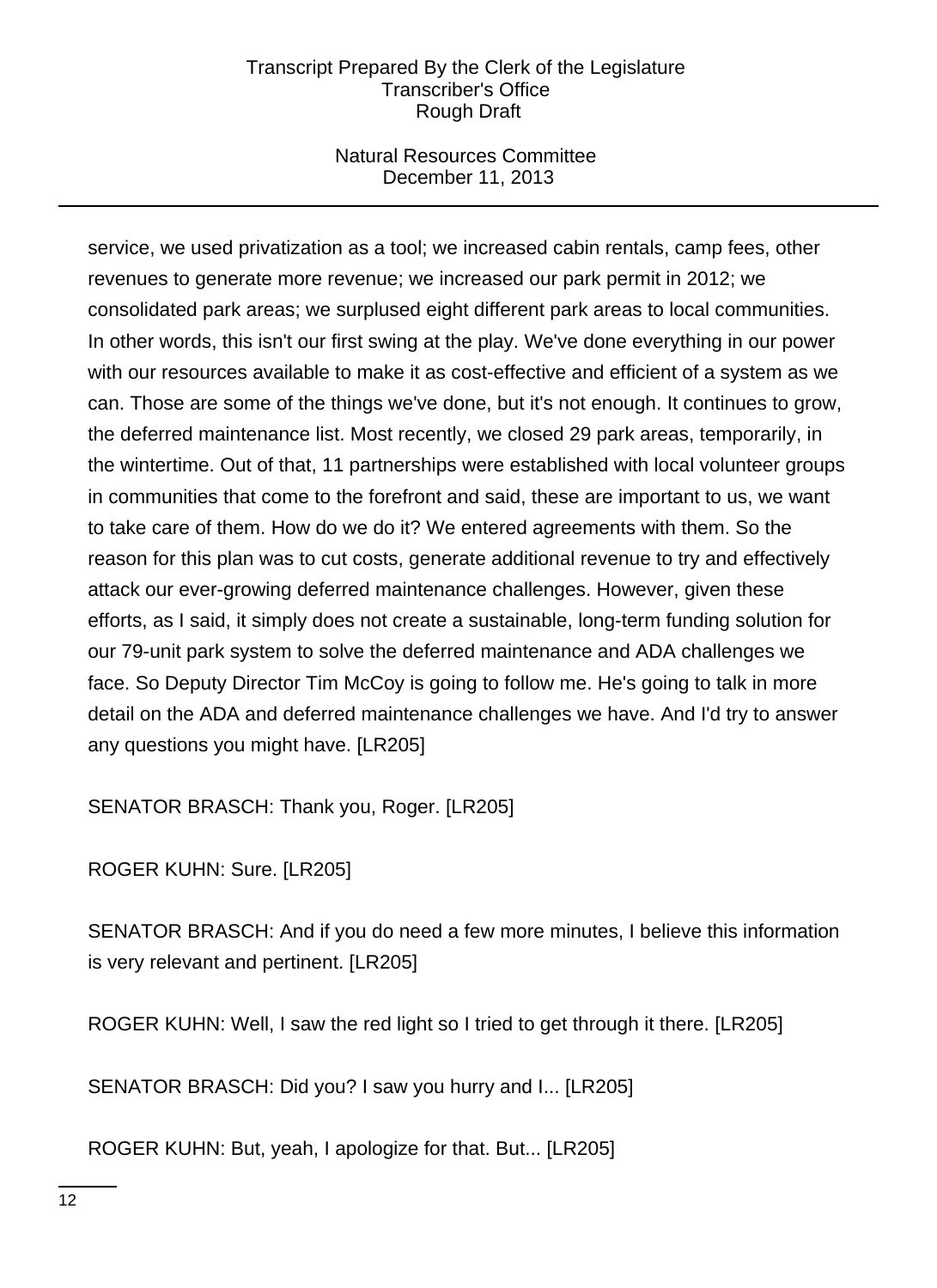## Natural Resources Committee December 11, 2013

SENATOR BRASCH: No, that's...is there anything else you'd like to add to that before... [LR205]

ROGER KUHN: No. Like I said, Deputy Director Tim McCoy will talk a little more on the ADA. [LR205]

SENATOR BRASCH: Okay. [LR205]

ROGER KUHN: But you know, the question came to Mick regarding the ADA situation. It's a critical situation and, you know, the U.S. Justice Department, they come out with mandates and so forth to come in compliance. Now we've been forced, due to revenue issues, to be more reactive than proactive. So if we get a situation where we're getting complaints and there's an obvious situation, we cut other expenses or other spending somewhere else and we try to take care of it, understanding the problem. But on the federal level, they want you to be proactive. These things, you know, you shouldn't have to be reactive. So, like I said, Tim McCoy will talk more on that. [LR205]

SENATOR BRASCH: Thank you. And are there any questions from the committee? Yes, Senator Haar. [LR205]

SENATOR HAAR: Yes. Are we typical of how other states fund their park system or isn't there a typical way of doing it? [LR205]

ROGER KUHN: There...it's all over the map. I mean, it's not consistent from state to state. I mean, if you look at the surrounding states, there are approximately, I believe right now, I think it's around 35 of the 50 states that do have a park permit requirement that helps fund their park system. But there are 15 states that don't have a park permit requirement. Iowa, as an example, does not have a park permit requirement. They get money from the gambling money, mostly, casinos, etcetera. Missouri gets a percentage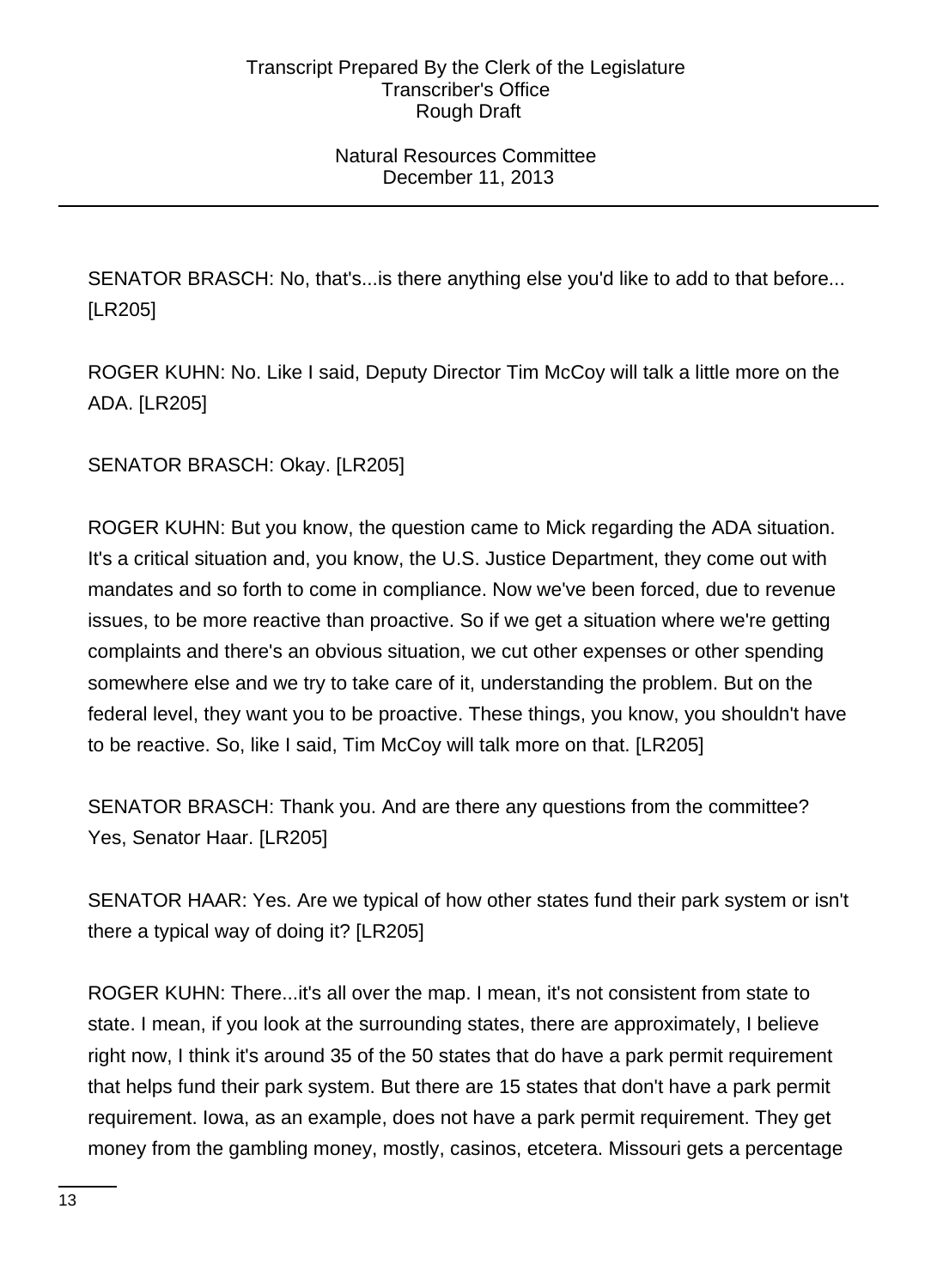# Natural Resources Committee December 11, 2013

of the sales tax, that's what supports their state park system. Arkansas is the same way, the sales tax. Montana gets vehicle registration money which was an idea that was floated last session. So there are states that do not rely on park permits. The majority of them do and they vary in how much those cost. But part of the alternative funding packet that we've handed out, basically--you know, instead of reinvent the wheel--took some ideas from other states on how they fund. There's real estate transfer tax, there's sporting good sales tax, there's a lot of different ways that states take care of their park system. [LR205]

SENATOR HAAR: Okay. [LR205]

SENATOR BRASCH: Thank you. Senator Kolowski. [LR205]

SENATOR KOLOWSKI: Thank you, Madam Chair. Roger, thank you for your comments. The ADA issues are just so difficult. And coming from a school background, we probably wouldn't be able to function. The area would probably be cordoned off or we'd be closed down because you cannot, just cannot have that threat to your population by not having adequate facilities. And I find it unconscionable that we're not dealing with those and haven't done something on an emergency basis, at least, to try to address those issues. I'll have more to say later but I certainly empathize with what you're saying. It's not a sexy topic... [LR205]

ROGER KUHN: It's not a sexy topic, no. [LR205]

SENATOR KOLOWSKI: ...when you're dealing with toilets and concrete and paint and all those kind of things on a maintenance basis when we have so much wrapped up in our state parks that are jewels in the state. [LR205]

ROGER KUHN: Well, and part of the reason of the 29 park areas that we closed is, we diverted those resources to try to tackle some of the deferred maintenance needs. And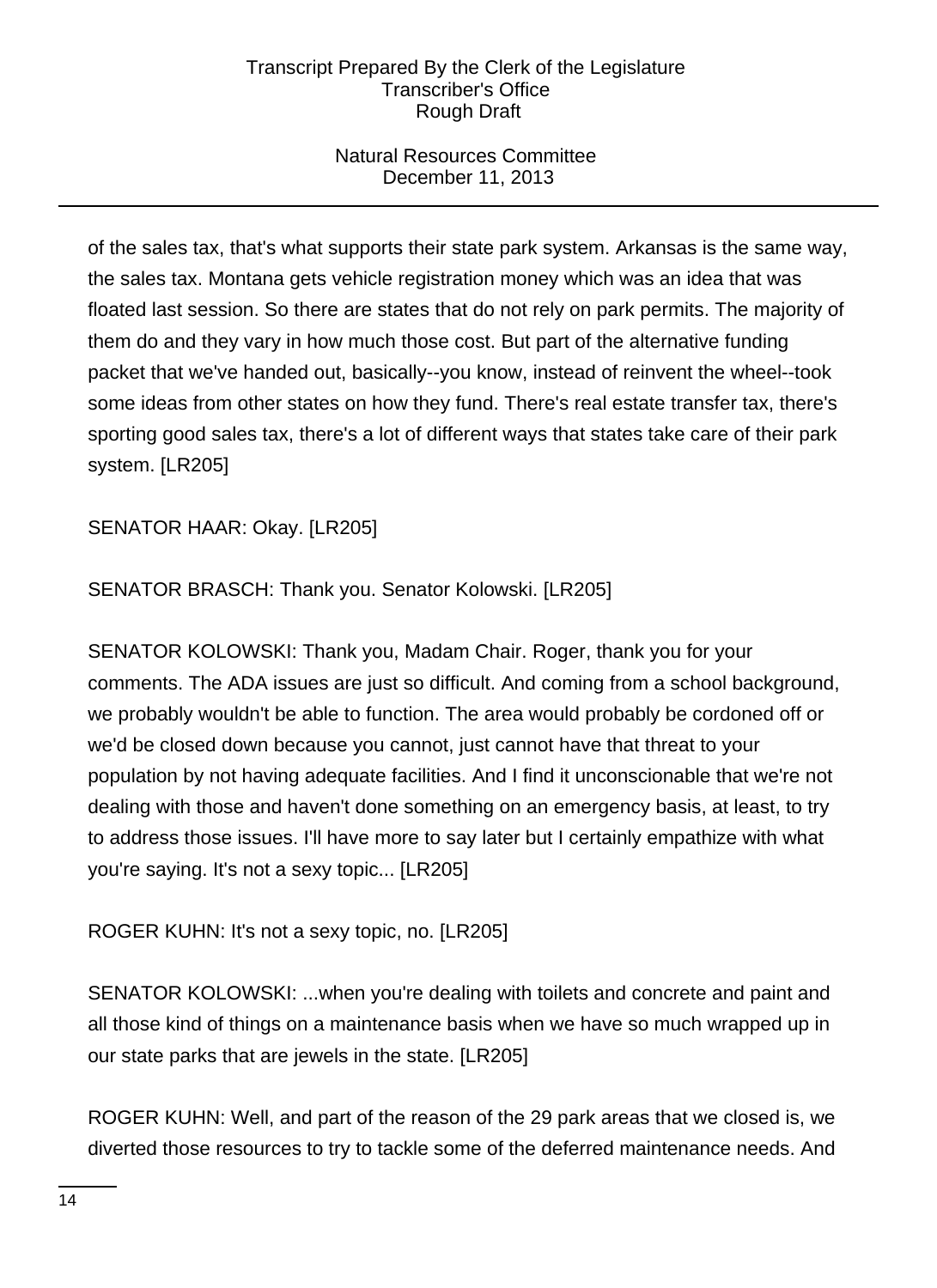# Natural Resources Committee December 11, 2013

we used the staff that were assigned to those parks as labor to, basically, construct rest rooms, outhouses. When you say it's not real... [LR205]

SENATOR KOLOWSKI: You bet.... [LR205]

ROGER KUHN: ...yeah, it's not. But that's an item that's on our deferred maintenance list. We, literally, have hundreds of these outhouses around our park system that are very old. They do not meet not only ADA compliance standards; they don't meet environmental standards as well. [LR205]

SENATOR KOLOWSKI: Certainly. [LR205]

ROGER KUHN: And so those are the kind of things we're trying to do. And, you know, we're going to be able to construct, minimum, 38 of these units during this wintertime, maybe more, that will replace noncompliant units. [LR205]

SENATOR KOLOWSKI: Well, with the NRDs...of course, I did eight years up in the Papio NRD and the canoe ramps and other things that we put into the Elkhorn and Platte, a lot of that effort we had to do much of the same thing. And then you have to maintain it. If you don't think of a maintenance budget, you're negative. [LR205]

ROGER KUHN: Yeah. And there are more and more lawsuits being filed around the nation with these ADA issues. It's a liability. [LR205]

SENATOR BRASCH: Senator Schilz. [LR205]

SENATOR SCHILZ: Thank you, Senator. Good afternoon, Roger. [LR205]

ROGER KUHN: Hi. [LR205]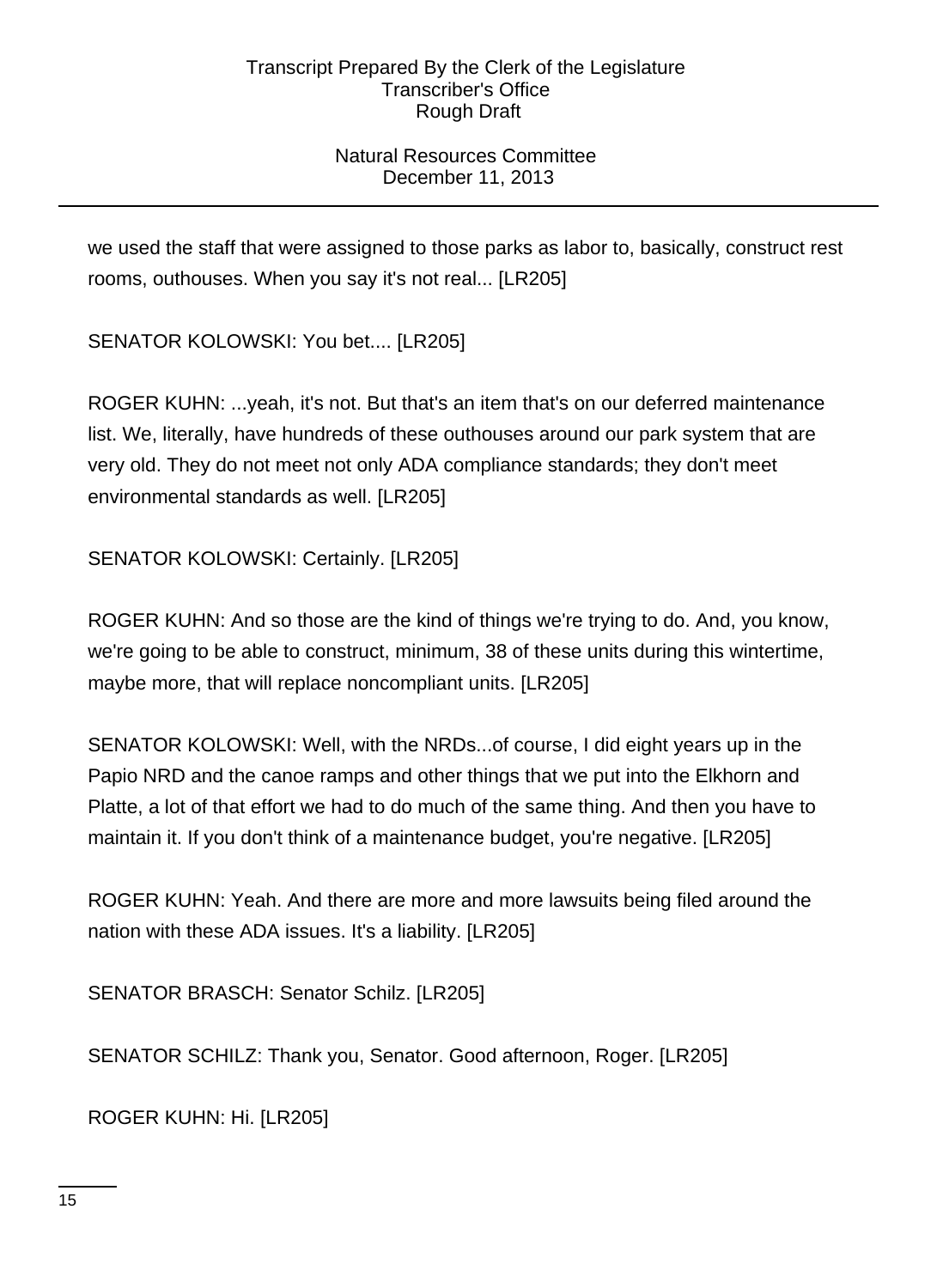## Natural Resources Committee December 11, 2013

# SENATOR SCHILZ: How are you? [LR205]

ROGER KUHN: Good. [LR205]

SENATOR SCHILZ: As you talk about...and I...you know, we're talking about raising fees and other things such as that, have you...has Game and Parks looked at alternatives to that as well, as far as public-private partnerships, things like that, "vendorships" that maybe you haven't looked at in the past to start to add? And maybe not, necessarily, over the whole park system but individual to each, separate park, as to where you could do some of that as well to start, because I can't see that what we're talking about here today is going to get you where you need to be either, completely. [LR205]

ROGER KUHN: Well, sure, sure. We've utilized that tool. I mean, we...I guess most recently, we privatized the food service operation at Mahoney State Park. It was an operation that was losing dollars. The primary reason we were losing dollars is they were state employees that were working at the restaurant. You don't have as much flexibility. Most restaurants, with the waitress and wait staff, they don't pay them \$7, \$8 an hour, you know, where with a state employee we had to, and those kind of things. It wasn't as efficient. So we privatized it and that's now operating in the black. That's one example. We also privatized one of our state recreation areas recently at Memphis State Lake. It was a satellite area that we took care of from Lincoln, our Lincoln headquarters. So we'd be traveling somebody out there. Well, we got a local person, entered a contract, paid them less than it was costing us to provide the same services. We have 18 concession operations statewide that provide services that we can't afford to provide. So we do the private partnership. We also do the public partnership by surplusing eight of our park areas, which the Legislature approved, to local communities, political subdivisions, some are counties, some are communities. I think there's more of that to come. So we used to have 87 park units. We now have 79 through using that tool. We've also consolidated park operations, not a private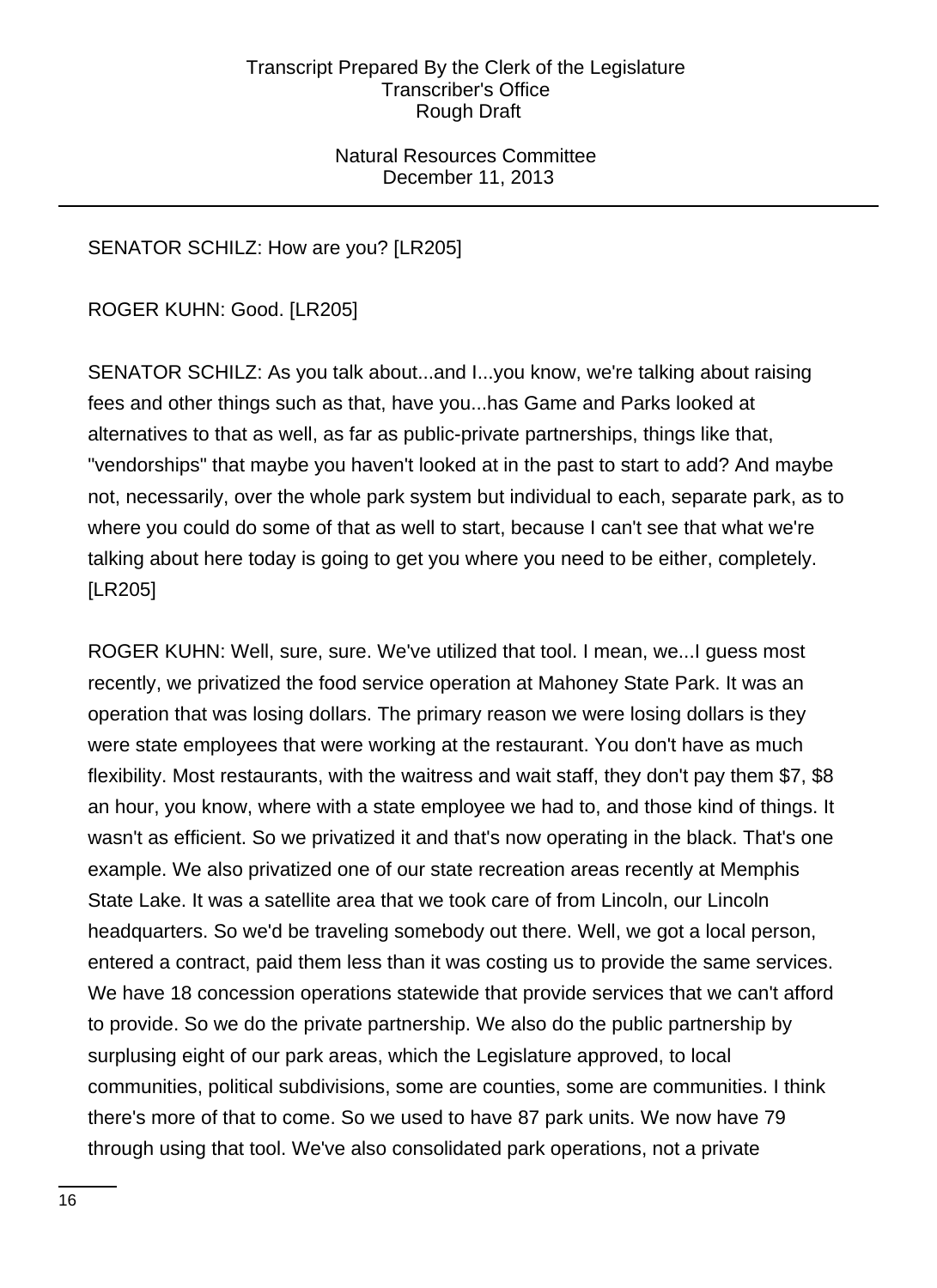# Natural Resources Committee December 11, 2013

partnership, but with our own deal where McConaughy is an example of that. We consolidated Ash Hollow and McConaughy into one park unit with one superintendent instead of each park having a superintendent. So we've used consolidation as a tool. We've used these tools, I mean, and we're still not able to keep up, but it's helped, it helps. [LR205]

SENATOR SCHILZ: Right. And hopefully, I mean, I think, you know, in looking at places like Lake McConaughy, I think there's more that could be done there in that respect. And I hope that you're looking at that as well. [LR205]

ROGER KUHN: And we are doing more. We got all kinds of activities. We had an ATV event last fall, they want to have two events this year at McConaughy. It was a new event last year. I just met with an interested party with the Dairy Queen franchise there that wants to do an ice cream...a mobile ice cream truck on the beach, provide services. And that's a private partnership that provides more services to the people visiting there. [LR205]

SENATOR SCHILZ: Right. And you know, one other thing that I just thought about and was thinking about is I hear now that--and this surprises me--but UNL has a sand volleyball team. Wouldn't it be a great opportunity to take them out to the sand beaches at Lake McConaughy and have a tournament out there? [LR205]

ROGER KUHN: You could host a tournament, yeah. [LR205]

SENATOR SCHILZ: Yeah. Hey, why not? [LR205]

ROGER KUHN: Yeah. [LR205]

SENATOR SCHILZ: Yeah. Anyway, I'm just... [LR205]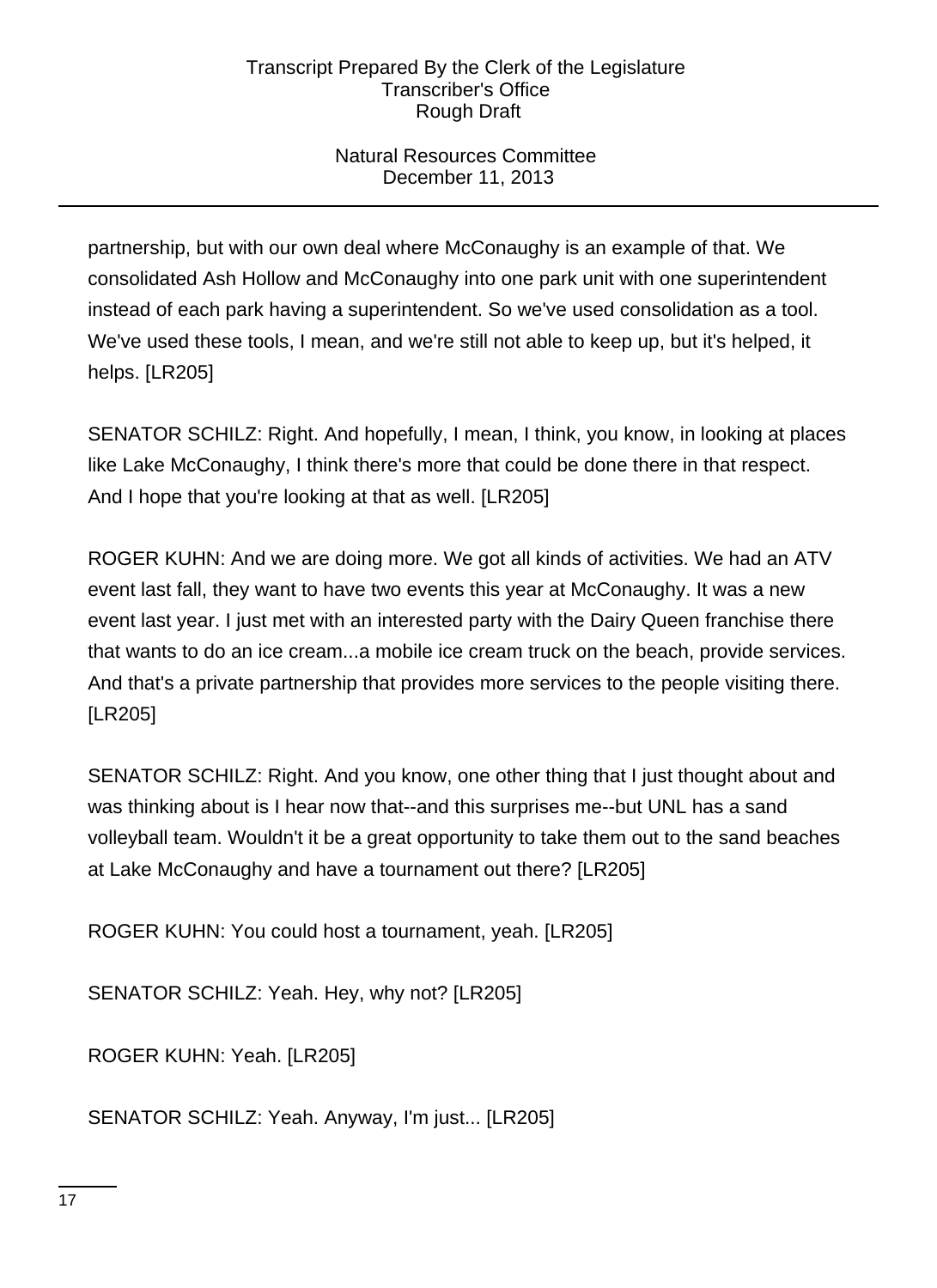## Natural Resources Committee December 11, 2013

ROGER KUHN: No. [LR205]

SENATOR SCHILZ: ...the wheels are always turning. [LR205]

ROGER KUHN: Yes. [LR205]

SENATOR SCHILZ: Thank you. [LR205]

ROGER KUHN: Thank you. [LR205]

SENATOR BRASCH: Are there any other questions? Seeing none, thank you very much, Roger. [LR205]

ROGER KUHN: Thank you, Senator. [LR205]

SENATOR BRASCH: At this time, we'd like to call up Tim McCoy, deputy director for Game and Parks. [LR205]

TIM McCOY: (Exhibit 1) Thank you, Senator Brasch, members of the committee. I am going to hand out, just in case you lost track of it, another copy of our alternative funding report. There's a lot of background information in here as well as some detailed information on various alternatives that, hopefully, you've had a chance to look at. But I wanted to make sure, just in case you misplaced that, you got to see it again. You know, as Roger identified, we do have a lot of resources and infrastructure in our parks. The other challenge that we face with our park system, we have a lot of parks that are really old. They have a lot of old infrastructure. And some of that infrastructure isn't that obvious when you're in a park because many of our parks, if you get to someplace like Platte River or even parts of Lake McConaughy or Fort Robinson, they're like a small town. We have water systems, we have sewer systems, we have electrical systems. We have all those systems that are, in some cases, sort of that hidden infrastructure that, as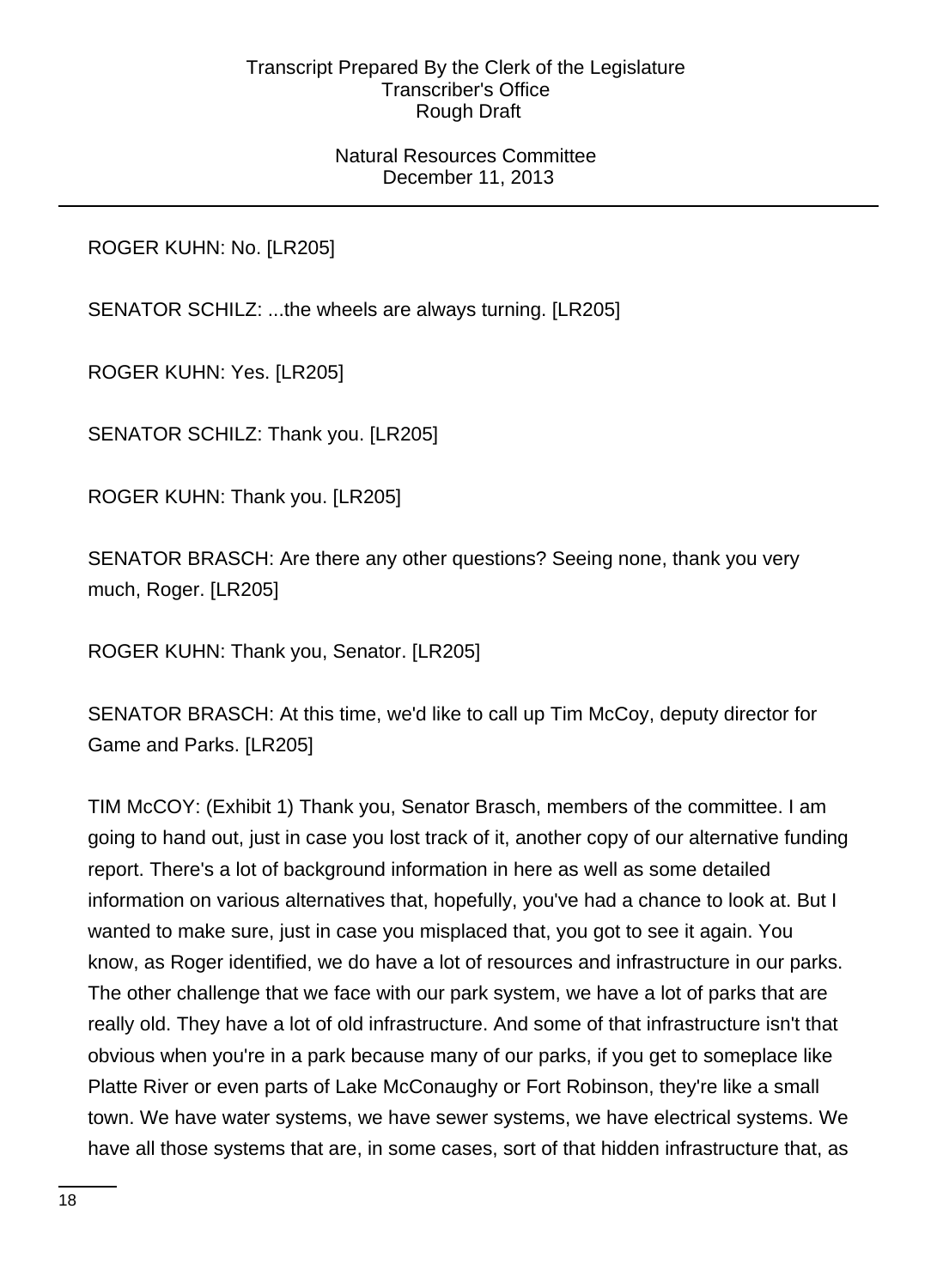### Natural Resources Committee December 11, 2013

towns deal with, that eventually come up for replacement. Those are large cost items when we look at those, you know. So even when we operate and maintain these facilities daily, we have to have that updating and replacement. And as Roger and others have already identified, when we do those, there are new standards that have to be met. One of the ones that, you know, really gets the most attention is the Americans with Disabilities Act. I would say the other standards that are out there that we need to...that we look at are our own state standards for water quality. When we look at...when you look at many of our...on our areas that aren't high-profile state parks without a lot of infrastructure, we still have rest rooms. We still have septic tanks. In some cases we have fish cleaning stations. All those require that when we update those or, in some cases, do major maintenance to them, we come up to the new standard. So the cost of doing those replacements, as you all know with any business, those costs aren't going down. And so it is a real challenge for us. And one of the challenges with looking at the ADA components of that, in most cases, the major ADA cost activities we're looking at are additional costs to doing a major replacement or a rebuild or a modification of facilities. And it can be everything from parking lots and camping pads to remodeling cabins. And remodeling cabins can be quite a deal for us when we have cabins that are 50 years old around the state. And so you look at maintaining those new standards, which also includes building standards and building codes that many of these were not built up to current codes. And it's pretty frightening to look at the costs of doing those changes. So we're sitting here right now looking at, you know, from our standpoint, from what we have well documented, is our deferred maintenance needs, immediate needs of about \$7.5 million. Our two- to four-year need is about \$8 million to \$6 million. And our five- to ten-year need is about \$15 million. And I remind you of the ten years because this \$43 million figure we're talking about is what we see in the next ten years. That means next year, a new year gets added on. And this is one of the challenges that...the reasons we continue to bring this to your attention is, you can get by not catching up on that for a little while, but it continues to build. And so we do need your help in looking at that and figuring out the ways that we can try to come to a better, more sustainable plan of how we're going to address this challenge because it's a big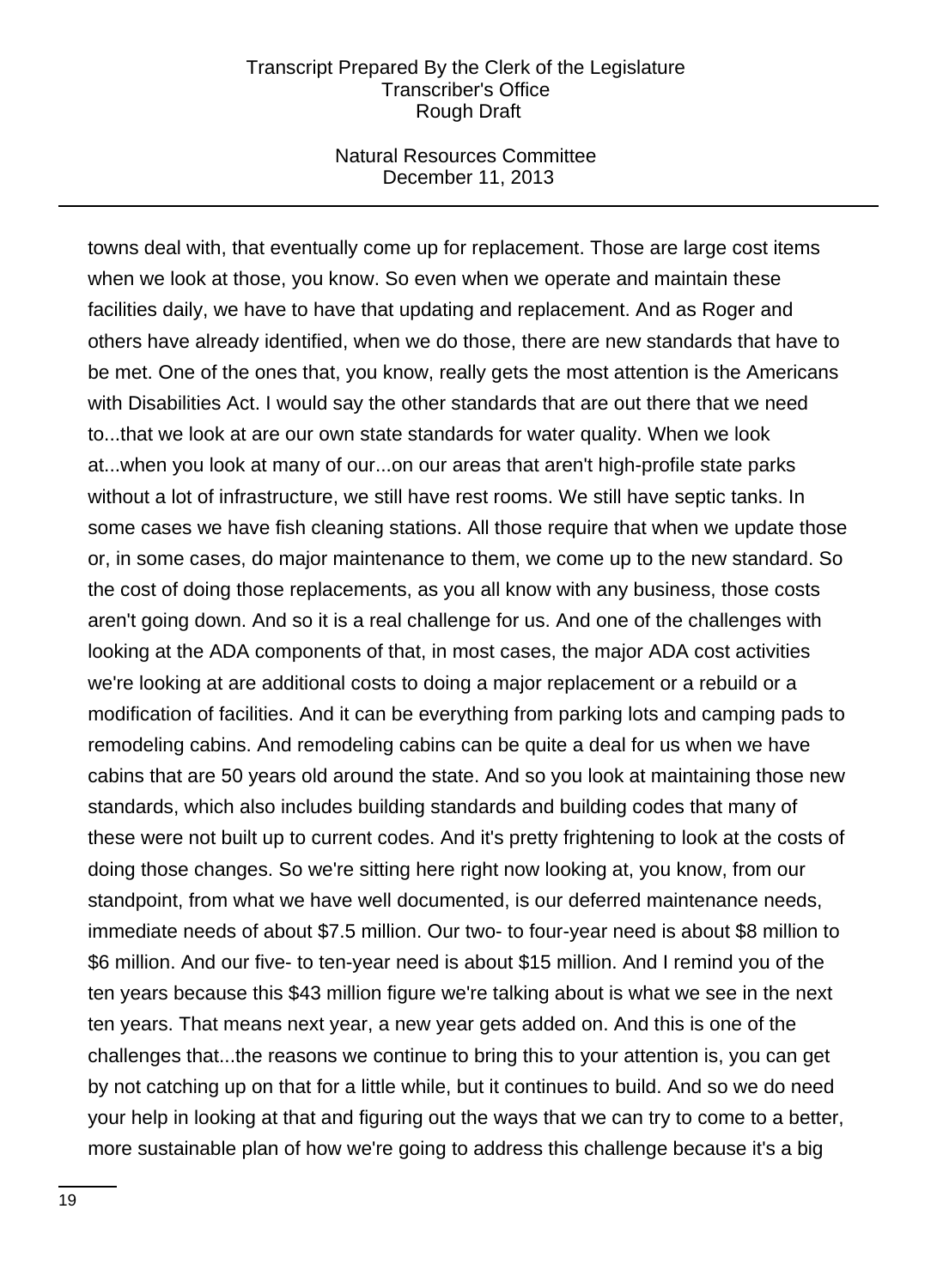## Natural Resources Committee December 11, 2013

one. You know, we're looking at, in many cases, an aging park system. And we want and need to provide that quality park experience for our citizens. They value their parks and we owe them that. As an agency, that's our responsibility and we really have an obligation to do that. And that includes protecting these treasures that our agency has been entrusted with for the future of all our citizens. So I know you have all been engaged in this last year. And we do appreciate your efforts and your help. And we look forward to, you know, not only sharing with you our ideas but to hearing what ideas you may have or different avenues of trying to address this because it's a big challenge. And we know we need your help. [LR205]

SENATOR BRASCH: Thank you. Are there any questions? Yes, Senator Kolowski. [LR205]

SENATOR KOLOWSKI: Thank you, Madam Chair. Tim, thank you for your testimony and your comments. This past interim period has been a very busy one for a number of us in a number of ways. Senator Schilz and myself are on the Water Commission. Laurie, of course, was there on a lot of those. Others have visited some of the meetings. And I sometimes wonder when I think about the work we did on reservoirs in the Papio NRD as far as the whole metro area, that not only provided flood control and property protection and people protection, it also provided a great deal of recreation. And there's not a lake or a reservoir that we put in that isn't heavily used. And I live right by Zorinsky, which is one of the most heavily used in the entire state, if not the metro area. The idea I'm thinking about is one that, perhaps, we could have discussion on tying together some of the needs you're talking about and the Water Commission that would be more positive in its sale of whatever resource or revenue resource we'd go to, to the general public so they understand that these things are not disconnected, but they are heavily connected. So many of your parks are connected right next to water or with water. And to see how we could, perhaps, phase-tie some of that together would be a creative move that might help us all in our pitch to get this done in the state of Nebraska because we can't let this deteriorate any longer. So I'd just make that statement out of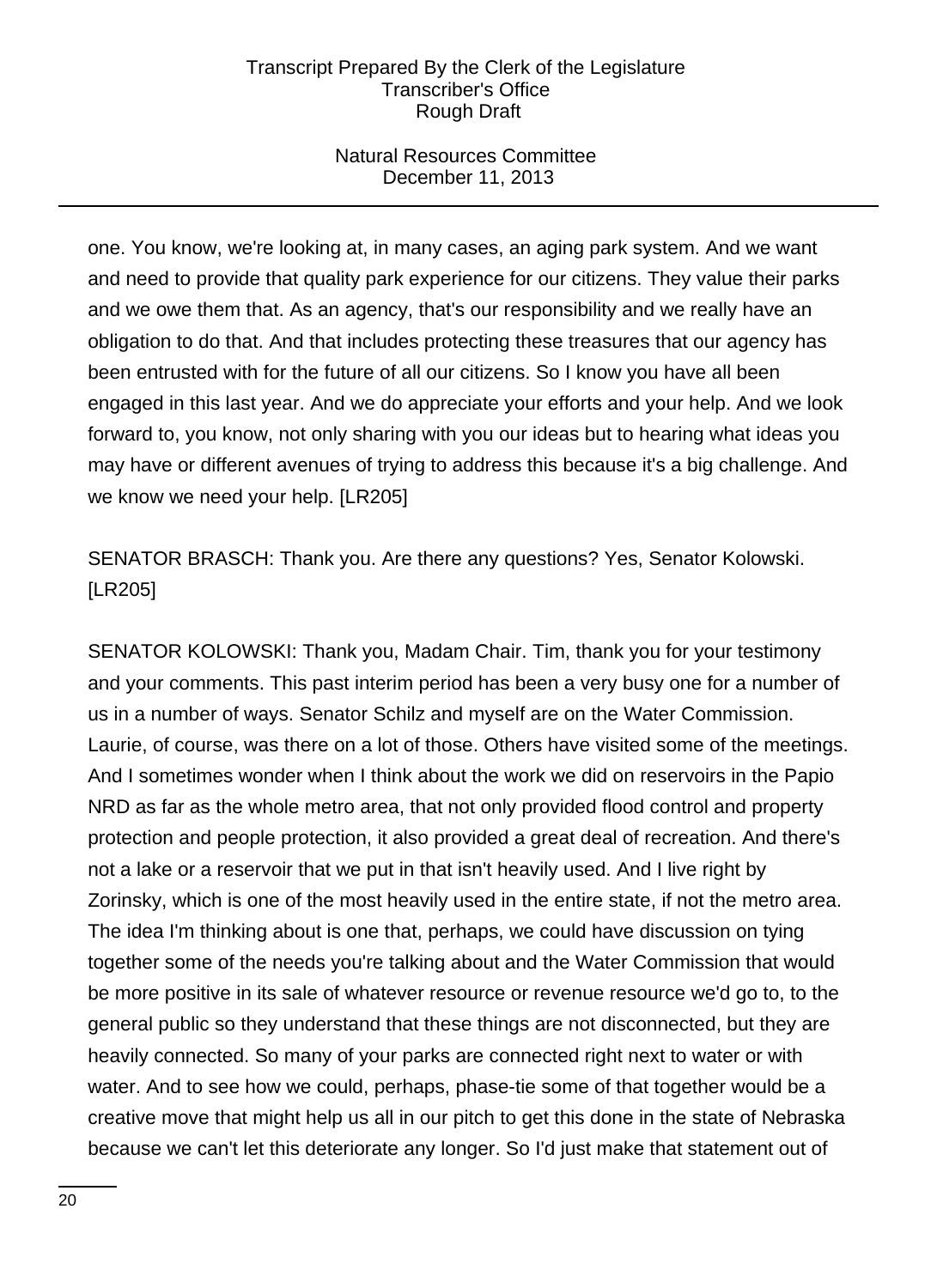# Natural Resources Committee December 11, 2013

the blue. Looking at your sheets again, thank you for the handout again, but that helped spark some of the things that we had heard about and talked about from a lot of different angles this summer. Thank you. [LR205]

TIM McCOY: Well, we appreciate that because that is, you know, that's part of the...when we look at our park system, the connection to water is apparent. [LR205]

SENATOR KOLOWSKI: Absolutely. [LR205]

TIM McCOY: You look at fishing opportunities. You look at where our parks are at, we have very few parks...I think we have one that's an old road wayside area that we still have by Hastings. It's probably the only one that doesn't have water adjacent to it or on it. I mean, it's just part of that...it's part of what we look for, part of what the public looks for when they go recreate in a park. [LR205]

SENATOR KOLOWSKI: Thank you. [LR205]

SENATOR BRASCH: Very good. Any other questions from the committee? Yes, Senator Johnson. [LR205]

SENATOR JOHNSON: Thank you, Senator Brasch. A couple, three parks that I'm familiar, at least within my district, one of them is Memphis State Park. And I had the opportunity to tour that with another group. And it looks like a win-win. It's not the fanciest park but very much appreciated. Another park that's new is Lake Wanahoo. And, of course, that's new so maintenance, hopefully, is not there but don't want it (inaudible). The other park that...or area, is Czechland Lake. Is that...was that, at one time, under the Game and Parks? And now, I know it's managed by the NRD. Do we have other lakes in the state that are or maybe could be operated by a NRD district, which would allow some sort of funding through that mechanism? [LR205]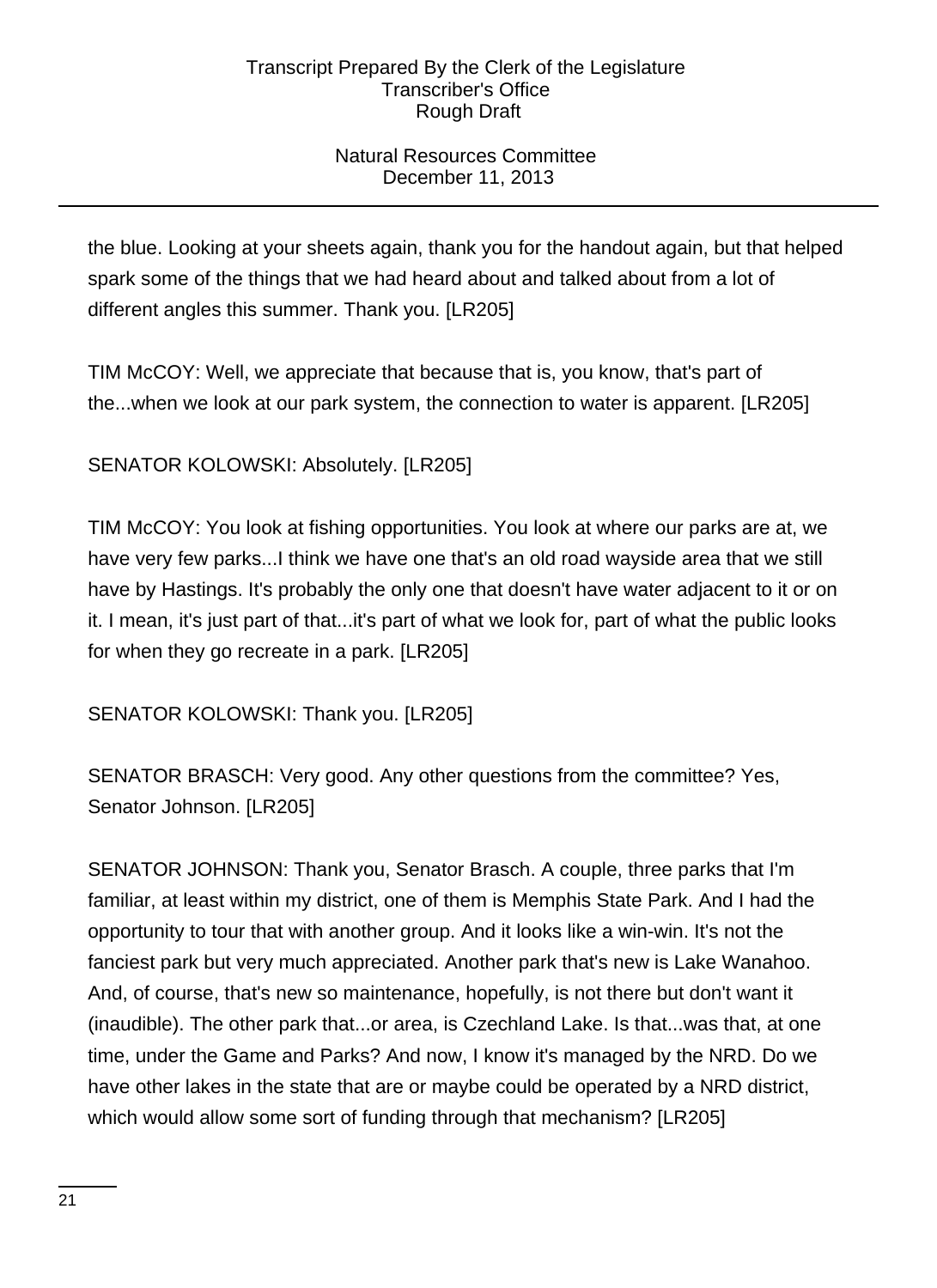# Natural Resources Committee December 11, 2013

TIM McCOY: We've...I know, actually, didn't we just transfer one up in the Lower Loup? [LR205]

ROGER KUHN: Oliver Reservoir. [LR205]

TIM McCOY: Yeah. Well, and then Oliver Reservoir out in the southwest, we're working with South Platte NRD on that one. But, yeah, we have done that, in some cases, with some of those reservoir areas where the NRDs have expressed an interest in taking those over and actually, you know, managing those with their funds. The challenge...I guess, one of the challenges I see with that, it's you have to have...you obviously have to have a partner in the NRD that's really interested in taking on that additional responsibility. [LR205]

SENATOR JOHNSON: Uh-huh. [LR205]

TIM McCOY: As a state agency, when we need to do that, we can. But, you know, on some level, we don't want to be in the position where we just try to pass off, you know, all of the things that we're obligated to do also. We do have several of those cases where we started those where we were actually managing them for the NRDs under agreements, similar to what we're doing at Wanahoo right now, so. [LR205]

SENATOR JOHNSON: Yeah. Yeah. [LR205]

TIM McCOY: We have several of those around the state where we...in many cases, there's some cost sharing there that we're doing with the NRDs, that we operate it as a park but they're also providing some funding with that. That's a little different model than we used, you know, 20 years ago. And we also have a lot of lands that we manage, you know, around Lincoln that are lakes and reservoirs that are actually owned by federal agencies that had interest in building them for flood control and no interest in providing recreational access. And so we have several lakes in the state that either the Bureau of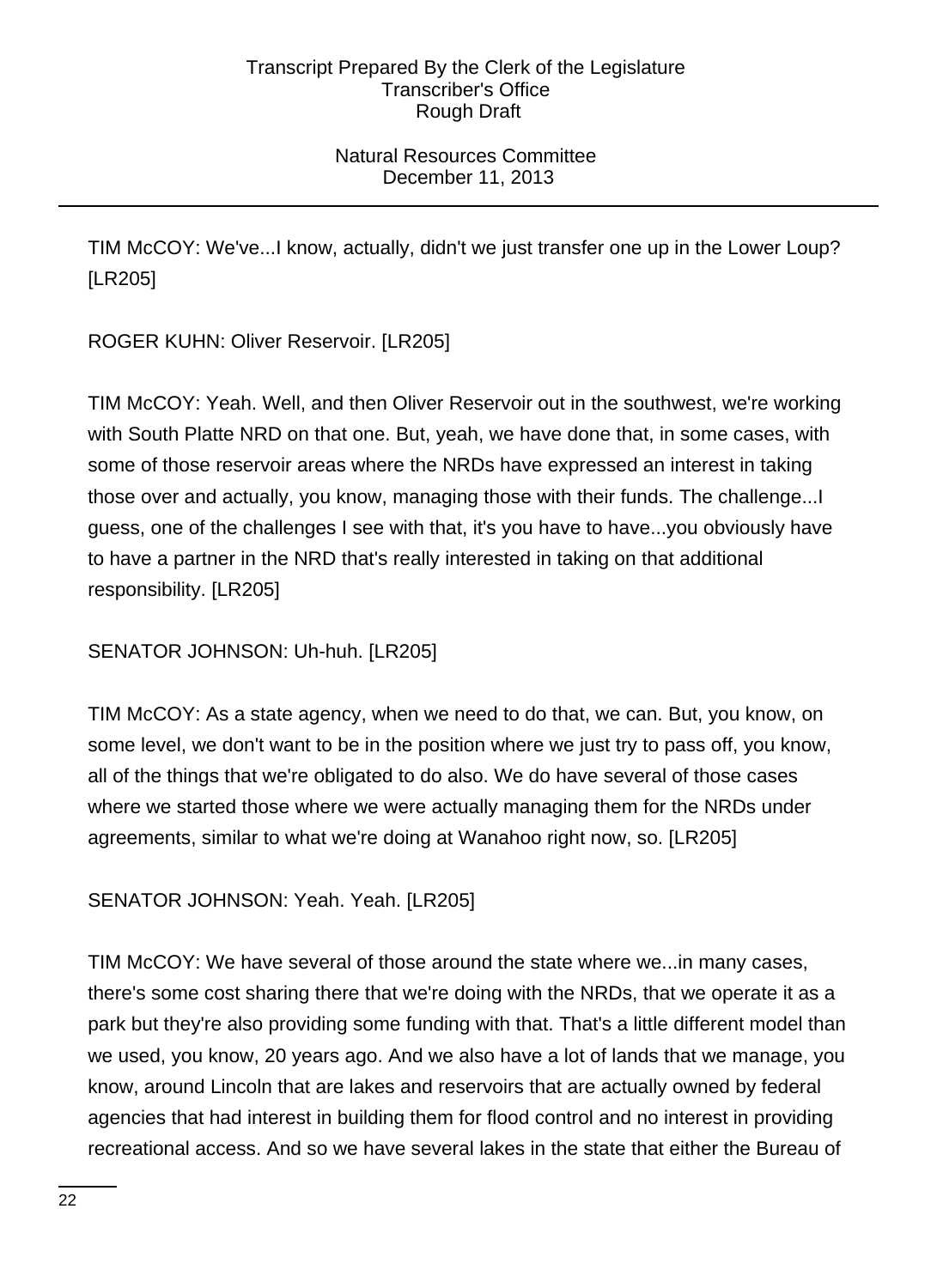# Natural Resources Committee December 11, 2013

Reclamation or the U.S. Army Corps of Engineers are the actual owners. And we, under agreement with them, do the management to provide the recreation. [LR205]

SENATOR JOHNSON: The contract...and they might vary a little bit. I'll just use Czechland as one. Do they assume the responsibility of maintenance or does that still fall under Game and Parks? [LR205]

TIM McCOY: I believe Czechland was built by the NRD, wasn't it? [LR205]

ROGER KUHN: We've never operated it as a state park. [LR205]

SENATOR JOHNSON: Never operated it, okay. So they're in total control and have the responsibility. [LR205]

TIMOTHY McCOY: Yeah. Yeah, it's their... [LR205]

SENATOR JOHNSON: Okay. [LR205]

TIM McCOY: ...yeah, it's their facility. And that's one of the challenges, especially when you get into reservoirs or things that you've built or large buildings is, there's a large obligation that goes with that responsibility. And in many cases, even the agreements that we have with local entities of government, provides a clause where if they no longer are willing to manage that, we have to be responsible for taking that back. When you're looking at things like Champion Mill or a historical site, there's always those future obligations with that that are challenging. [LR205]

SENATOR JOHNSON: Maybe a little bit of follow-up to what Senator Kolowski commented on and dealing with the Water Task Force Funding. As possibly building more reservoirs in the state for sustainability, everybody is going to assume or hope that there's recreation with it. That's going to put a larger burden on Game and Parks,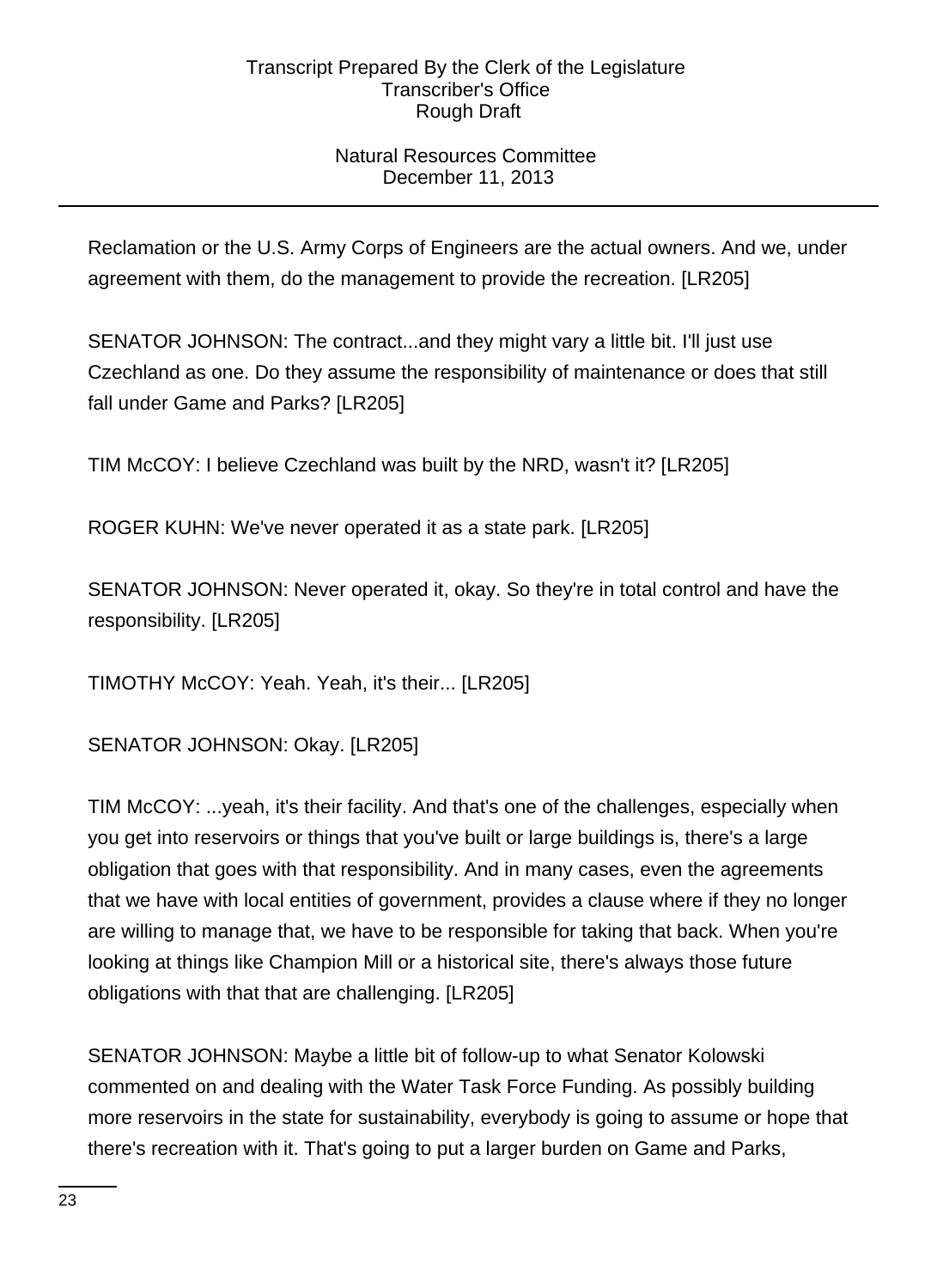# Natural Resources Committee December 11, 2013

because, I know--I was mayor of Wahoo when we were working on the management of Wanahoo--and that stretched you, I know. So, I mean, it takes more of your budget in order to maintain new parks as far as staffing, so it's not going to get any easier, put it that way. [LR205]

TIM McCOY: We appreciate other people acknowledging that. (Laughter) [LR205]

SENATOR BRASCH: Senator Kolowski. [LR205]

SENATOR KOLOWSKI: Thank you, Madam Chair. Another idea just to throw out because this came up in trying to connect all the water discussions that we've had. But what potentials would there be with bonding authority to the NRDs, all NRDs, not just the Papio, because we're the only ones with...or another one does have some out west, I understand. So there's 2 out of the 23. But people like to go to places in their own locale and not too far of a drive to use the parks and the recreational areas and all the rest. And what incentive would that be, then, for a project list on a yearly basis that you might, within the boundaries of the watershed or that NRD, collaborate with them, with the parks in other locations that you have, to get some things done that haven't been done before? Again, I don't know all the legal entanglements. It's just an idea of how we can have different agencies sharing to get the jobs done that aren't always done. [LR205]

TIM McCOY: Yeah. [LR205]

SENATOR KOLOWSKI: A second idea or a second thought I wanted to get an answer on something. I come from northern Illinois and when my father was young, he worked for the CCC--Civilian Conservation Corps--and they built a lot of trails, a lot of parks, a lot of things all over northern Illinois. I came from the Illinois River Valley where the Fox and the Vermilion meet the Illinois. And Starved Rock State Park is a shining example of a great deal of work that was done in that particular area with the trails and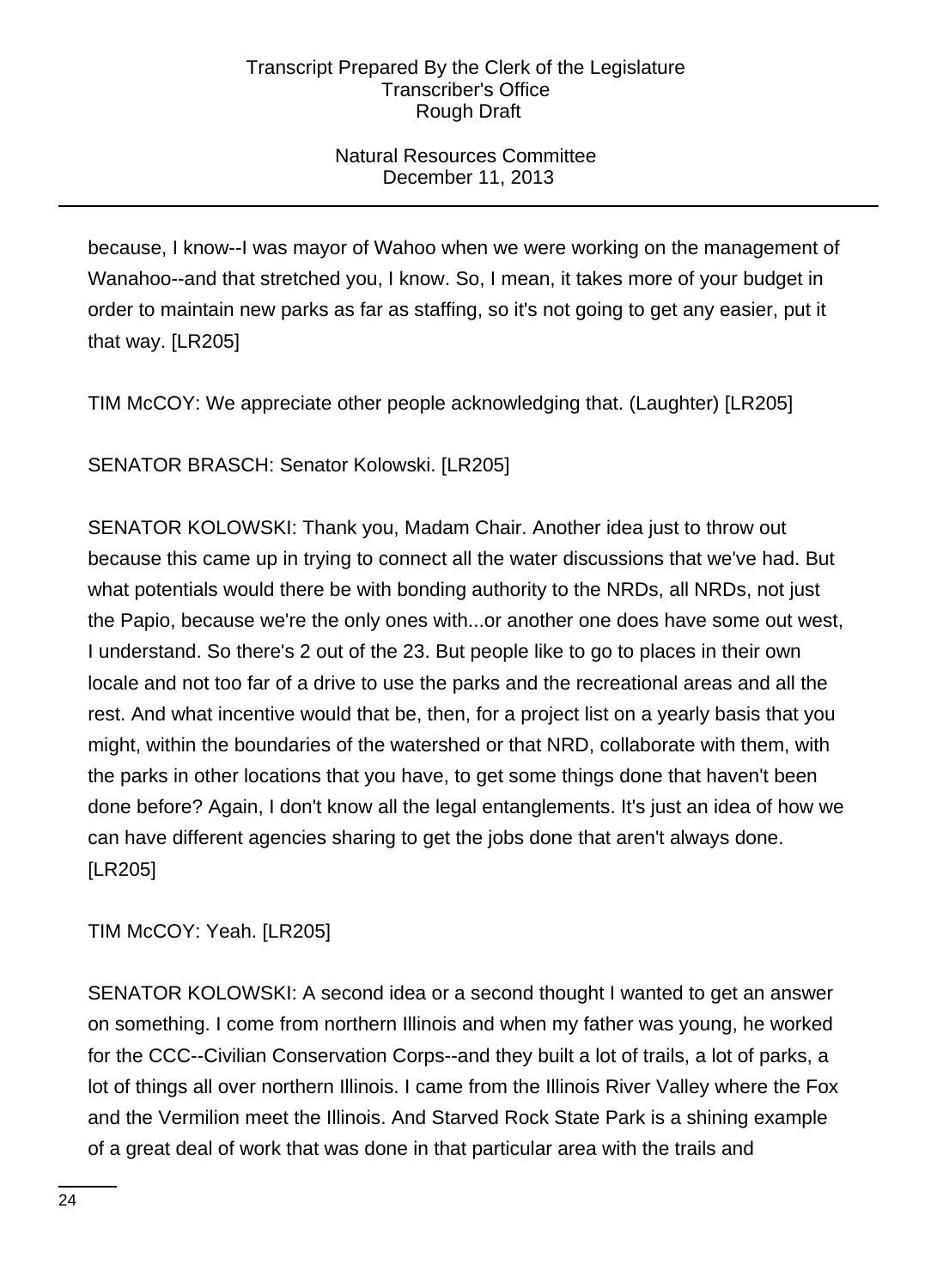# Natural Resources Committee December 11, 2013

everything else they built on the land there. Do we go back that far, as far as CCC roots with a number of places? And there's probably no entanglements to the federal government, not that the feds would do a very good job on things right now. But any other resources to get to through that angle, from the conception of how those were designed and built? [LR205]

TIM McCOY: There...we actually did have a crew this fall that came out from the Youth Conservation Corps that came out to the Pine Ridge that we'd been working with a couple of other groups out there. They came out and spent a lot of time working on...following the wildfires. [LR205]

SENATOR KOLOWSKI: Okay. [LR205]

TIM McCOY: They spent a lot of time doing tree cleanup, trying to help with fence lines. So we have been trying to access that. I think that crew wants to come...we're going to try and get a crew again next year. But you get...you basically get two weeks to a month of their time. But, yeah, there's still some of those opportunities. We still seek those out. [LR205]

SENATOR KOLOWSKI: Thank you. [LR205]

SENATOR BRASCH: Senator Haar. [LR205]

SENATOR HAAR: Yes, thanks. Do you have any idea...I mean, cutting staff is sort of a double-edged sword. You save money but then a lot of the...I'm close to Branched Oak out there and a lot of times there's nobody to collect the fees. And folks just drive in and out. Do you have any idea what percent of people do that, just don't bother to pay fees since there's nobody in the guardhouse? [LR205]

TIM McCOY: I would...I'm going to overly generalize that I think it's like everything else.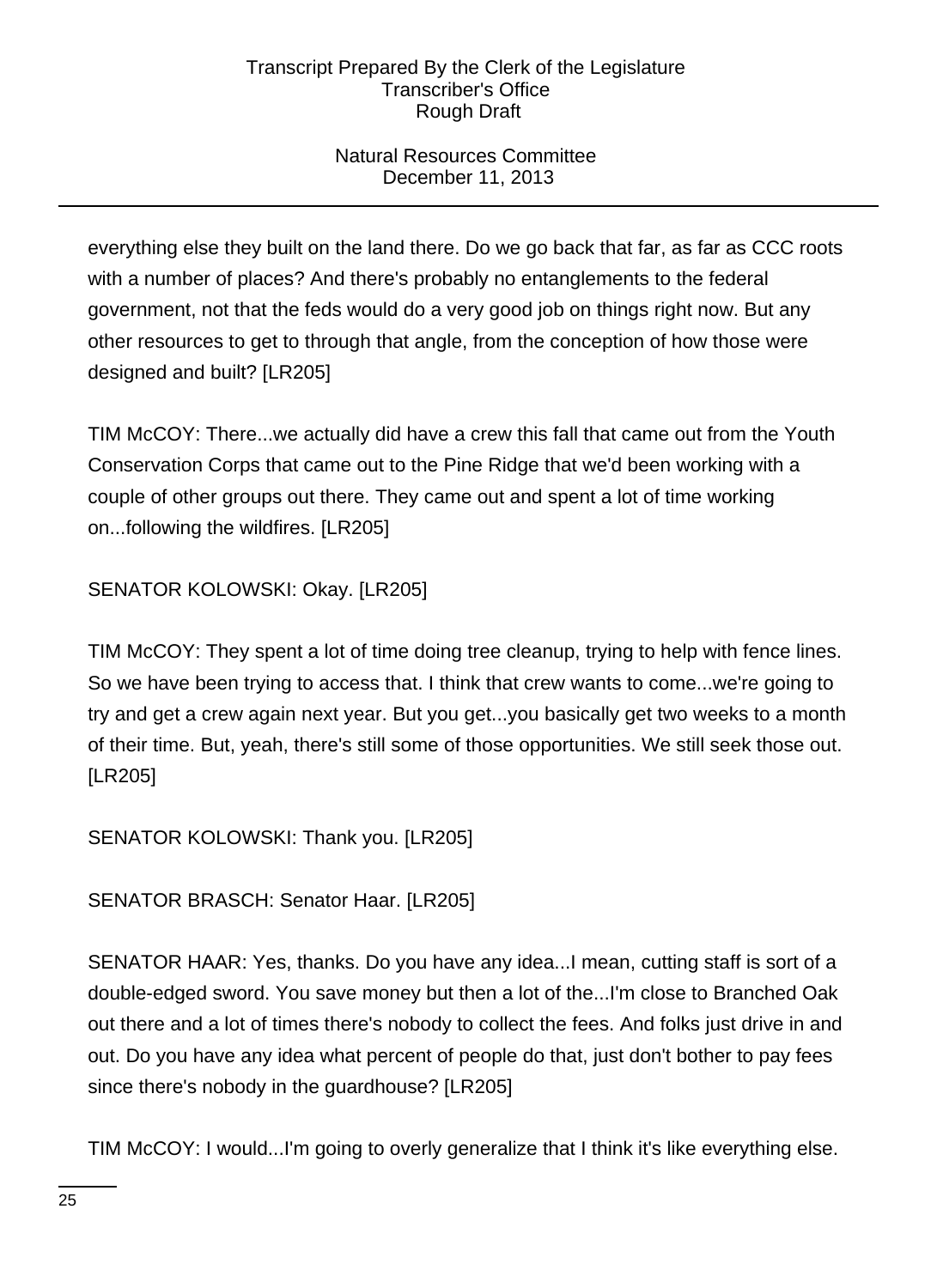# Natural Resources Committee December 11, 2013

You have about 5 percent that are cheaters, you have about 95 percent of the people that are going to try and do the right thing. We have a lot of people that do provide their camping fees in the Iron Rangers and self-report. We do have staff, though, that still go around and check those. And sometimes they get met with some resistance from campers that because they set up there before, you know, before. [LR205]

SENATOR HAAR: Yeah. [LR205]

TIM McCOY: But they go around and check those and normally do collect them, especially at our manned areas. But there is some of that that happens where people don't pay the fee unless somebody makes them do it. [LR205]

SENATOR HAAR: Okay, thanks. [LR205]

SENATOR BRASCH: Any other questions from the committee? I do have one question. [LR205]

TIM McCOY: Yes. [LR205]

SENATOR BRASCH: The infrastructure needs are growing. And the funds that we have at hand are not sufficient for present-day needs. Have any of the ideas or suggestions been more favorable than others, as far as feasibility? I know you're out every day with, you know, the public and park attendees. Is there something that you feel is more of a workable, reasonable solution? [LR205]

TIM McCOY: Well, it's an interesting dilemma, I guess, to answer that question. I mean, one of the solutions that had a lot of interest, especially from our parks users, was the proposal that came through with Senator Avery's bill last year. But since then, we continue to look into this. I will tell you, for us, this is challenging. We normally don't go out and look for different pots of money to try and put our fingers in as an agency. So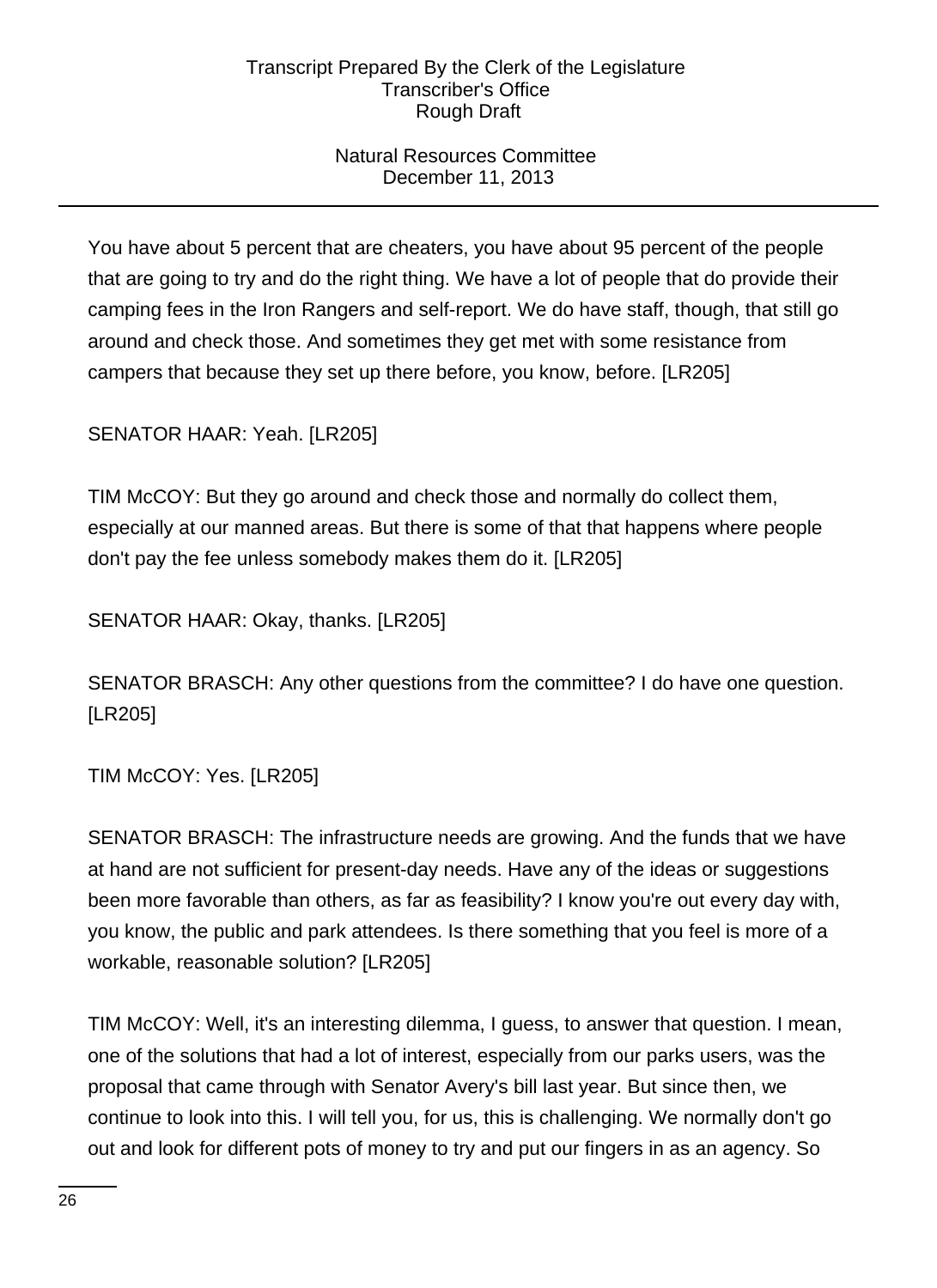## Natural Resources Committee December 11, 2013

this is a little different and challenging for us to do this. We normally try to focus on our operations and providing good public service in the things that we do, you know, that are really a direct part of our mission. So I think some of the things, looking at, you know, are there potential ways to get specific sales taxes towards this, we're open to any and all suggestions. I don't know that there's a perfect answer to any of this. I think it's like any funding question that comes in front of the Legislature. There's probably not an easy, perfect answer. There's a variety of ways it can be done and sometimes it just comes down to what the, you know, to what the will of the people really is, you know. The push comes to shove on all these things from doing something to how to fund it and it's a difficult challenge. And we just...from what we're seeing, you know, those potentials to maybe get, you know, something that's sustainable, something we can plan on through (inaudible), you know, from years to come is a way to address it. But there's probably other ways. [LR205]

SENATOR BRASCH: Thank you. And one more question is, with the current fee that you have the park permit, how does that look compared to other states for your needs? Is it a fee that has caused attendance to decline? Or your thoughts on the existing fee or future fees, please. [LR205]

TIM McCOY: The existing fee, we just...it was just raised \$5 a few years ago. And we have not saw a large decline from that. We saw, I think, the first year we had that, we had a really beautiful early spring and we had a lot of park attendance. So we've only got two years to go on. I think this year, attendance was back down a little bit. But I think, you know, from a funding standpoint that's still fairly stable. We're, you know, we're not a high-fee state when we look at our park permit fee, but we also have a lot of those user fees that are within the parks. So we have this ongoing concern, if you raise that to the level that people stop coming to your park, then they're not camping there, they're not doing the other things in the park. So it's a concern. We're not...you know, I think, it depends on the states you compare it to. If you compare it to Iowa and Missouri that don't have a parks permit fee, it looks really high. Compared to our needs, if all we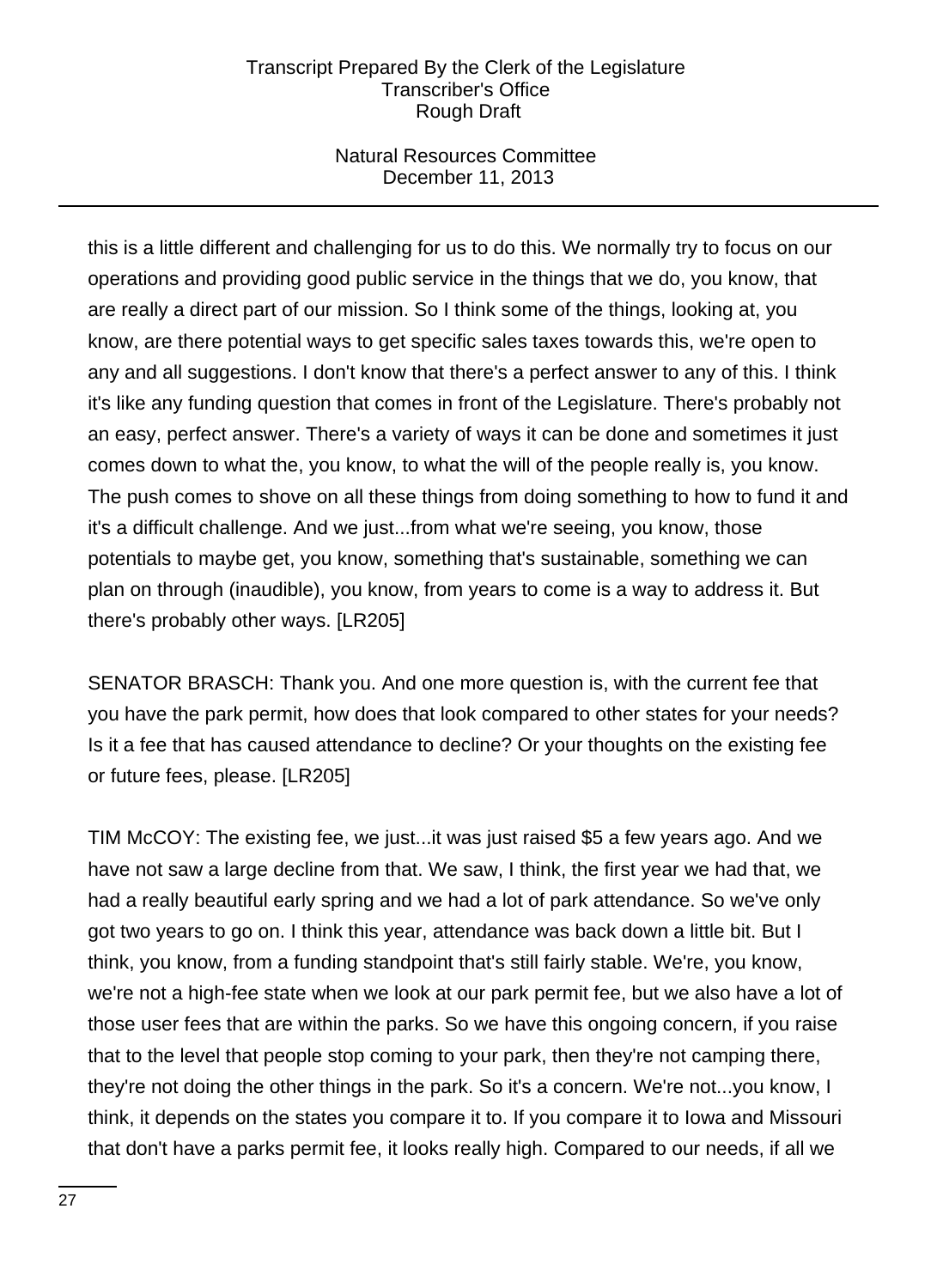# Natural Resources Committee December 11, 2013

were doing was trying to focus on our parks permit fee to meet the needs that we have out there that we're trying to address here, you'd essentially have to double our park permit. And that probably would not be good in terms of the other impacts it would have. I think it would limit the use of our parks by the public and it would not be a good start to go. But it's an example of, we have to find other ways to try and garner the resources to do this. [LR205]

SENATOR BRASCH: Very good. Any other questions from the committee? Seeing none, thank you so much. [LR205]

TIM McCOY: Thank you. [LR205]

SENATOR BRASCH: And I would like to invite Game and Parks Director, Jim Douglas, to come forward, please. [LR205]

JIM DOUGLAS: Thank you, Madam Chair. My name is Jim Douglas, J-i-m D-o-u-g-l-a-s, and I serve as the director of the Nebraska Game and Parks Commission out of our Lincoln headquarters. Thank you and the members of the committee for the opportunity to speak to you today. You've heard a lot of good things about background on our park system and the needs in our park system. And I think we're certainly moving to that point in discussion where people are interested in, you know, what the solutions might be and have questions about one alternative and another. And I just wanted to, perhaps, put out a little food for thought in those realms. One is that I think it's important to know that if we look at the problem as a \$42 million problem...and Tim told you that, you know, so much of that will need to be done in the next three years, five years, and so on. In our analysis, you know, that's growing \$1 million a year. We probably need...now depending on whether there was any kind of a one-time appropriation that helped move things a little farther ahead and reduced that amount, we probably, we need about \$5 million to \$6.5 million a year, I think, to use the old saying, to eat that elephant. So, I mean, that's a number I think that's at least worth discussing. Because at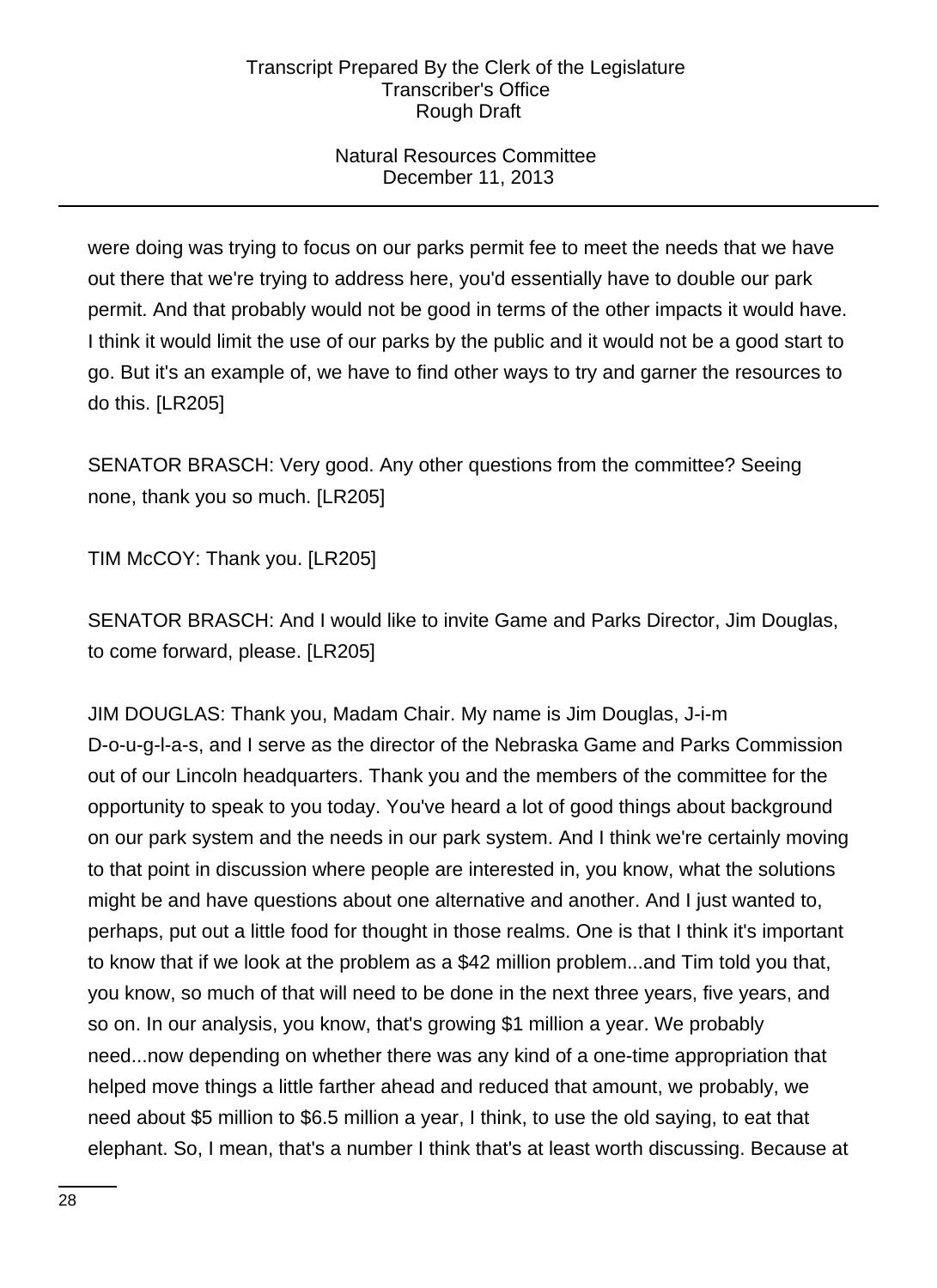### Natural Resources Committee December 11, 2013

some point somebody is going to ask the question, well, how much do you need and how fast do you need it? That's a figure that, you know, we'd like to discuss with people if they're interested in discussing that. The other thing is, you know, we have a system of funding right now that's diverse. I mean, we have a variety of funding sources. The appropriations from the Legislature of General Funds, the figure of \$9 million was mentioned but that's for the whole agency. Just on the park side, only about \$6.5 million of that is going to parks. So there's about \$6 million, \$6.5 million coming from the Legislature through appropriations, \$5.5 million from the user fee, a gate fee essentially, with a park sticker. Another several million from camping fees. We also get, as was mentioned, you know, \$1.3 million from cigarette tax, NORDA funds. So my point is, we have a variety of funding sources. And I don't think, personally, that it's bad to have a variety of funding sources. Now that's not to say that we wouldn't be jumping for joy if we had a dedicated source that was going to solve all of our needs for a long time and into the future. But there is some value in having a variety of sources that we're not totally reliant upon one thing. And in that vein, as we look at other ways that we might fund things, I think that reliability and predictability is something that's important as we look at eating that elephant. That's why I think that there's been some discussion and some research done recently on the potential for dedicating a percentage of sales tax or some sales tax that's associated with a particular buying activity, such as the purchase of boats, for example. As someone mentioned, you know, water is really an element that's associated with the majority of our park areas. And all of the activities associated with water recreation happen, primarily, on state park or recreation areas. Of all the water...inland water bodies in the state, 75 percent of all the activity is taking place on areas that we manage, at least 75 percent. I know there's over 150 boat ramps and so on in the state. And there's like 120 of them are on areas that we manage. So I think as we look, also, at funding sources, you know, as we try to...if we would try to justify some association of a sales tax, for example, or a fee that would go to parks. The public has expressed to us that they'd like to see some connectivity in some cases. So there would be connectivity, for example, in that example, if you were taking sales tax, because we wouldn't have all of this...all these boats being purchased, for example, if there weren't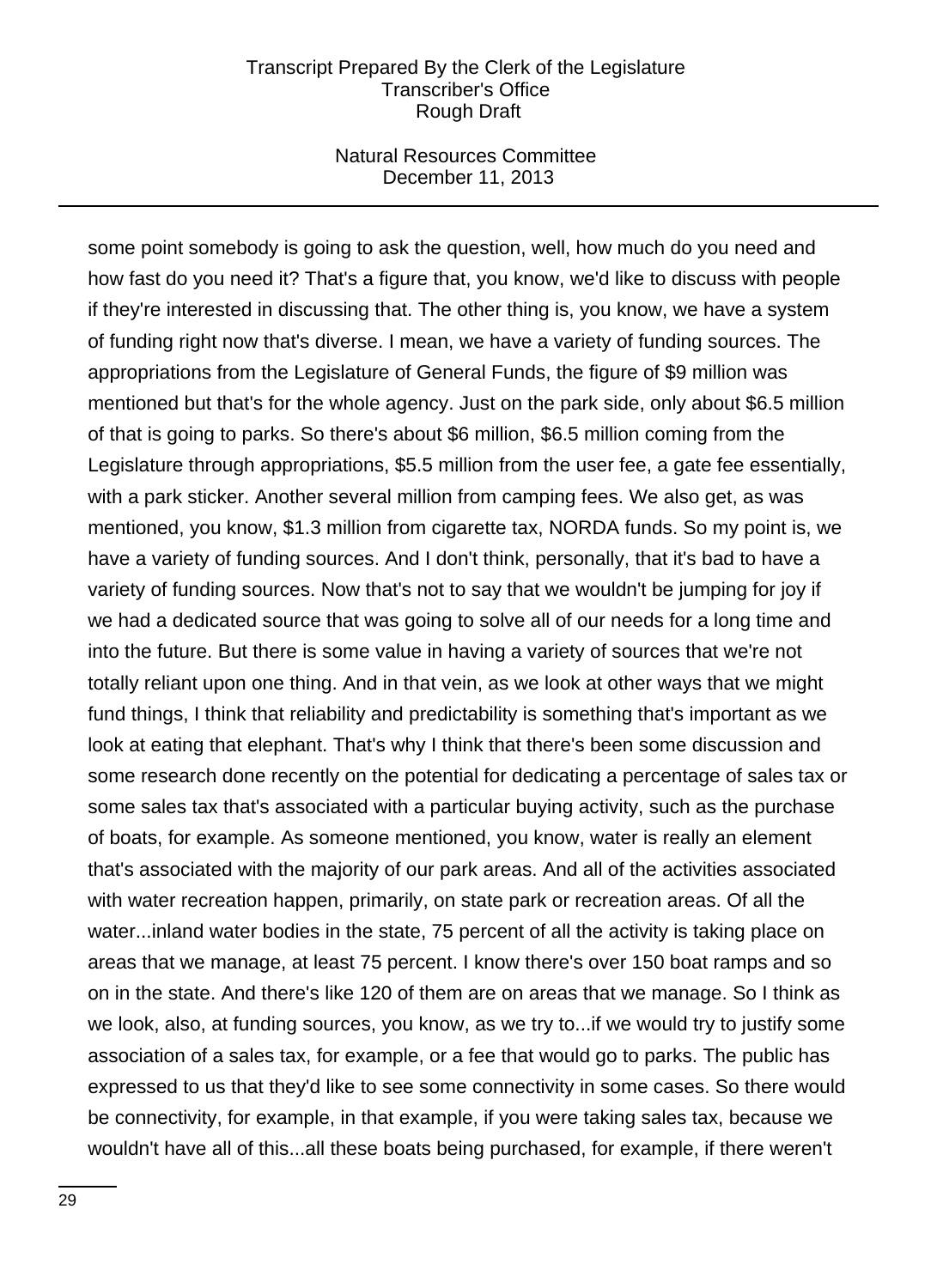#### Natural Resources Committee December 11, 2013

places being provided that were safe and reasonable and well maintained for people to use them. So that's just one thought that I have. The other thought is that there could be some other recreational items that are purchased or associated with recreation that there might be some way to capture some sales tax on. And we don't want to say that this is the way we should do it. It's just that those points I'm making about association, predictability, dedication are something that we would like to have people think about. The sales tax revenues from boats, for example, is about \$2.5 million a year. So that would only put us partway towards what we would need. But there's other ideas out there. Senator Kolowski had some interesting ideas, too, that deserve further consideration, for sure, about whether there's any partnerships that could happen with other needs in the state, with water. There are, potentially, bonding opportunities for getting a jump start on some of these repair needs that we need. So we're open to any and all ideas and we're really, really appreciative of all of your interests and efforts to help us find solutions for this as time moves forward. You know, we are encouraged about the communities that stepped up that were mentioned when we did temporary closures in the parks. And there may be a few new opportunities that have some longstanding relationships there that we can maintain with friends groups of parks, with our historical parks in particular. And we're going to constantly look at that. We're going to look at public-private partnerships in a real way. And I know, Senator Schilz, you have some ideas in that regard for the Lake McConaughy region. And we appreciate all of that. We are going to do our very best to make sure that we are fiscally responsible in solving this problem. And regardless of what funding mechanism we find or what we need to do, we are going to do it in a way that we maintain a park system that people are proud of. I know one thing for certain, that the park system that we will have in the next few years will not be the same park system we have today. It will be, perhaps, one where we've met a lot of these challenges and that the people are coming to and are enjoying in a way that's safe and sound and within the law. It may mean that we have a few less areas and we have some areas we invest more in. It may mean we have some areas that we decide this would make a better natural area. But we are looking at all of our park areas on an individual basis. And we're analyzing them from the standpoint of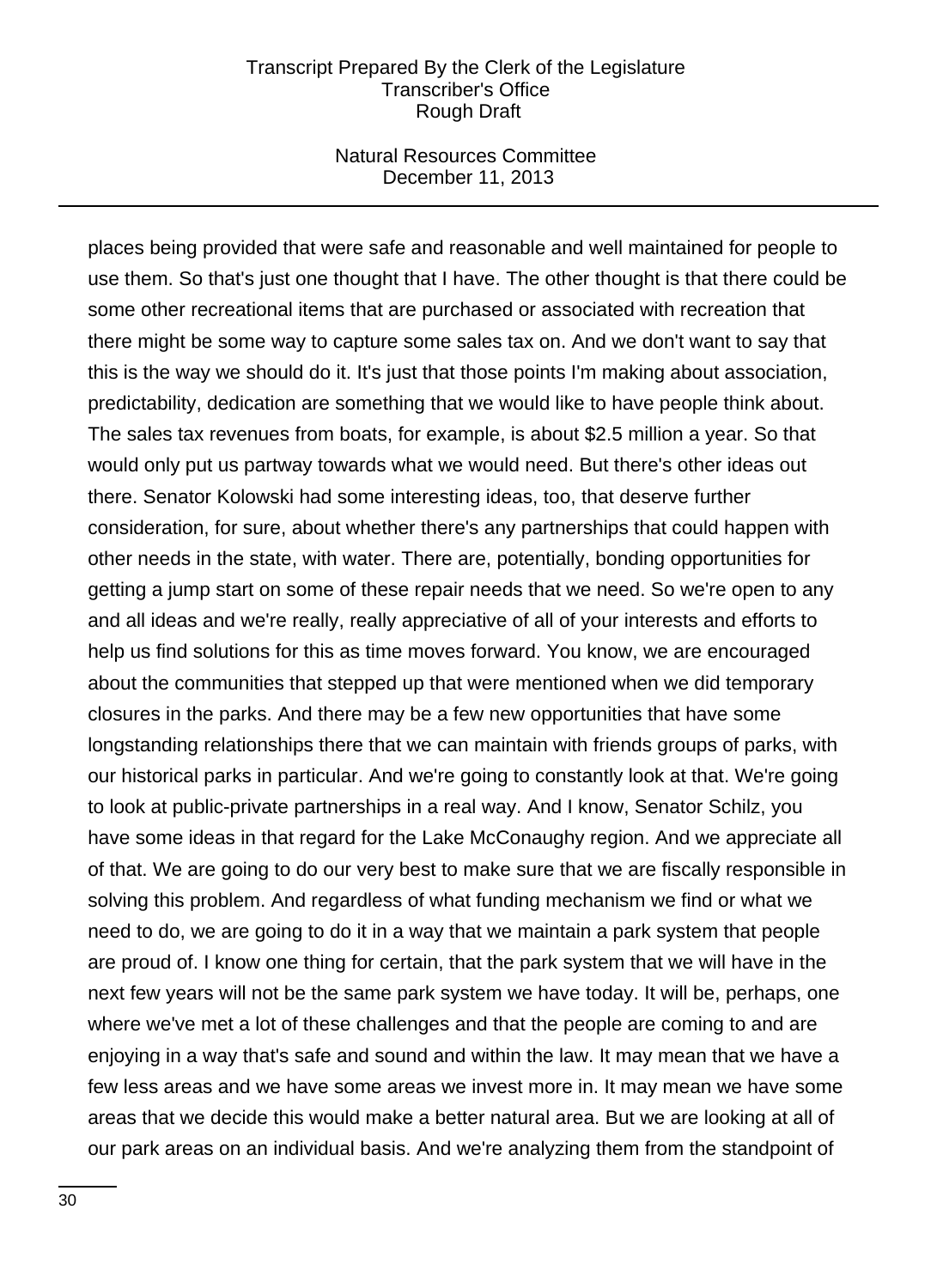## Natural Resources Committee December 11, 2013

who's coming to the park, how many people are coming, where are they coming from, what activities are most used at this park. And then as we go down those lists and look at that, we're also looking at how much does this park cost us, how much does it cost, essentially, per visitor to offer this to the public? And then off to the side, on each one of those parks, we're putting in potential ways to make this a better park that serves the public better. In some cases, that may mean that we're saying, we need to seek a public-private partnership on this one. On this one, we may...we actually need to invest in this because we could reduce the cost per visitor if we had camping here. And camping has a good return on investment for recreational vehicles, for example. In this other case, it may be that, in this case, we need to change the nature of this park. We need to have less of this kind of activity, more of this kind. Perhaps in this park, we need to make it a natural area because that's what most people are doing here. They're hiking. They're enjoying nature on it and so on. They need fewer facilities. So that fiscal analysis that we're doing and that social analysis that we're doing will serve us well with whatever resources we have to bring to bear on maintaining our park system. And if we can get some of the additional funds that we need, we'll have the great park system that people in this state want. So those are my thoughts at the moment. I'd be happy to answer any questions. [LR205]

SENATOR BRASCH: Very good. Thank you. Senator Kolowski. [LR205]

SENATOR KOLOWSKI: Thank you, Madam Chair. Jim, thank you for your testimony and thank you for your leadership in the whole division. The...one of two, kind of two questions: Is there any revenue stream or any taxing taking place on ammunition in this state that we know about? [LR205]

JIM DOUGLAS: Well, there's federal taxing. [LR205]

SENATOR KOLOWSKI: Okay. [LR205]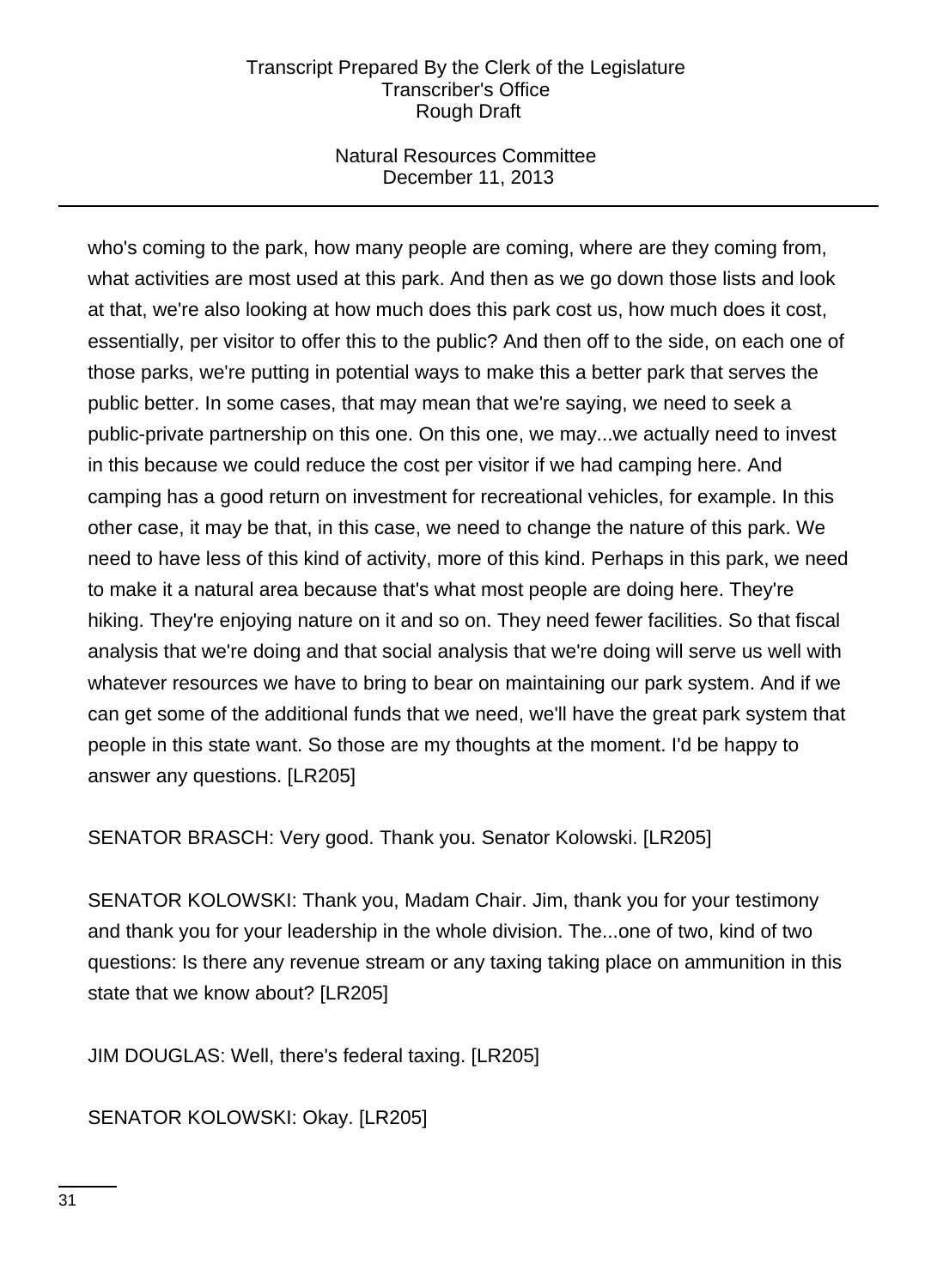# Natural Resources Committee December 11, 2013

JIM DOUGLAS: There's federal taxing that takes place on sporting arms and ammunition. It moves through the Department of Interior. It is moved back to states on a formula basis. It's partly how many hunters you have and partly what your population is, etcetera. In some states, there's actually a state tax. I think Texas has developed a state tax, a sales tax, a special sales tax that goes back to their fishing, game and parks agency. [LR205]

SENATOR KOLOWSKI: Okay. [LR205]

JIM DOUGLAS: But we don't have a state tax, no. [LR205]

SENATOR KOLOWSKI: And then holding that thought, if we had an automobile manufacturing plant in this state and we had something to do with vehicles that we wanted to do something with, we'd probably go to that plant and say, we'll give you first shot as a partner in doing something, be it Ford, General Motors, whatever it might be. We have Cabela's. They are growing all across this country. I've been to a number of stores in all different parts of the country and I love the one in Omaha. I don't know the people. I don't know the politics. I don't know how...what arrangements could be done. But if there's a first shot that should be given to someone for the outdoors and all the enjoyment and all the rest, I would love to see what might come out of a connection with Sidney's main employer and what they might do as far as stepping up and being a civic responsible company in this state. [LR205]

JIM DOUGLAS: We've had discussions with Cabela's about our mutual interests. And some of those, you know, over time, they have provided some resources. But recently, their foundation stepped up and contributed some money to the Game and Parks Foundation for the half-price youth hunting and fishing permit program. And that works in the following way: You have an event, for example, or maybe one of our events, say, Pheasants Forever event. And they would offer maybe six half-price youth hunting permits or fishing permits. And half of the cost would be paid for by our foundation and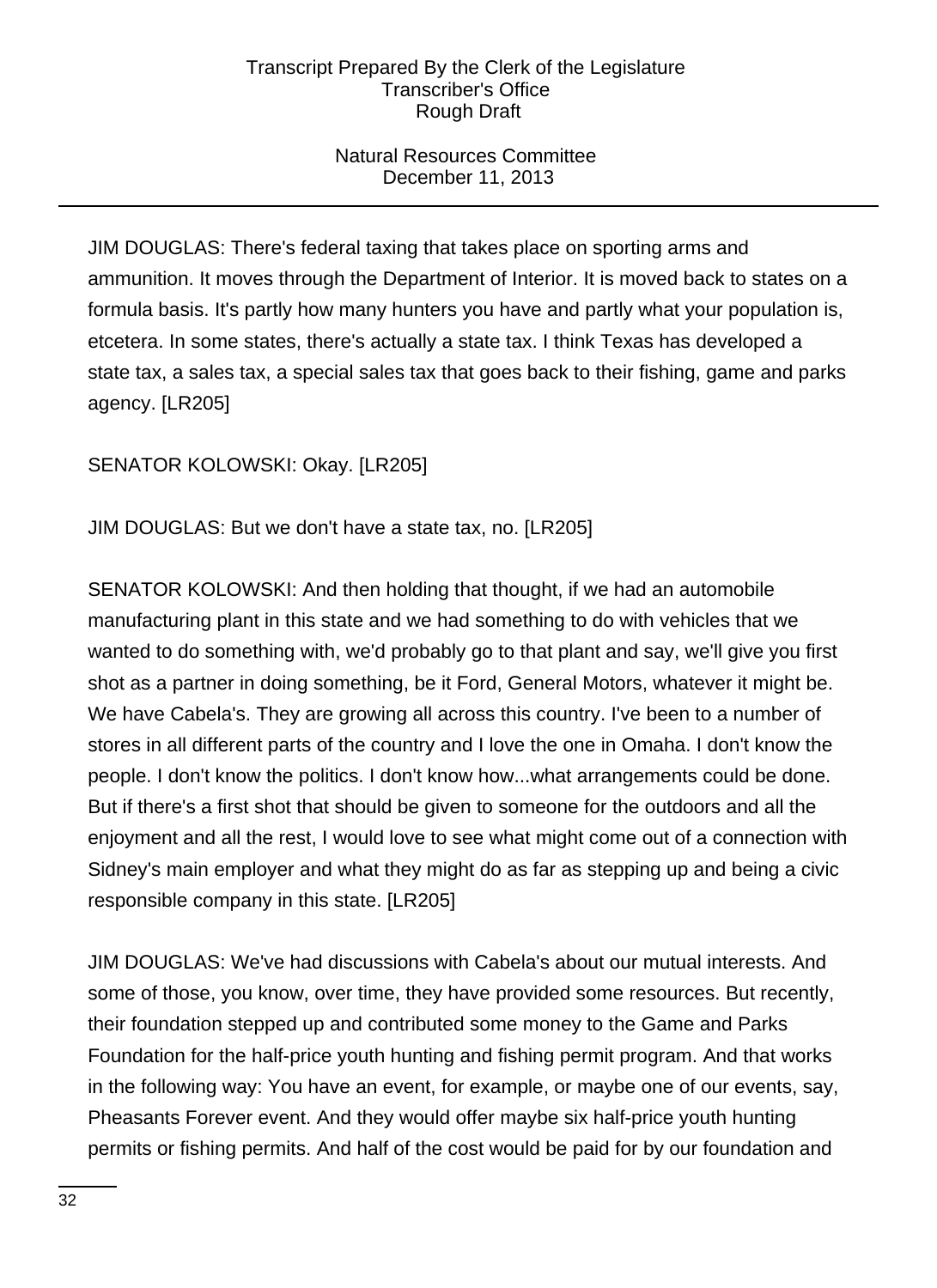# Natural Resources Committee December 11, 2013

half by the parent or mentor or, perhaps, the organization, Pheasants Forever. And Cabela's has put some money into that program. And what that does is not only, you know, develop the future hunters and fishers of the state, but then, because they're license buyers in that formula I talked about with federal dollars coming back to the state, it increases our federal dollars coming back into the state. So it's actually leveraged seven times for whatever the dollars are that are put into that program. By the time it runs through the system I'm describing and comes back to the state, it's a seven times leverage. So I only bring that up because it's not the answer to this question but it's the answer to the question, are we reaching out to Cabela's and other entities like Scheels and so on to find out where our common interests are? And we are doing that and that's a very good point. I'm sure there's bigger and better things we can do though. [LR205]

SENATOR KOLOWSKI: Well, and the Pheasants Forever president happens to live in Omaha at the current time. So I'm sure John Gottschalk would be much...would be very much...would listen deeply to some of your thoughts and ideas on this. [LR205]

JIM DOUGLAS: Yes. [LR205]

SENATOR KOLOWSKI: Thank you. [LR205]

SENATOR BRASCH: Senator Haar. [LR205]

SENATOR HAAR: Yes, thanks. Could you talk for a moment about the Game and Parks Foundation? I'm not familiar with that. [LR205]

JIM DOUGLAS: The Game and Parks Foundation is a group of...it's a 501 organization. And its mission...you know, it has bylaws and a charter and its mission is totally devoted to creating additional resources and revenues for the Game and Parks Commission's mission. So they have several persons on the foundation board. They have a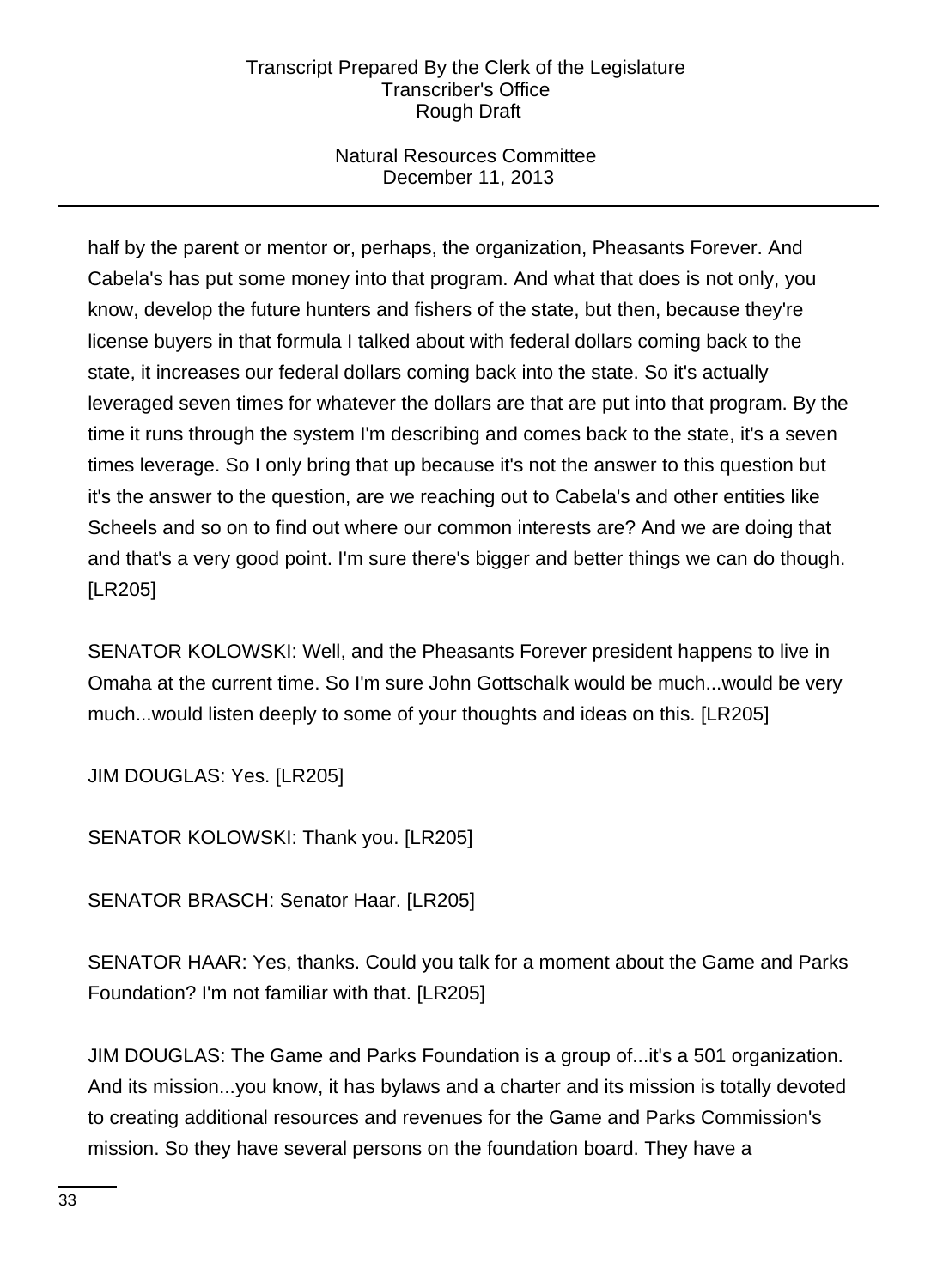## Natural Resources Committee December 11, 2013

chairperson. They have very little overhead. They pay a minimal amount of money to a secretary but all of the treasury work and the legal work is done, essentially, through volunteers that are also associated with it. The director of the Game and Parks Commission, by virtue of their charter, is a member of that foundation. So I also sit in on those meetings. They generally meet once a year, in January. And we bring different projects to them for their consideration and what they might be willing to try to go out and raise money for and so on. For example, just this last year, they raised \$1.2 million or better to reconstruct officers' quarters at Fort Robinson State Park, for example. And they've done a tremendous amount of work for our state park system over time. And they have provided some dollars recently for some cabin renovation at Mahoney State Park. But you know, a lot of donors are very interested in building infrastructure. It becomes a little harder sometimes to convince people to, you know, build new sidewalks or a new sewer system or something like that. So they're an integral part of the park system, I believe. And they also contribute to wildlife projects. They've contributed initially to the bighorn sheep project and they've done some other recent wildlife projects. So they're a big part of the picture. And we would probably not be in nearly as good a condition as we are, if it wasn't for the Game and Parks Foundation. [LR205]

SENATOR HAAR: Uh-huh. So in terms of total dollars per year that comes...and that's not reflected in your budget otherwise, is it? [LR205]

JIM DOUGLAS: No. No, we get permission to accept those donations. If it involves buildings, of course, we actually do that through the Legislature, at least the Executive Committee of the Legislature. And we have to get the authority through the Legislature to spend those dollars. But it varies according to what projects there might be on the table and how long it takes to complete those projects. So it sort of goes up and down. [LR205]

SENATOR HAAR: Yeah. A for-what-it's-worth idea, when I buy my permit every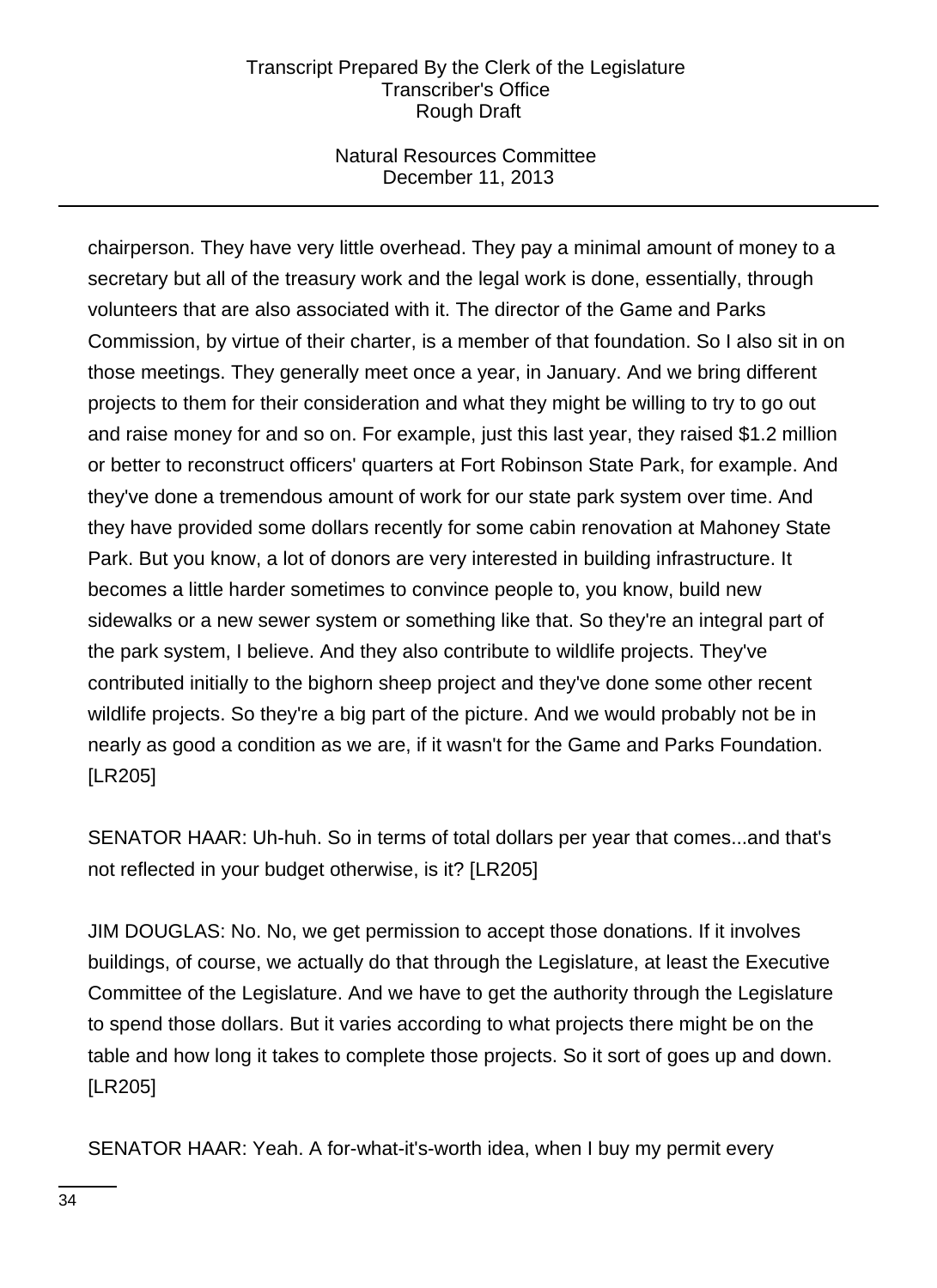# Natural Resources Committee December 11, 2013

year...and I'm proud of all the stickers I have on my windshield. I may have an accident some day because of that. But, you know, if people were asked at that time if they'd like to donate an extra \$5 or something to the maintenance fund. Everywhere you go nowadays, you know, pet store, whatever, there's always an ask for this or that. It may not generate a lot of money but I know there's some of us, at least, who would. If you asked me when I bought that permit, I'd kick in some extra money. [LR205]

JIM DOUGLAS: I think that's a good idea. And you know, we have that opportunity when, you know, when you buy something on-line, which a lot...a greater number of our purchases of any type of permits and so on are on-line, of course, than they used to be. So we have that opportunity. But we also communicate so much now on social media with people. [LR205]

SENATOR HAAR: Sure. [LR205]

JIM DOUGLAS: And, you know, there's opportunities there too. So we appreciate those ideas. And it goes to what I was saying. I think we need a variety, you know. We need something that we haven't been doing now to solve the issues that we've been discussing. But we also need anything, no matter what size it is, to help us in that. [LR205]

SENATOR HAAR: Uh-huh, uh-huh. Maybe you would have a little extra gold star on my permit or something, but. (Laugh) [LR205]

SENATOR BRASCH: Senator Johnson. [LR205]

SENATOR JOHNSON: Thank you. Thank you, Director Douglas. I'm going to follow up a little bit on the ADA concerns. [LR205]

JIM DOUGLAS: Uh-huh. [LR205]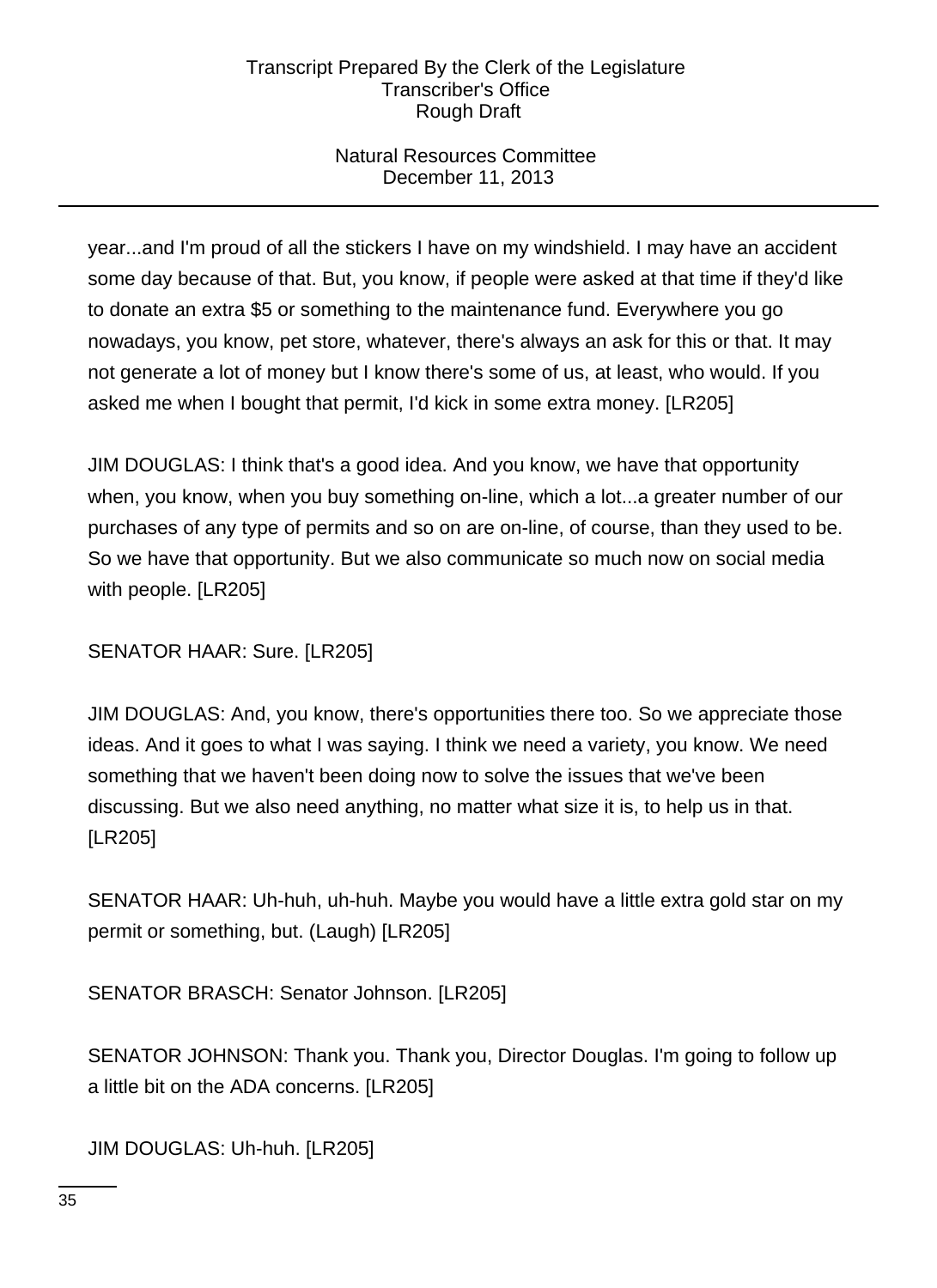## Natural Resources Committee December 11, 2013

SENATOR JOHNSON: And I guess I'm looking at it from the standpoint of whatever mechanism we have for funding to make it more sellable, I'll put it that way, if it was designated that a three-fourths or whatever, maybe it's an exact number, of the funding goes to alleviate the risk, the liability, the concerns of ADA. And let's say we could allocate \$7 million a year for the next two years for ADA to be in compliance. Does that free up any money for you to work on maintenance? Or we have to...would you have to delay those for two years or a period of time, at least? [LR205]

JIM DOUGLAS: I don't think that, logistically, that spending \$7 million a year each of the next two years or some two-year period would fit well... [LR205]

# SENATOR JOHNSON: Okay. [LR205]

JIM DOUGLAS: ...because it's a portion of the overall project. And I'm not certain that we could...would have the resources to do the projects that this ADA cost falls on top of. In other words, that would need to be spread out over a longer period of time. [LR205]

# SENATOR JOHNSON: Okay. [LR205]

JIM DOUGLAS: If there was a new capital fund developed that was deferred maintenance for Americans with Disabilities or even a new capital fund developed that was distinct, we would want to make sure that we had the appropriation authority over enough years to actually do that in good fashion. We could only...we can probably...you know, this current year, we're doing more capital development--spending what's called capital money--more because we increased the amount of money of our own Park Cash Fund and we spent the total amount of NORDA funds that we get on this deferred maintenance, try to eat that elephant. But that's about, you know, that's \$3 million, okay? Now maybe there's \$1 million, if we had it, that we'd put on top of that for making sure it's ADA compliant. So I mean, the ratio is just such that we'd want to spend...we'd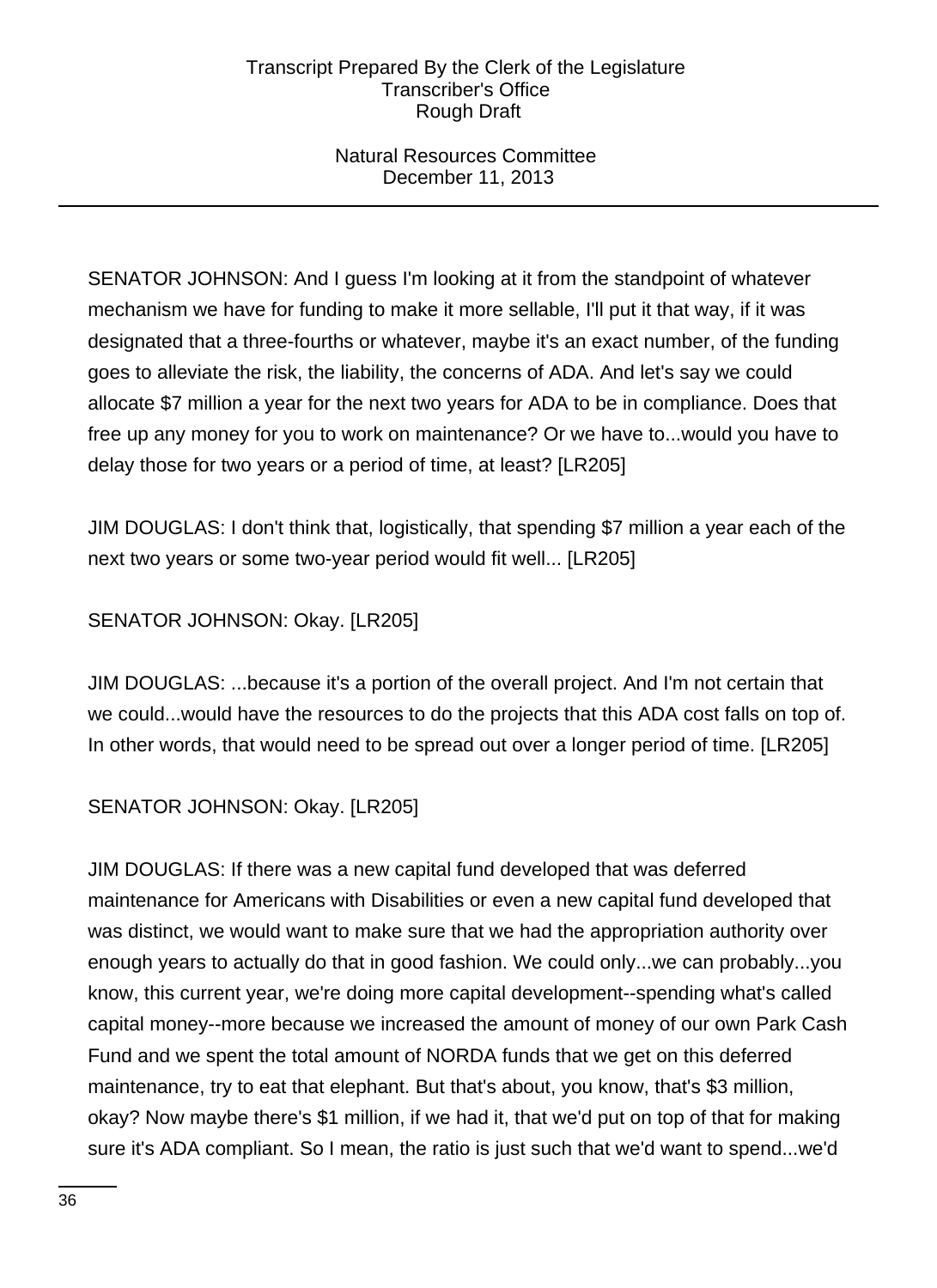# Natural Resources Committee December 11, 2013

have to fix the ADA problem over a longer period of time than just two years. I don't know if I'm answering your question or not. [LR205]

SENATOR JOHNSON: Okay. But if ADA was part of the mandate or whatever, you know, it might help the overall project if we're getting something...a move forward. [LR205]

JIM DOUGLAS: We wouldn't have any problem with the fact that there was some stipulation that some percentage of dollars... [LR205]

SENATOR JOHNSON: Percentage would go... [LR205]

JIM DOUGLAS: ...was spent for that in that regard. I mean, we would have to use, roughly, the figure that we developed already from what we know are our ADA needs compared to what we know are repair needs that require ADA compliance. [LR205]

SENATOR JOHNSON: So if we use the ratio of the \$30 million and 14 percent, whatever that percentage is, it might be acceptable? [LR205]

JIM DOUGLAS: Uh-huh. [LR205]

SENATOR JOHNSON: Okay, thank you. [LR205]

SENATOR BRASCH: Any other questions from the committee? Could you tell us one more time, how much is the amount for ADA that you're...that the needs, the...how many? [LR205]

JIM DOUGLAS: Well, it's minimally \$13 million. [LR205]

SENATOR BRASCH: Okay. All right. So hypothetically, if there was a one-time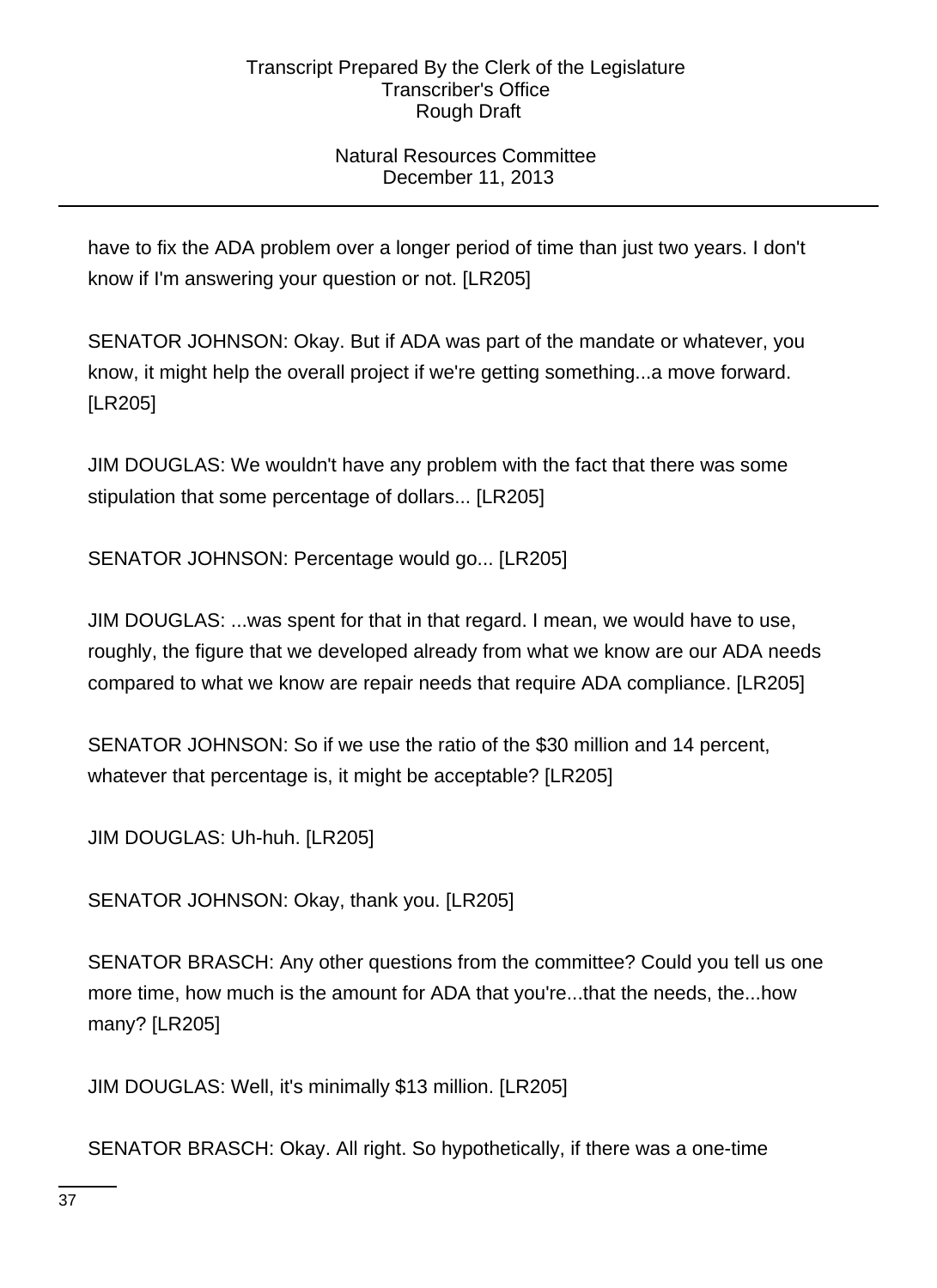# Natural Resources Committee December 11, 2013

appropriation made specifically to address those needs, would that...by the...you know, if we had that amount come from appropriations, hypothetically, would that help address an immediate need? [LR205]

JIM DOUGLAS: If we're going to...I don't...please, indulge me... [LR205]

SENATOR BRASCH: No. Okay. [LR205]

JIM DOUGLAS: ...for just a second... [LR205]

SENATOR BRASCH: All right. [LR205]

JIM DOUGLAS: ...because I don't want to mislead you. [LR205]

SENATOR BRASCH: No. Okay. [LR205]

JIM DOUGLAS: If we were to repair, fix, replace, do everything on the list, that's \$30 million. [LR205]

SENATOR BRASCH: That's ADA. No? Okay. [LR205]

JIM DOUGLAS: It's \$30 million worth of projects. [LR205]

SENATOR BRASCH: Total projects, okay. [LR205]

JIM DOUGLAS: They really wouldn't cost \$30 million. They would cost \$43 million because there's an additional amount that would have to be put into those projects to make sure that they're ADA compliant. So if we had \$13 million and you said you have to spend this on Americans with Disability Act compliance, it wouldn't quite work that way because we have to, you know, we have to replace something larger, of which the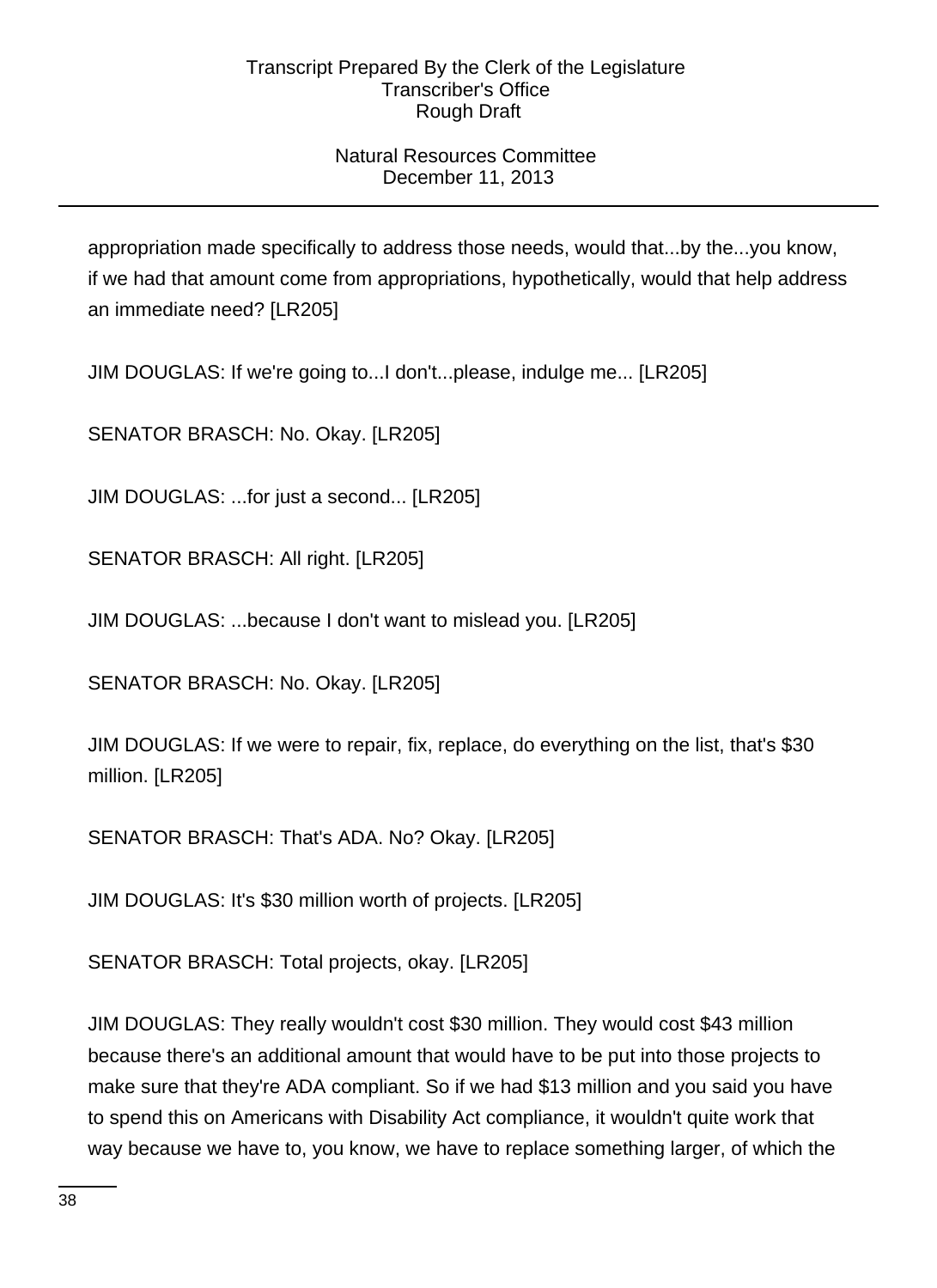# Natural Resources Committee December 11, 2013

ADA part is a smaller part, so. We would certainly appreciate that \$13 million if we could make sure we had the authority to spend it over the time period that it would take to start eating on that \$30 million. [LR205]

SENATOR BRASCH: I see. Okay, very good. [LR205]

JAMES DOUGLAS: Yeah. [LR205]

SENATOR JOHNSON: Would follow up on that, just a quick math: 13 times 3 or 30 percent or a third is \$39 million. [LR205]

JIM DOUGLAS: Uh-huh. [LR205]

SENATOR JOHNSON: So if, in putting something together, one-third of this money could go or should go to ADA compliance and that might make...help make it salable. [LR205]

JIM DOUGLAS: Right. Yeah. [LR205]

SENATOR JOHNSON: Okay, thank you. [LR205]

SENATOR BRASCH: One more question as well is, of all the sources discussed, is there one that you believe would be a better answer? [LR205]

JIM DOUGLAS: You know, I think that we have to think about something that is doable. And so there's a lot of the alternatives that are discussed in the study, for example, represent new revenue. And I'm not so certain that finding new revenue through additional fees, unless it was maybe an increase in an existing...you know, increase in the park fee might be part of it or something. But I mean, you know, a new surcharge, a new tax, and so on, is probably--you know, you're a better judge of that than I am--but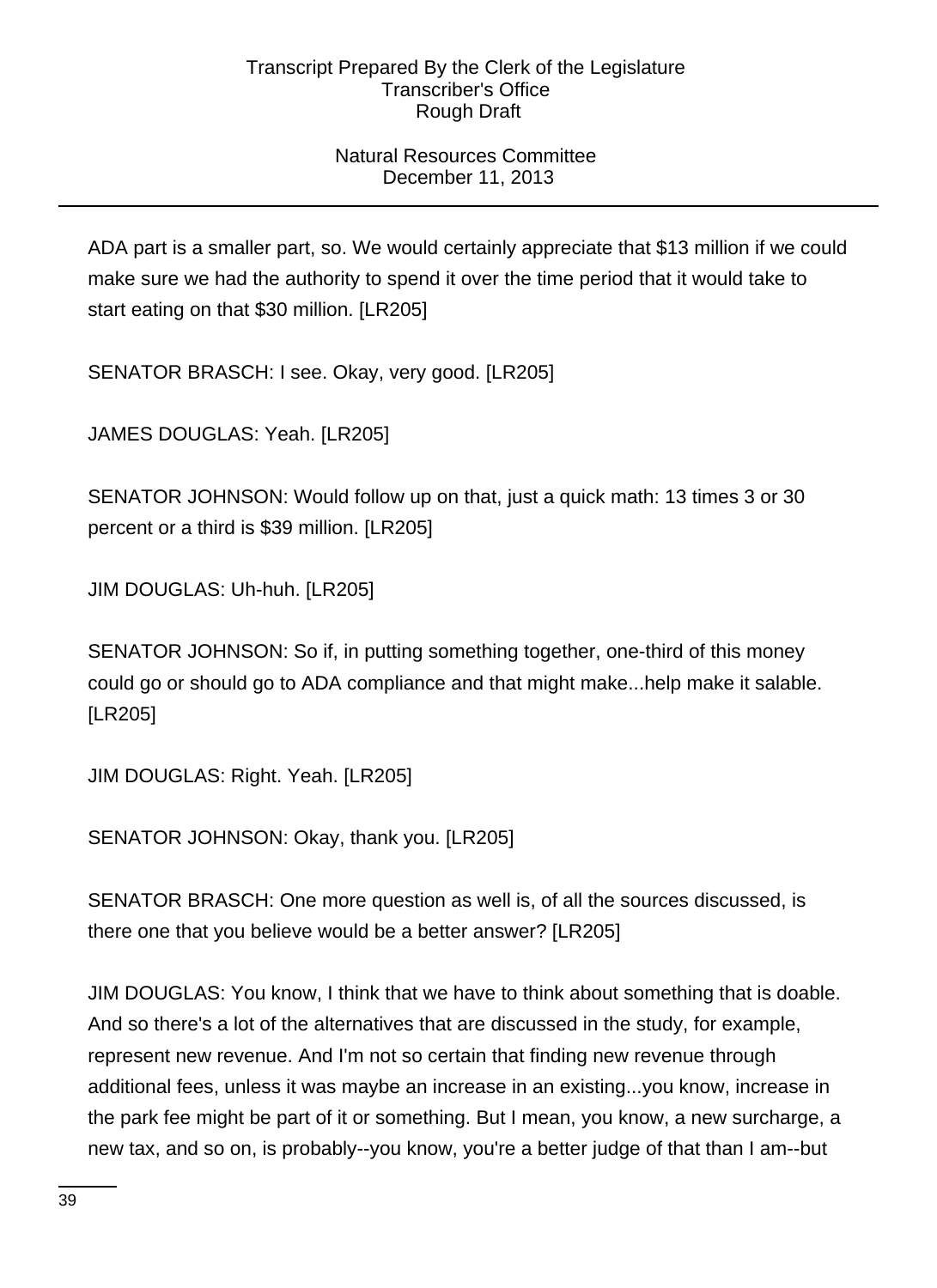# Natural Resources Committee December 11, 2013

it's probably less doable, perhaps, than a dedication of an existing fee or an existing tax that has some tie to recreational activities. That's just my thought. Now somebody might have a different thought. And that's why we're open to any thoughts. [LR205]

SENATOR BRASCH: Senator Kolowski. [LR205]

JIM DOUGLAS: Yeah. [LR205]

SENATOR KOLOWSKI: Madam Chair, thank you. Jim, the amount you're talking about takes care of past needs and ADA and all these kind of things that have been built up for quite a while. You're a leader, your commissioners are leaders. You've also got dream sheets of what you'd like the Game and Parks division, department to look like and the dreams we'd like... [LR205]

JIM DOUGLAS: Uh-huh. Uh-huh. [LR205]

SENATOR KOLOWSKI: ...to have take place that you're not even factoring in. I think, you know, we're talking about probably \$50 million over X number of years--two years of \$25 (million), five years of \$10 (million)--because you have to manage projects and you have to have enough people to get the jobs done in a priority listing. So I don't look at it as just \$43 million. I think you need to also have enough cutting edge money to take you to the next level of what we'd like to be proud of in our state's Games and Parks division. And so I think we need to rethink how we think about allocations of this nature to not just repair but exceed. [LR205]

JIM DOUGLAS: Right. Well, I wouldn't disagree with you. And I think the point that you brought up about, you know, what the future water needs are in the state and a lot of which would, potentially, involve impoundment, immediately put on the table a lot more needs. You know, the discussions that were a little while ago about NRDs and what NRDs manage and what we manage. I mean recently,...I'll tell you that, you know, the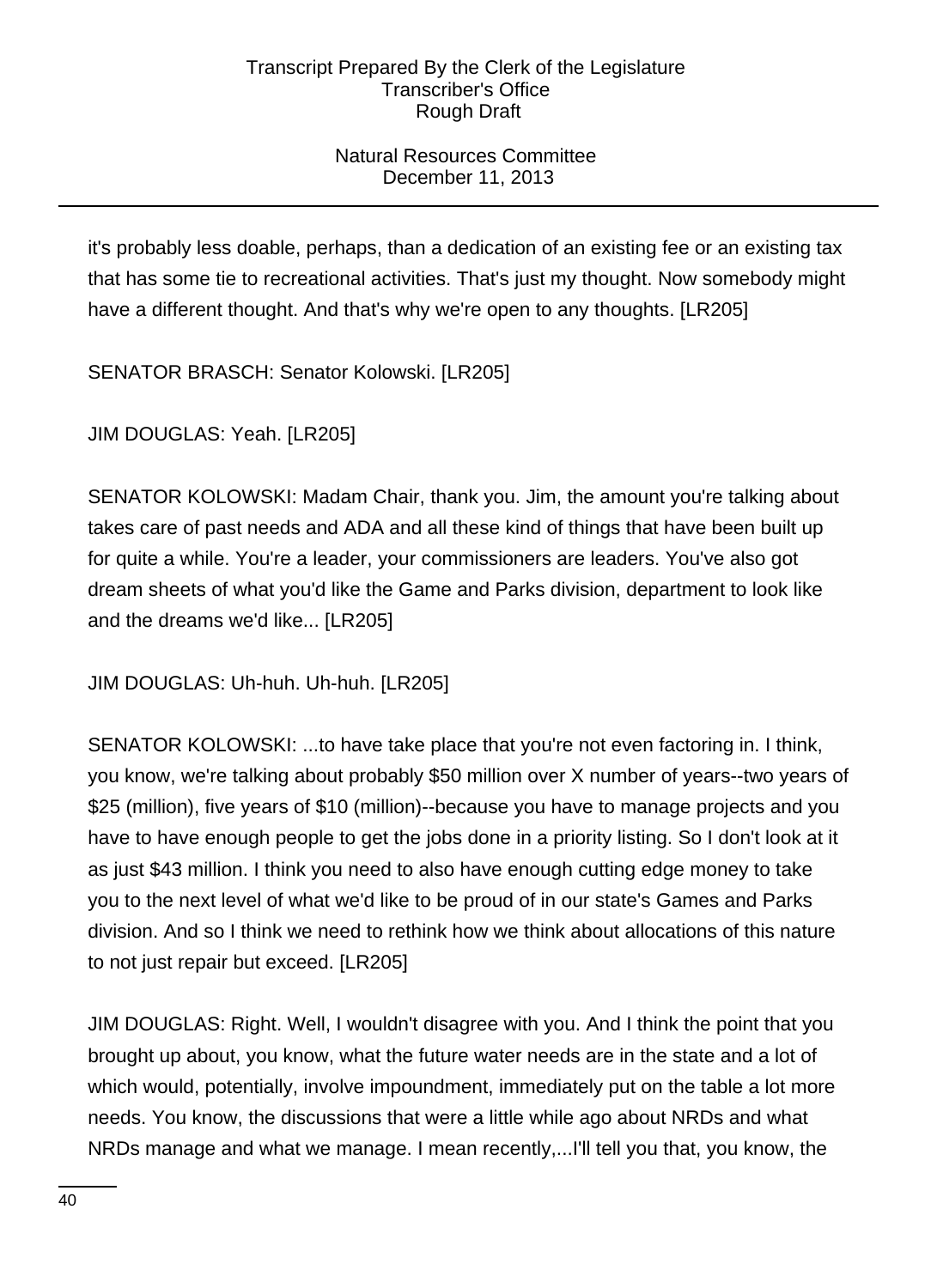# Natural Resources Committee December 11, 2013

Pigeon/Jones project up in northeast Nebraska and, you know, Lake Wanahoo recently, and we just redid our agreement with a couple of other NRDs concerning NRD water bodies. And we told every one of the NRD managers and, in some cases, related to their board through the manager the fact that right now we're not willing to put more resources into managing those recreation areas than we can get back in park entry fees and camping fees, which hasn't always been the case. But you know, the...that's not always easy for the NRDs to come up with either. And so we're going to have to work together on that as time moves forward. But that prospect for even more recreational opportunities that people want--and people do want them--are there. So I agree with you. [LR205]

SENATOR KOLOWSKI: Thank you. [LR205]

SENATOR BRASCH: Any other questions? Seeing none, thank you. [LR205]

JIM DOUGLAS: Thank you very much. [LR205]

SENATOR BRASCH: We'll welcome Rex Fisher, the Game and Parks Commissioner. [LR205]

REX FISHER: Thank you, Madam Chairperson. I'm Rex Fisher, R-e-x F-i-s-h-e-r. I've been a commissioner since 2008. I represent the entire state, I'm the at-large commissioner so you pretty much know those boundaries. And so my testimony will be fairly short here today. First of all, I want to thank you for letting me appear. And I also would like to thank Senator Avery for continuing to fight for this. I believe that all of us in the room are dealing with an issue that's important to the legacy of our state and what we're going to leave behind. So I think it's critically important. Within this issue, I think, one of the words you've heard is sustainable and reliable funding for our park system is not just good public policy but we believe it's a good investment. Our parks provide valuable recreational opportunities for our citizens and our visitors from in and out of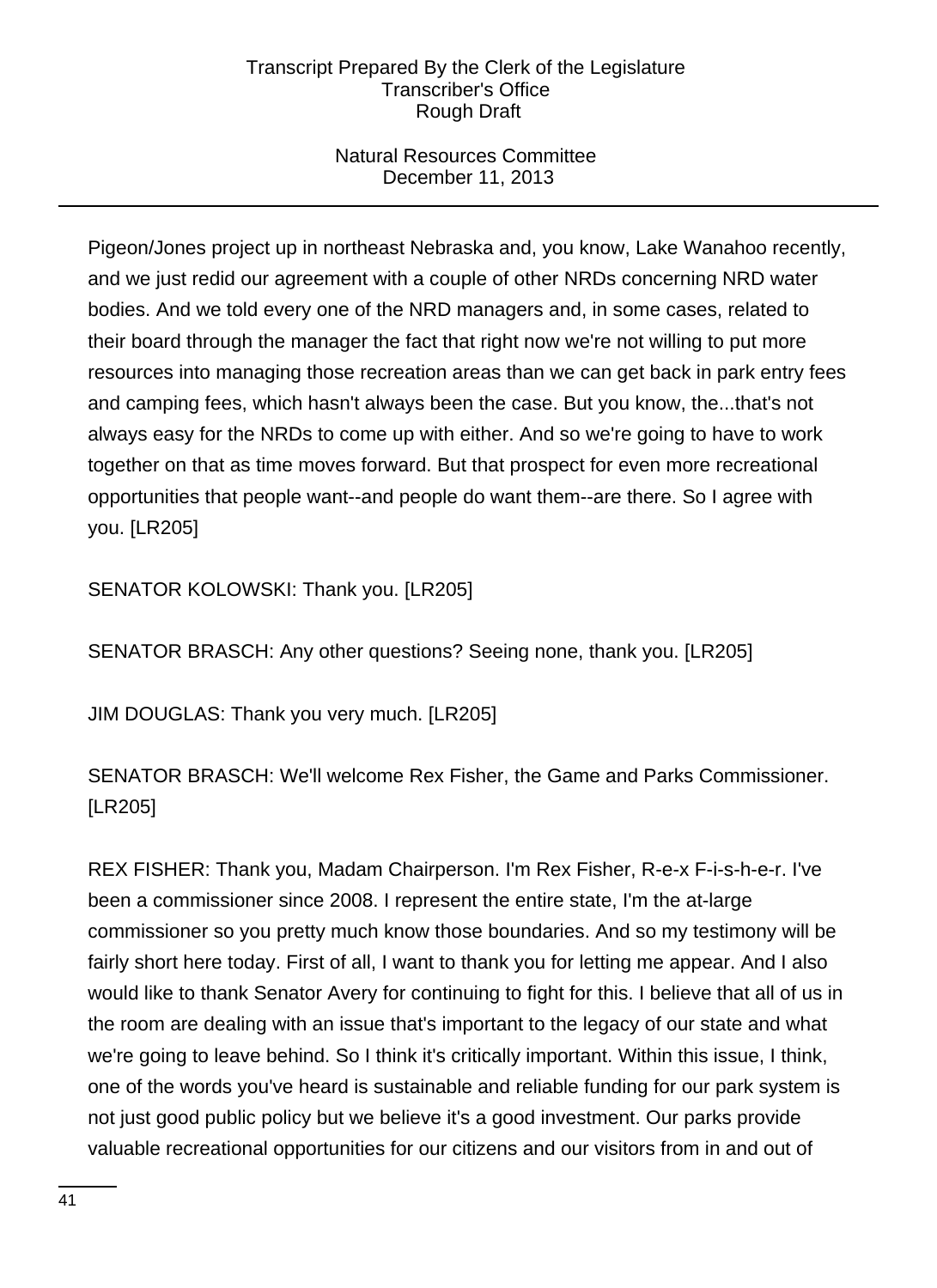### Natural Resources Committee December 11, 2013

state and serve as economic engines for tourism in all of our local communities. In a recent study, the economic impact of Nebraska's state park system was \$750 million annually and it supports over 8,000 jobs in our state. Most of those benefits are external to the parks, to the communities, and to the concessionaires and others in all those local areas and communities. And again, our budget in those parks is \$25 million. So that \$25 million to \$750 million is a 30-to-1 ratio. I think that stacks up favorably to anything we're doing in terms of the state. And again, that \$25 million, \$6 million of that comes from General Fund support. The other \$19 million comes from fees and charges within the parks. Our parks also include 18 public-private partnerships with businesses and concessionaires. Those partnerships generated \$3.6 million in revenue in 2010 and \$4.5 million in 2012, so it's growing at a healthy pace and we're proud of that. And Mahoney State Park was mentioned. That's one example that was in the red \$200,000 a year and now it's in the black by \$100,000 a year. And it's a great venue. I helped a little bit, I had my daughter's wedding there last year at the pavilion and it worked out very, very well. Other larger concessionaires include Trade Winds Marina at Sherman Reservoir, Lakeside Country Store at Fremont Lakes, Louisville Lakeside at Louisville State Lakes, and the North Shore Lodge at Lake McConaughy. And I can tell you that this group of commissioners and the staff is always looking for those public-private partnerships. We ask that of almost anything that we do at all times. I think we look at it very much like a business. And Senator Kolowski mentioned, you know, that we have John Gottschalk on Pheasants Forever board. We also have another Omaha resident, Dick Bell, who's on the Pheasants Forever national board, so that's good for us, along with Mike McCarthy who's on the board of Cabela's. So we're blessed to have some of our citizens active and some of our good partners that we have. In 2012, over \$1 million in taxes were collected from the state parks: lodging taxes totalled \$408,000 and sales taxes that were \$655,000. Meeting the deferred maintenance and ADA needs will require contracting with design consultants, contractors, construction companies. And that creates work and that creates economic activities across the state and in all the local communities. Our state parks make up over half of the top 20 tourist attractions in Nebraska and provide an integral backbone for tourism, the state's third largest industry.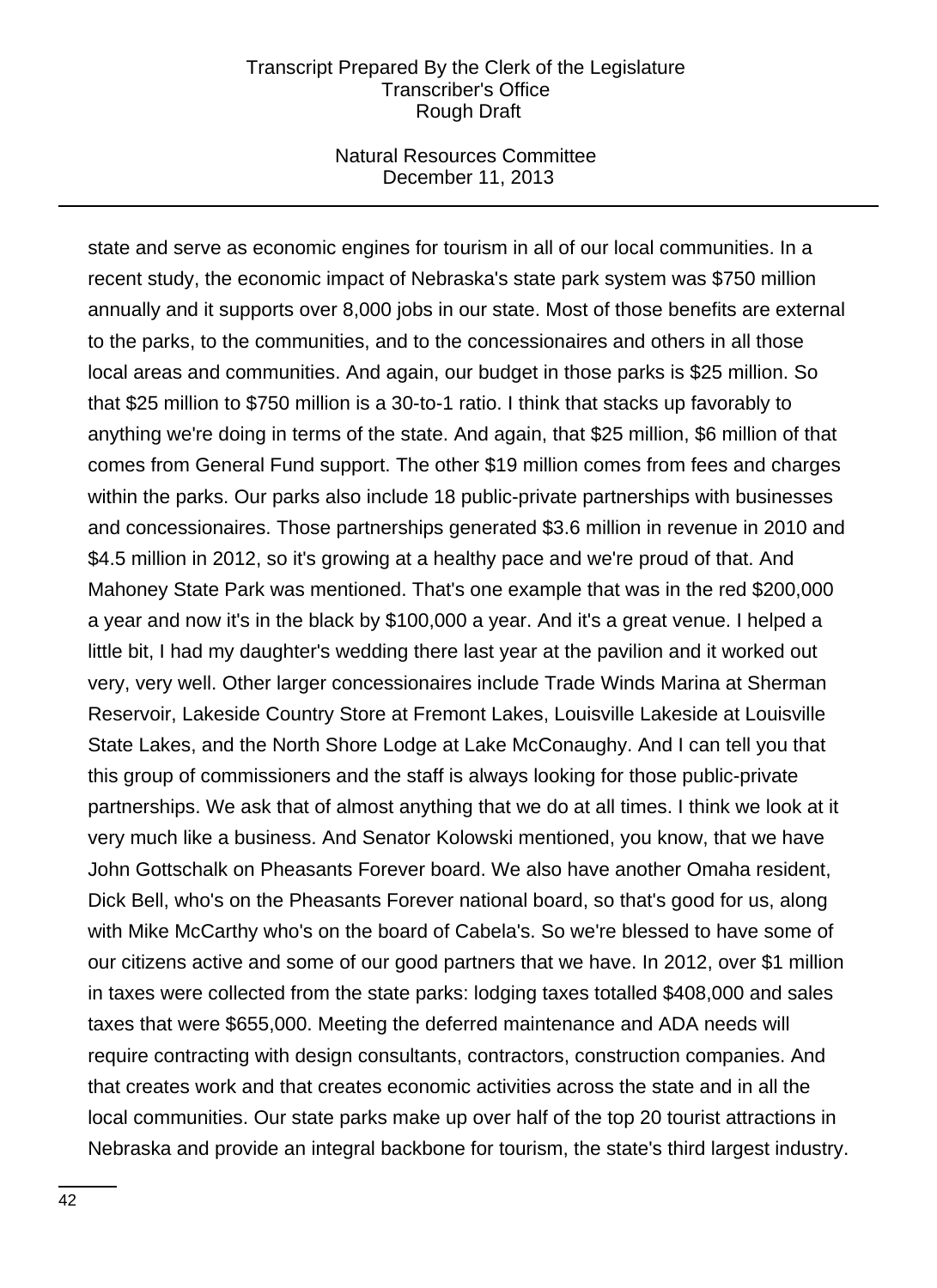## Natural Resources Committee December 11, 2013

There are several ways to provide funding to invest in the future of the state park system. The dedication of sales tax from boats and, potentially, other recreational items seem like a natural fit. They use those facilities and so we'd like to see that be part of the solution. Last year, if you recall, the Legislature...we were fortunate, the Legislature saw the wisdom to put \$1.8 million into Lake McConaughy and Mahoney State Park. And it was all in things that we were doing to generate revenue--more hookups for electrical, more cabins, things that are bringing visitors and creating revenue--and we're very much focused on that. We look forward to discussing any other alternatives that you have or others have to meet these growing needs for our parks. We truly appreciate the efforts of the Natural Resources Committee to continue to study this challenge and we will continue to work closely with you. And with that, I'll take questions. [LR205]

SENATOR BRASCH: Any questions from the committee? Seeing... [LR205]

REX FISHER: It's good to be last. (Laughter) [LR205]

SENATOR BRASCH: Seeing none at this time, is there anyone in the room here that would like to testify? Anyone? Seeing there are none, Senator Avery, would you like to close? [LR205]

SENATOR AVERY: Thank you, Madam Chair. I want to thank the committee for taking this issue on. It's difficult and we've learned that today, as if we didn't already know it. But it's an important issue and I do appreciate the time you put into this. And I appreciate the help I expect to get from you next year. And, of course, Game and Parks, they've been great to work with. I just want to comment on one thing relating to the ADA compliance issue. I'm just going to give you a small example of how it works. And it makes it difficult to separate an ADA project from a maintenance project. Let's say you need to replace a deck on a cabin. Maybe that costs two grand. But the...once you undertake that project, then...you've grandfathered that cabin in under the old rules so ADA rules don't yet apply until you start working on that cabin. You start to work on the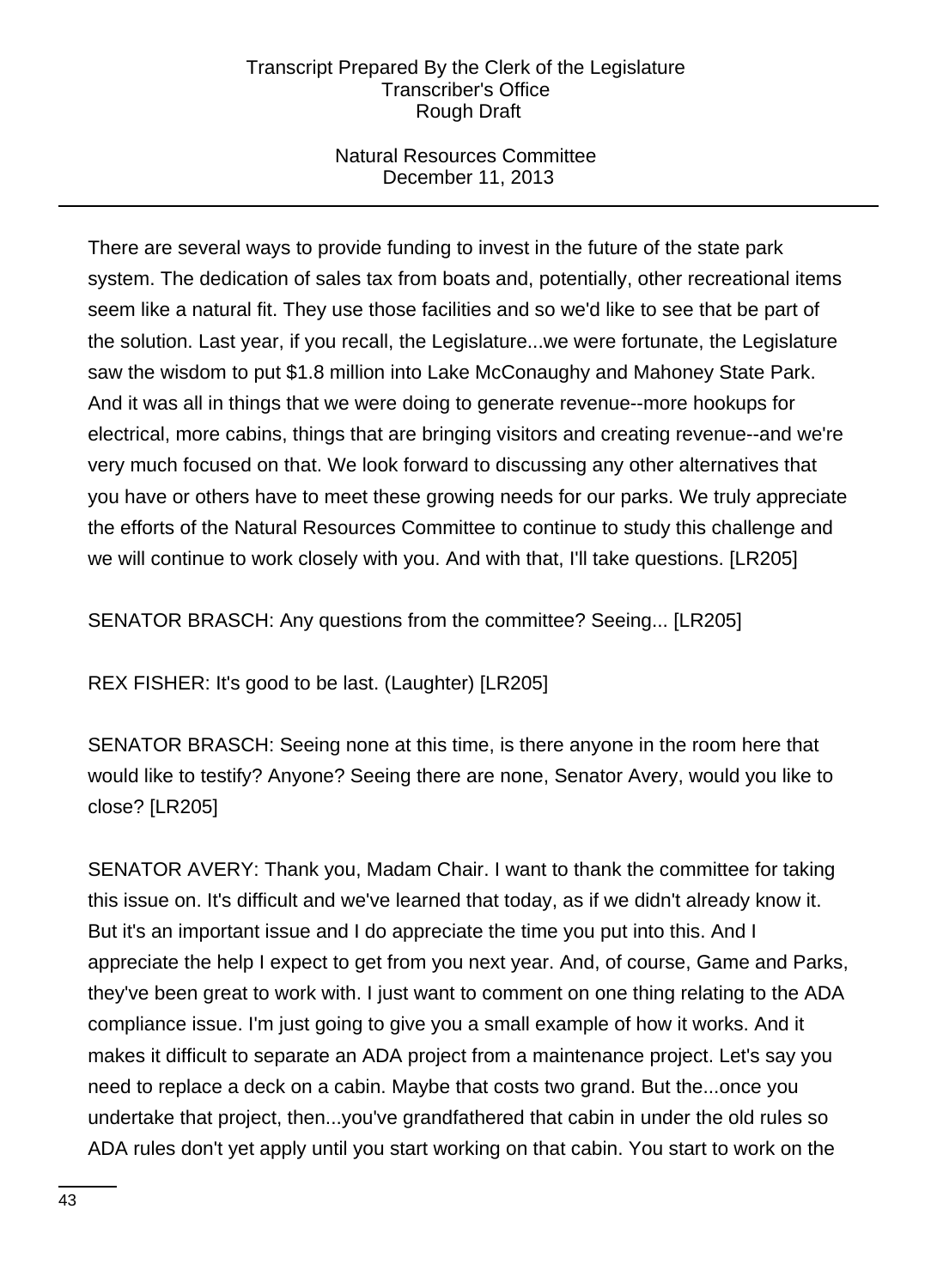# Natural Resources Committee December 11, 2013

deck, now all the other...all those ADA issues have to be complied with. And maybe they add another \$500 because you have to have a ramp up to the deck and so now it's a \$2,500 project. And that is what the Game and Parks Commission runs into all the time. So it sounds good. Give us...let's do \$13,000 (sic) and just focus on ADA. But that then would, in all probability, be almost impossible to do...to separate the two. They're kind of inextricably linked. When you start upgrading a bathroom facility, for example, you're going to have to be ADA compliant with the bars and all of that sort of thing. So those...you couldn't just go in and put the bars in because then you've got the other issues that are left unattended to. So I just want you to know that I'm willing to help in any way I can with this committee in expediting this legislation. [LR205]

SENATOR BRASCH: Okay, we have several questions. I saw Senator Schilz here first. Senator Schilz. [LR205]

SENATOR SCHILZ: Thank you. Senator Avery, you know, as we look at this and I see that you are contemplating using the motorboat fees to do that. And as you know, in the past, I entered this legislation to use some of those fees for invasive species. And then we heard Senator Kolowski talk about the possibility of water funding. And you know, after I've sat here and listened, there may be some ways that we can work together, because I see the invasive species issue being a water issue. And, you know, with your support moving forward on something like that, voting for some funding for water projects that need to happen across the state, I might be able to give up that allegiance to that motorboat fee that's out there. So we can talk about that if you don't mind. (Laughter) [LR205]

SENATOR AVERY: I am open. [LR205]

SENATOR SCHILZ: Okay. Thanks. [LR205]

SENATOR BRASCH: Senator Johnson. [LR205]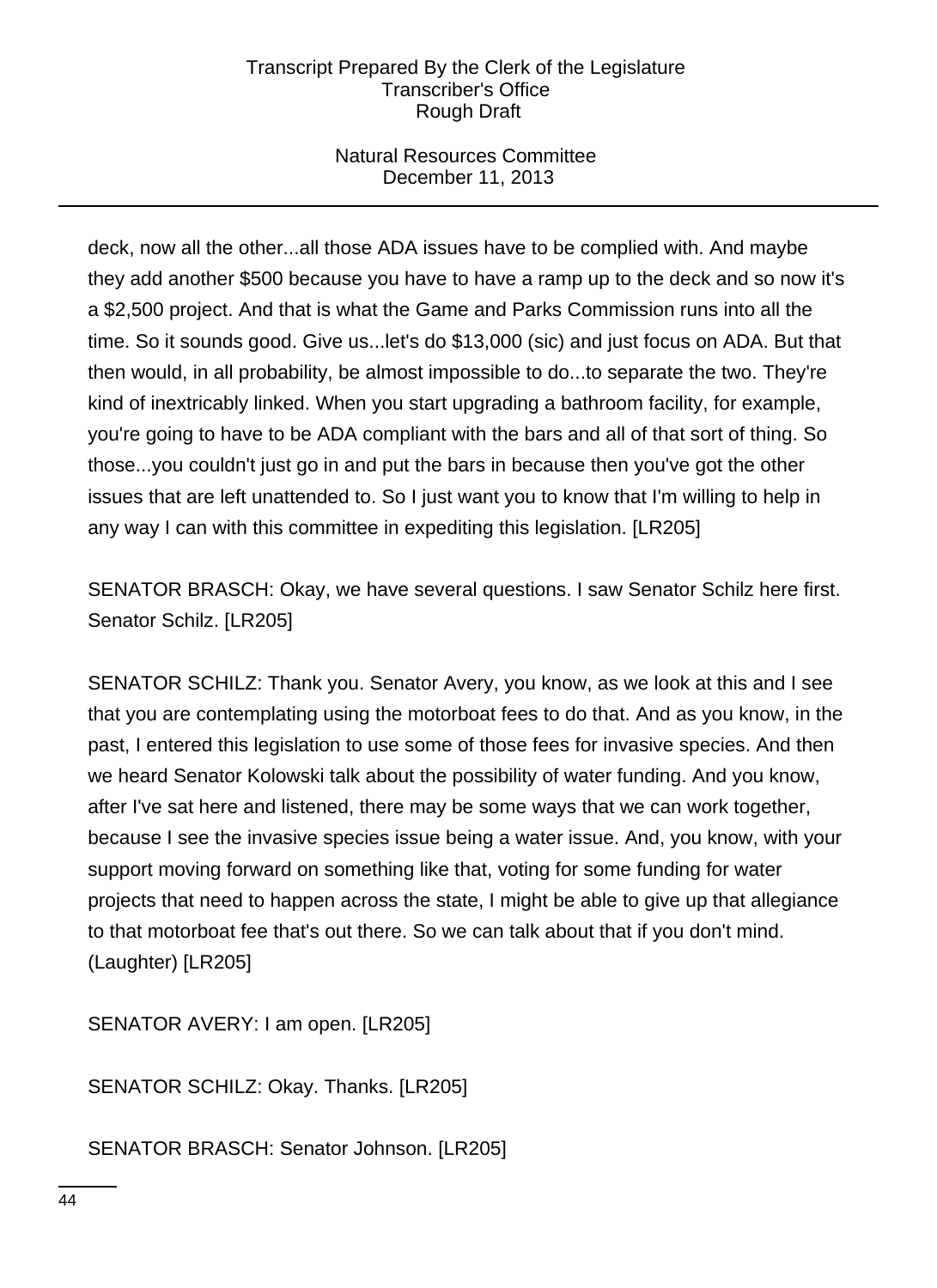## Natural Resources Committee December 11, 2013

SENATOR JOHNSON: I'll go back a little bit to the issue with the ADA. I kind of got--and maybe I got the impression wrong--that we're more reactive. When something gets bad enough, then we focus on ADA and shift away maybe of some maintenance. What I was attempting to do was put it on a little higher priority that in this funding we would make sure that we are working on ADA as a focus. I know it adds to things because there's no grandfather clause. So that was my point in trying to lift that a little bit higher maybe, partly, to sell the concept but also to make sure that it is being taken care of, so. [LR205]

SENATOR AVERY: And it would help us with the liability issues as well. [LR205]

SENATOR JOHNSON: Yeah. [LR205]

SENATOR AVERY: I don't...I understood what you were trying to do. [LR205]

SENATOR JOHNSON: Yeah. [LR205]

SENATOR AVERY: But once you initiate a project for ADA, then you've got the other maintenance issue still there. If you initiate a maintenance project, then you've got to include the ADA issue too. Yeah. [LR205]

SENATOR JOHNSON: Right, they go together. [LR205]

SENATOR AVERY: Yeah. [LR205]

SENATOR JOHNSON: Thank you. [LR205]

SENATOR BRASCH: Senator Haar. [LR205]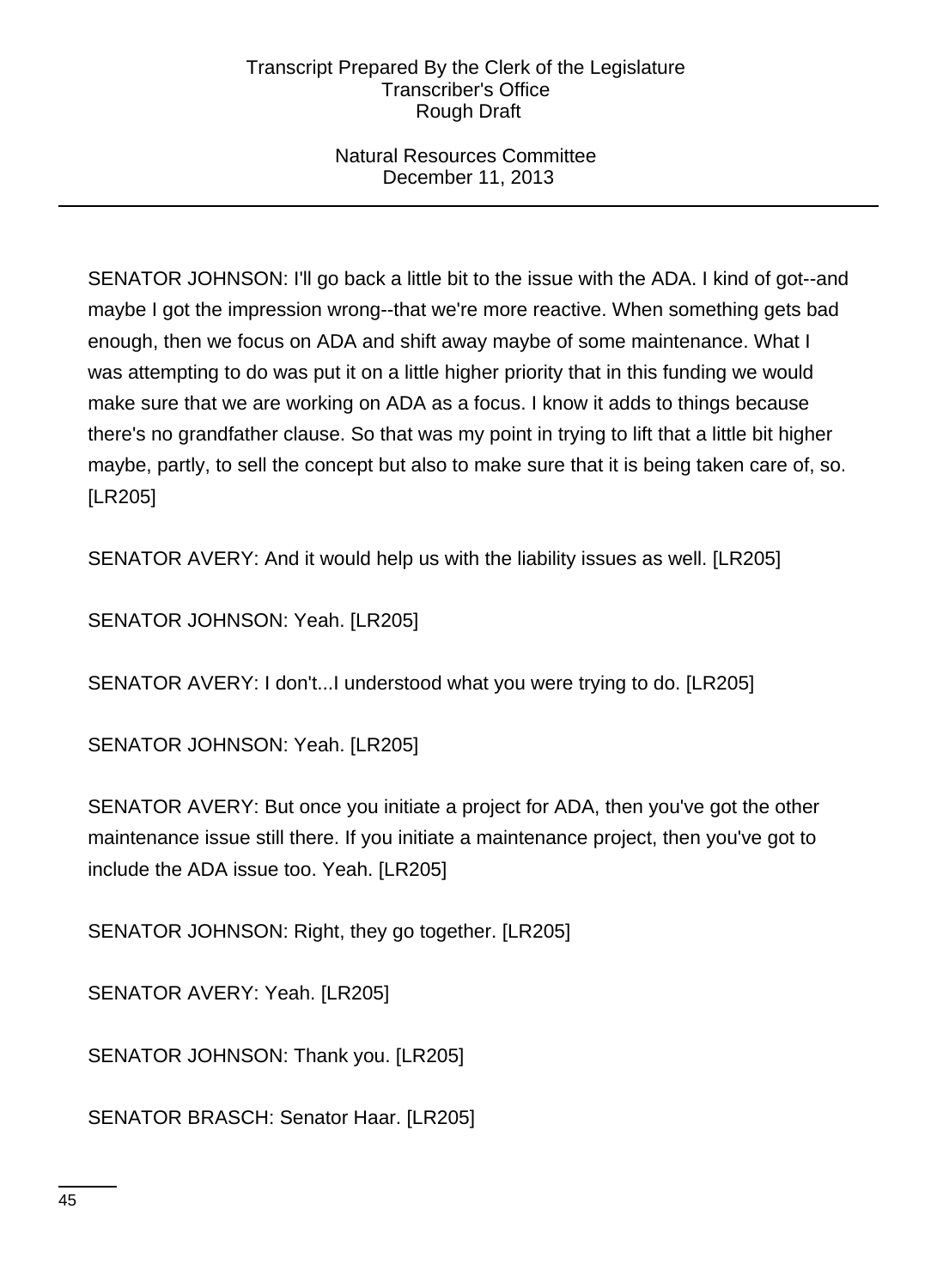# Natural Resources Committee December 11, 2013

SENATOR HAAR: Yes, well, Senator Avery, thank you so much for your persistence on this and I will be supportive. I was just wondering if there is a...if this works out, whether there will be an "Avery State Park" at some point, or. (Laughter) [LR205]

SENATOR AVERY: Tucked away somewhere way up in the northwest corner of the state where nobody can find it, including me, up there with the mountain lions. (Laughter) [LR205]

SENATOR HAAR: Well, we hope this park won't wait until you died. [LR205]

SENATOR BRASCH: Senator Kolowski. [LR205]

SENATOR KOLOWSKI: Thank you, Madam Chair. Senator, thank you for your leadership. This is a very, very important topic for generations to come and we've got to do the right things, just like we talked about in water. The fantastic documentary filmmaker, Ken Burns, if you haven't seen his series--everyone in this room--if you haven't seen the series on America's national parks, do yourself a great favor and rent it or buy it and look at it time and time again because those jewels, those crown jewels across this country are enhanced by the baubles that we have in every state. And we've got great state parks in this state and we cannot, for our future generations, we cannot let those go to waste or disrepair and falling apart to any degree. We've got to keep those alive and, in fact, grow the system to be even stronger for our populations in the future. So thank you very much, Senator Avery. [LR205]

SENATOR AVERY: I have seen that... [LR205]

SENATOR KOLOWSKI: It's outstanding. [LR205]

SENATOR AVERY: ...and it is very well done. [LR205]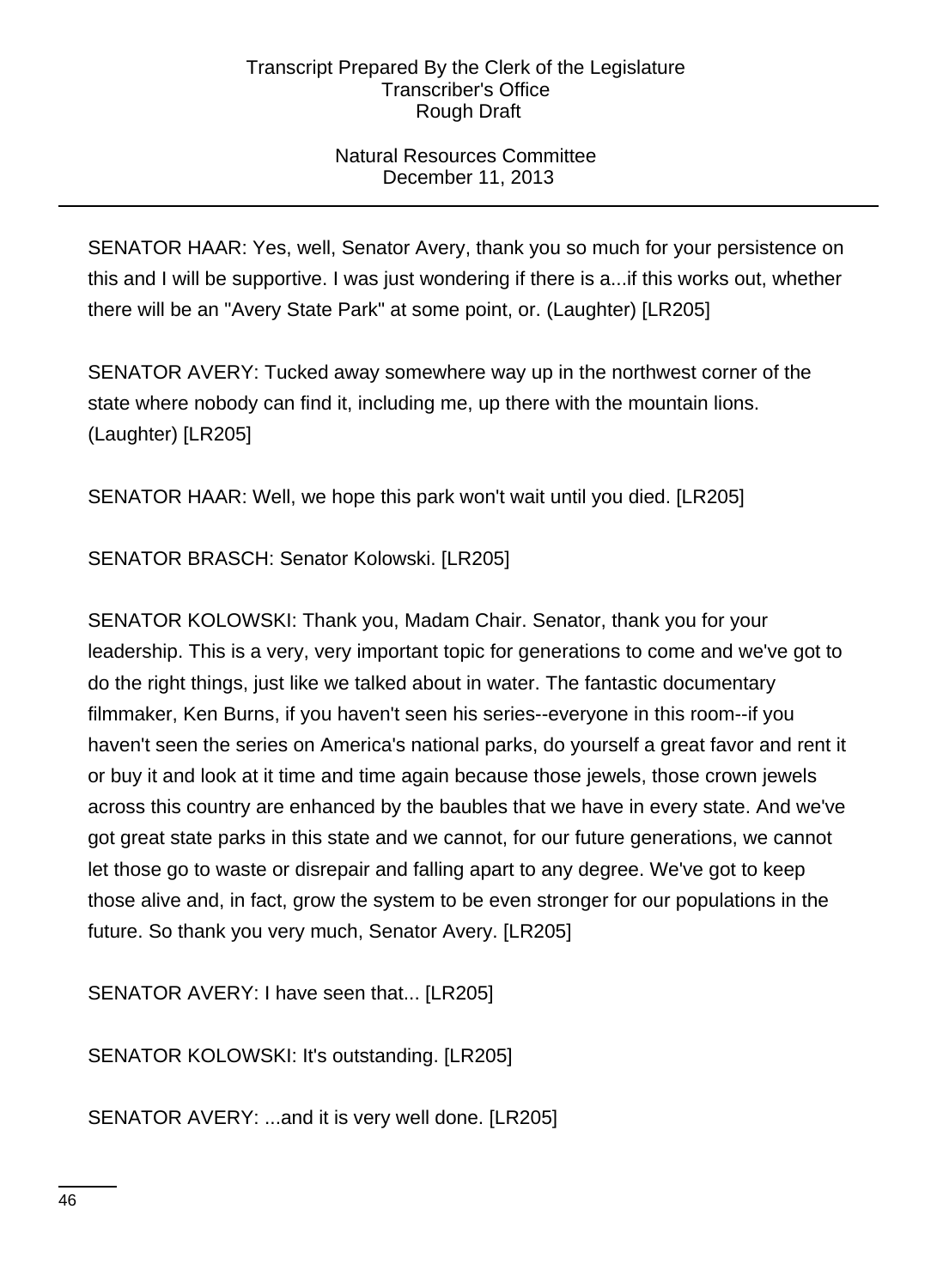## Natural Resources Committee December 11, 2013

SENATOR KOLOWSKI: Thank you, sir. [LR205]

SENATOR BRASCH: Senator Schilz. [LR205]

SENATOR SCHILZ: I was going to make a funny but I don't think so. [LR205]

SENATOR BRASCH: Senator Dubas. [LR205]

SENATOR DUBAS: Thank you, Senator Brasch. And I'm sorry that I missed so much of the hearing. I had to be at another hearing. But I don't want that to be perceived as me not being interested in what's going on here... [LR205]

SENATOR AVERY: Oh, I'm not doubting that. [LR205]

SENATOR DUBAS: ...because I am interested. And I'm interested because I understand where you're coming from, Senator Avery. And you and I have had these conversations and I do want to support our parks. And I do want to work with you to find a solution that we can really move forward and that we'll make sure that our parks are as good as they can be, if not better. So I do pledge you my promise to work with you and find a solution. [LR205]

SENATOR AVERY: I'm feeling better all the time. [LR205]

SENATOR SCHILZ: It's early. [LR205]

SENATOR AVERY: It's early. [LR205]

SENATOR BRASCH: Any other questions from the committee? I also wanted to thank you, Senator Avery, for bringing this forward. And seeing there are no other questions, this concludes the hearing today. Thank you. (See also Exhibit 2) [LR205]